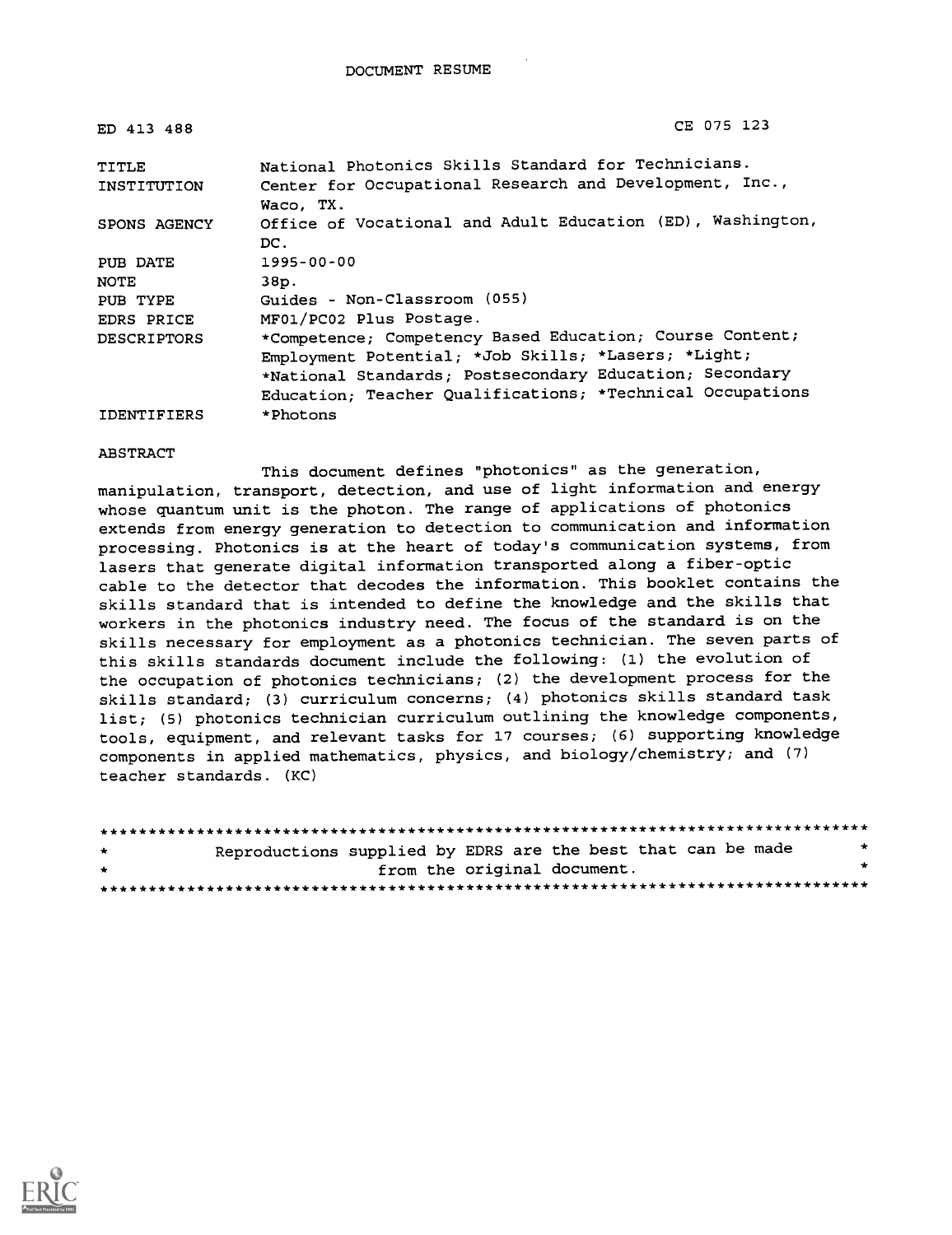$5075/23$ 

ERI

a National or lechnicians **Skills Standard** 

> U.S. DEPARTMENT OF EDUCATION<br>Office of Educational Research and Improvement EDUCATIONAL RESOURCES INFORMATION

CENTER (ERIC) This document has been reproduced as received from the person or organization originating it

0 Minor changes have been made to improve reproduction quality

Points of view or opinions stated in this document do not necessarily represent official OERI position or policy

## BEST COPY AVAILABLE

 $\overline{c}$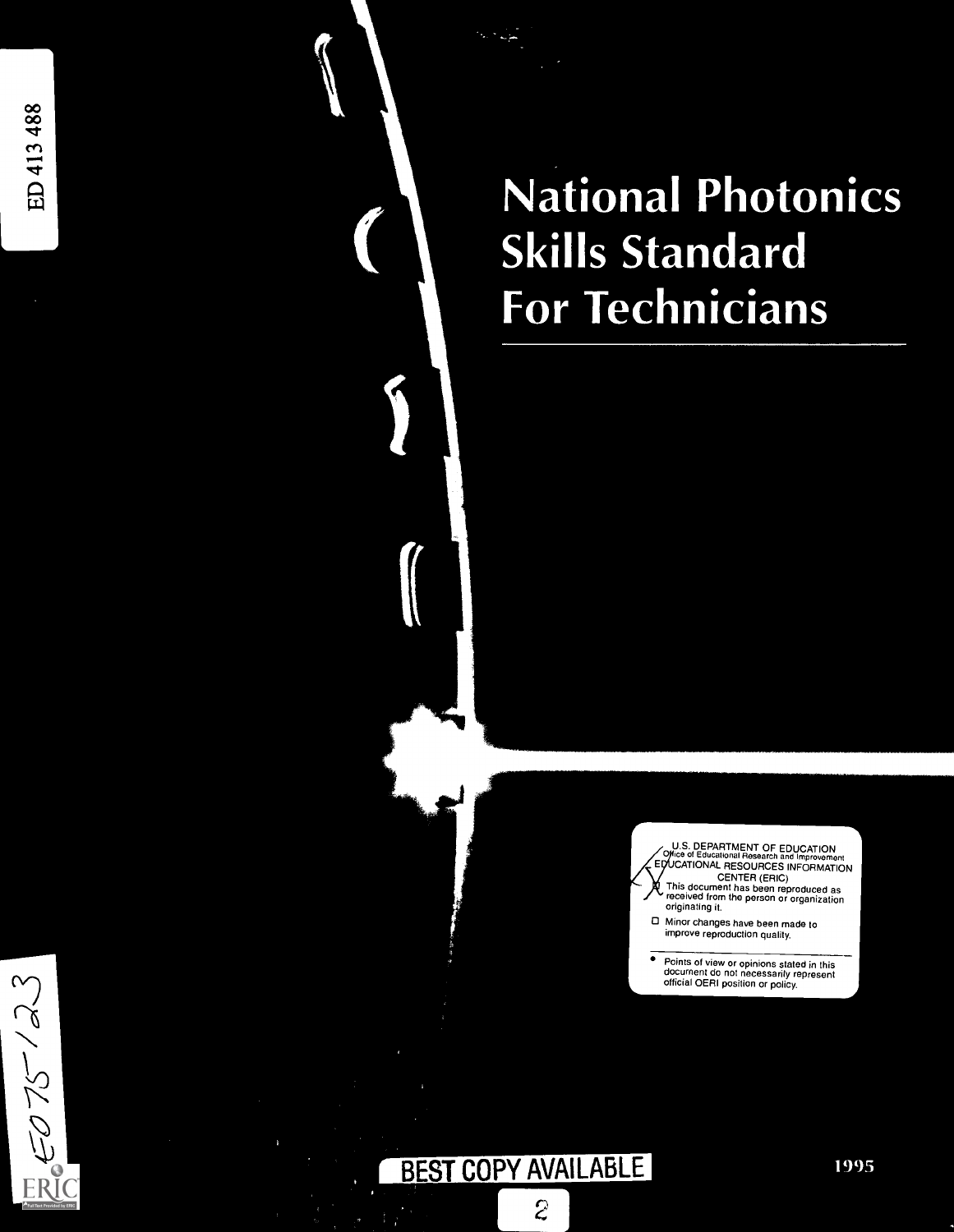Photonics is the generation, manipulation, transport, detection, and use of light information and energy whose quantum unit is the photon.

 $\mathcal{Z}$ 

Photographs reprinted by the permission of Photonics Spectra. Photos courtesy of: American Pfauter/Deckel Maho Gildemeister Ante! Optronics Inc. AT&T Bell Labs British Information Service Coherent Inc. Corning Inc. Georgia Tech./Gary Meek<br>acles  $\text{RIC}$ anta Barbara Focalplane<br>Meadowlark Associates & Wyndham Hannaway Associates

**ORT OPTICAL CORPORATION** 

This publication represents the Industry and Education Standards for Photonics Technicians project conducted by the Center for Occupational Research and Development. This effort is sponsored by the U.S. Department of Education, Office of Vocational and Adult Education, and authorized by the Carl D. Perkins Vocational and Applied Technology Education Act, CFDA 84.244B.

CORD Copyright 1995 exclusive of any editorial and graphic content provided by Laurin Publishing Co., Inc., Pittsfield, MA.

Grateful acknowledgement is made to Laurin Publishing Co., Inc. for preparation of the publication.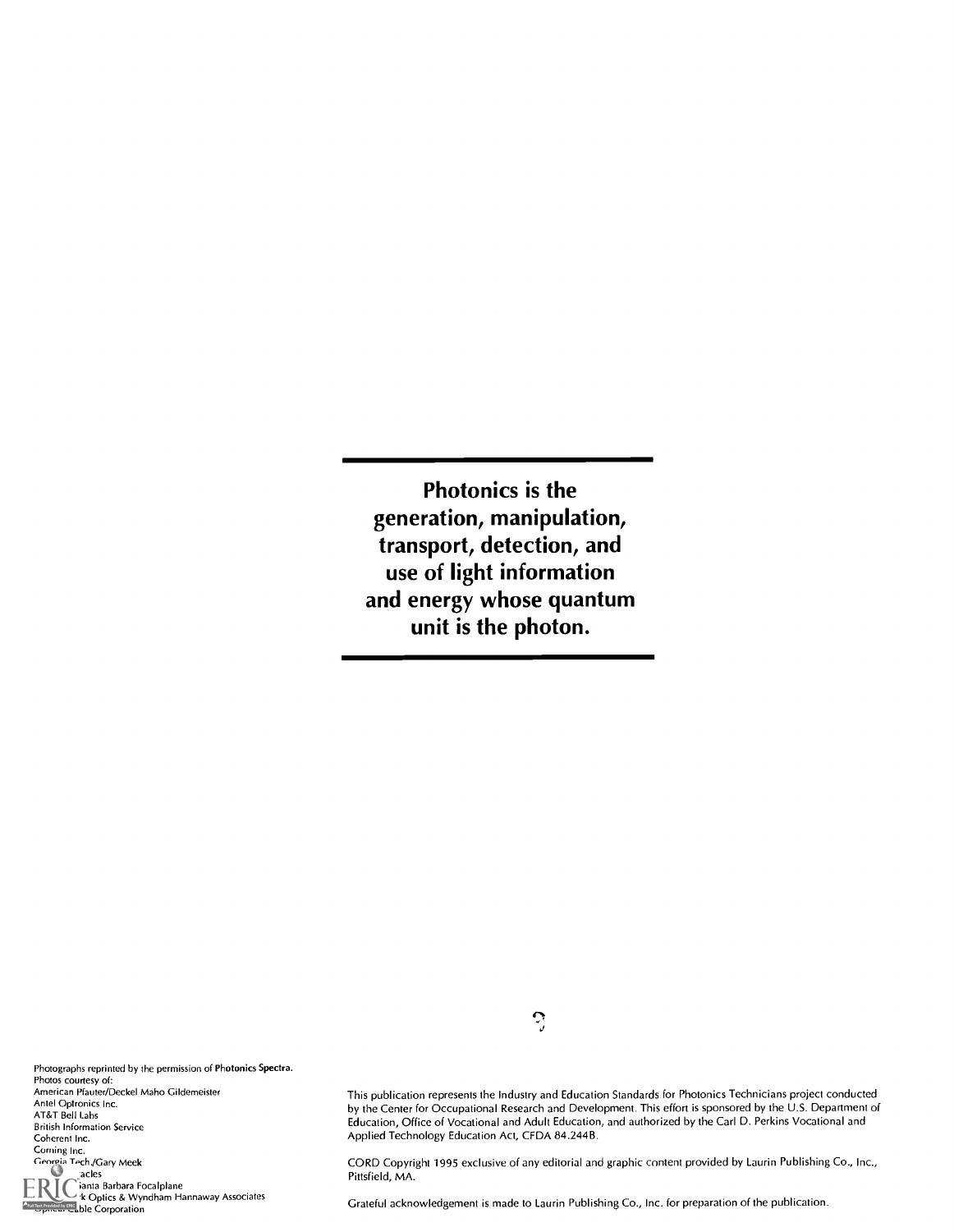

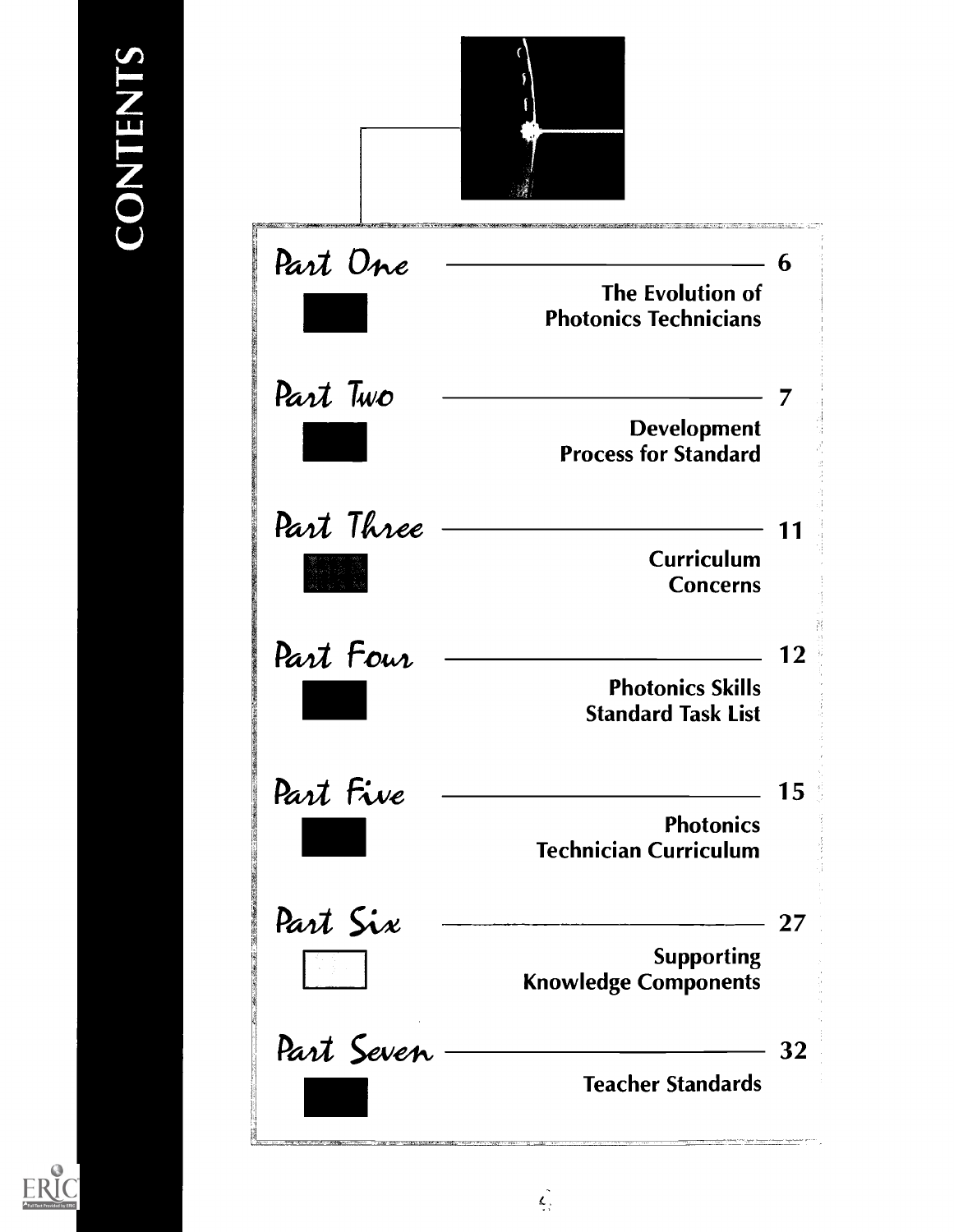

photonics is defined as the generation, manipulation, transport, detection, and use of light information and energy whose quantum unit is the photon. The range of applications of photonics extends from energy generation to detection to communication and information processing.

Photonics is at the heart of today's communication systems, from the laser that generates the digital information transported along a fiber-optic cable to the detector that decodes the information. Whether the transmitted information is a phone call from across the street or across the globe, photonics brings it to you.

Where your health is concerned, photonics allows physicians to do minimally invasive surgery using fiber-optic endoscopes and lasers. Researchers using spectroscopy and microscopy are pushing the frontiers of biotechnology in activities as widespread as diagnosing disease and probing the mysteries of the genetic code.

Advanced sensing and imaging techniques monitor the environment, gathering data

on crops and forests, analyzing the ocean's currents and contents, and probing the atmosphere for pollutants. Transportation needs are being impacted by photonic sensors and laser rangefinders that will soon monitor and control the traffic on our nation's highways.



provides machine vision

In our factories, photonics AT&T Lightwave transmitter and receiver.

systems that give a level of quality control human inspectors could never achieve. In manufacturing, lasers are replacing a variety of cutting, welding, and marking techniques, while imaging systems teamed with neural networks are producing intelligent robots. In short, photonics is paving our way into the new millennium.

This standard is intended to define the knowledge and capabilities  $-$  the skills  $$ that workers in the photonics industry need. Photonics will be one of the primary battlefields of the world economic conflict, and it is imperative that U.S. photonics technicians be skilled enough to allow the United States to remain competitive in a global marketplace. The focus of this standard is on the skills necessary for employment as a photonics technician and is not intended to be an analysis of those skills that are important for workers in all occupational areas. A comprehensive treatment of the skills necessary for all workers has been the subject of a number of studies, most notably, the work of the SCANS (Secretary's Commission on the Achievement of Necessary Skills). It is our hope at CORD that the work presented in this document lends more detail and rationale for the accomplishment of the broader skills that should be obtained by all students.

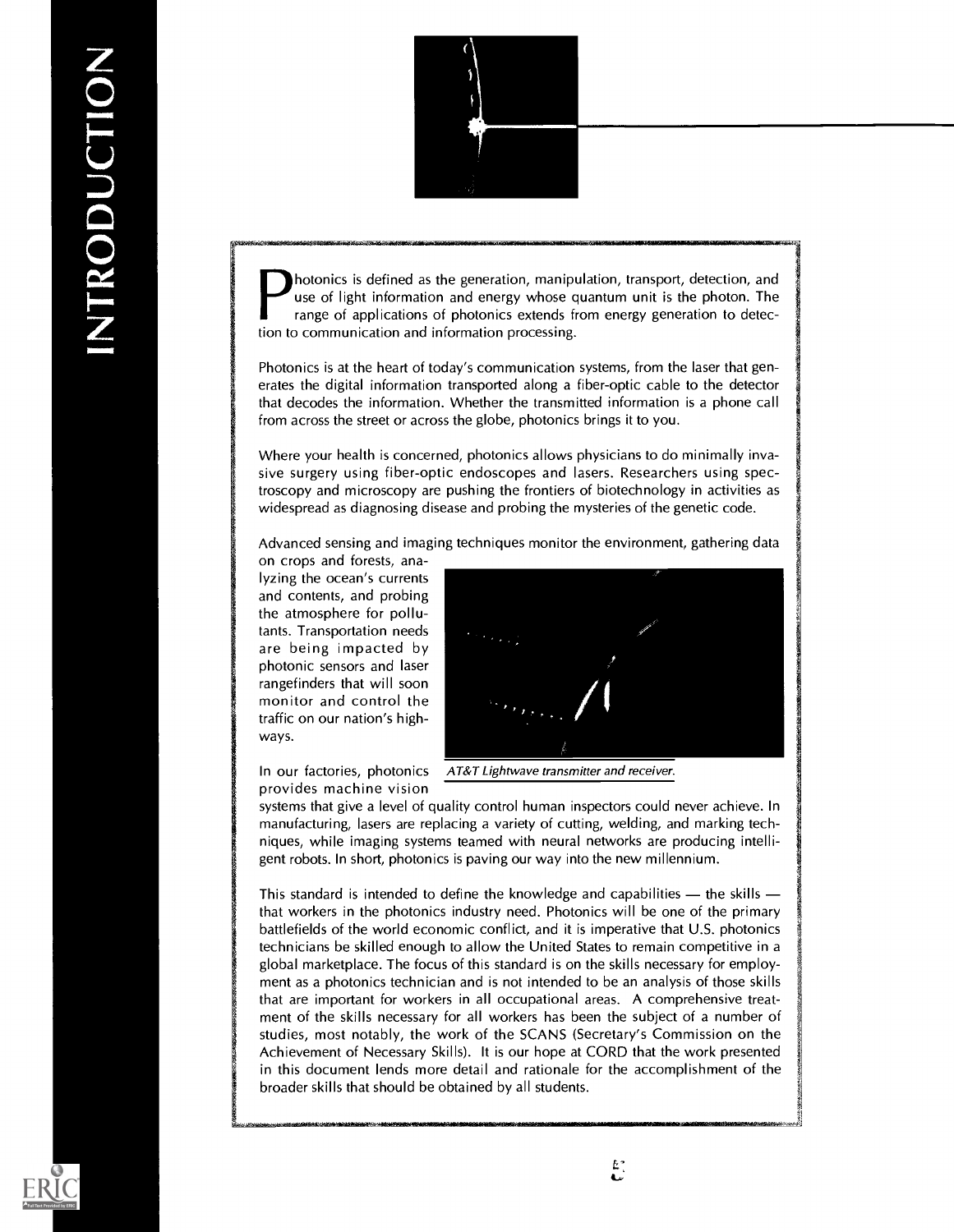

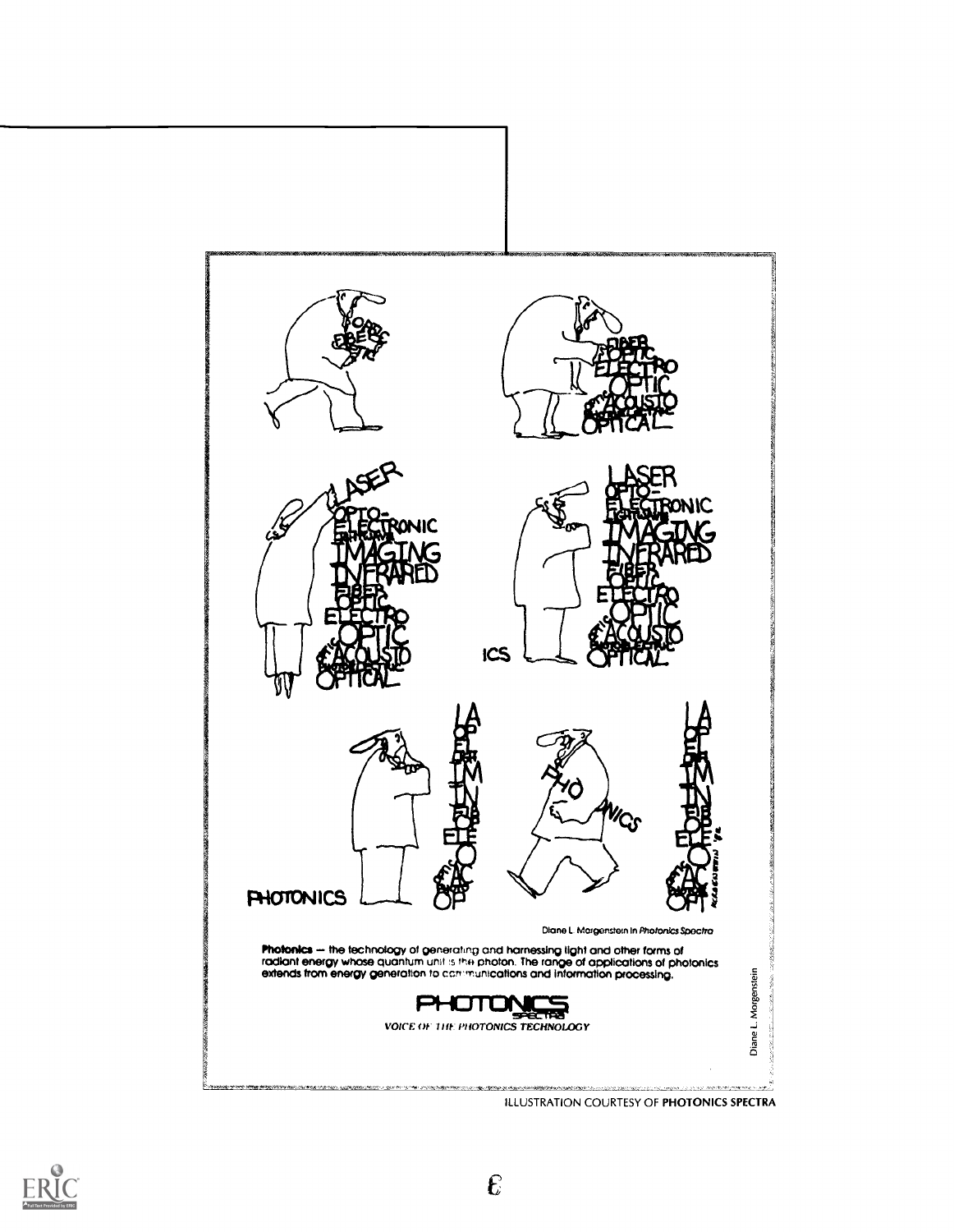If we trace a trend that started in the early 1970s, the evolution of the role of the photonics technician becomes clear. By 1972, Laser Electro-Optic Technicians (LEOTs) were appreciated if they possessed great troubleshooting skills. As more work was done to develop new processes and applications of lasers, technicians were valued for their ability to understand and use many different types of lasers, and optical and electronic equipment in the laboratory. Today, the applications of lasers and light continue to be developed at a high rate, and the applications and implementation of these developments have become a large part of what technicians should know, specifically how integrated systems operate. The empirical results of this trend are seen in the changes to LEOT curricula over the last 20 years, as shown in Figure 2.



A changing workforce's need for a knowledge of optical and electrical and applications. This<br>means that technicians must better understand the field or industry in imparted to LEOT used. This is a big technicians at the  $\|$  change; while technibeen good at assembly/disassembly, troubleshooting, and repair,

they have had difficulty adapting, modifying, and interfacing lasers or optics in systems where knowledge of the application is critical.

How will the hardware of these emerging applications be constructed, tested, maintained, and repaired? How will photonics make it from the laboratory to the manufacturing floor to the home or office in a consistent and reliable manner? It will require a team effort. Engineers, physicists, and first-line managers cannot support the technology alone; they will need the assistance of certified technicians with a knowledge of photonics and a complement of broad technical skills related to the market.

The Center for Occupational Research and Development (CORD), a nonprofit, educational, public service organization, with the support of the U.S. Department of Education, has been given the task of organizing an effort to identify these skills.

### ABOUT SKILL STANDARDS

At the issuance of this report, the United States remains the only major industrialized nation without standards to define the skills required for industrial occupations. With few exceptions, our schools have been preparing people for vocations with only vague job descriptions to guide them. Schools can only guess at the demands of a particular occupation. For the most part, schools have made this guess with the help of small numbers of local industrial representatives. This has limited the effectiveness of programs designed to meet the needs of industry. It is little wonder that schools are criticized for producing students who cannot function productively in an entry-level position without long periods of on-the-job training. Additionally, as industry's need for qualified, knowledgeable technicians has increased during the past decade, the opportunities for schools to develop such programs have also increased.

 $\frac{1}{C}$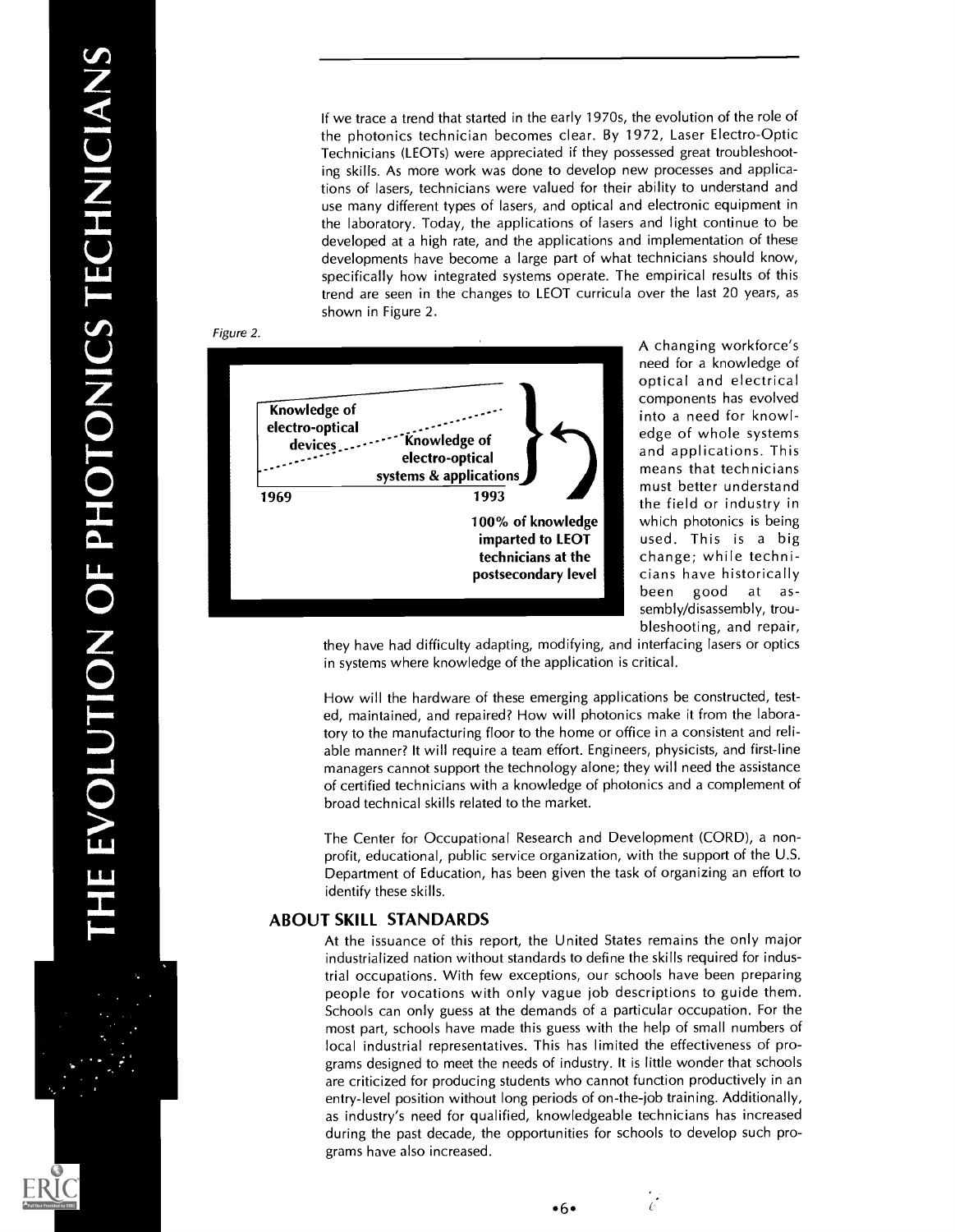The current federal adminstration's educational initiative is designed to address this and other educational problems. A multifaceted Legislative Act called "Goals 2000: Educate America" has as one of its top prio' development of voluntary skill standards in several pilot occupatio This document represents the initial version of one of these volu dards, and it is the hope of the administration as well as the projthis standard will continue to be developed and refined by volu  $\begin{array}{ccc}\n\frac{5}{67} & \frac{2}{67} & \frac{2}{67} & \frac{2}{67} \\
\frac{2}{67} & \frac{2}{67} & \frac{2}{67} & \frac{2}{67} \\
\frac{2}{67} & \frac{2}{67} & \frac{2}{67} & \frac{2}{67} \\
\frac{2}{67} & \frac{2}{67} & \frac{2}{67} & \frac{2}{67} \\
\frac{2$  $\mathring{\mathcal{C}}$ 

duality.

position or do not

### DEVELOPMENT PROCESS FOR THE STANDARD

 $\check{\check{\xi}}$   $\check{\xi}$   $\check{\xi}$   $\check{\xi}$   $\check{\xi}$   $\check{\xi}$   $\check{\xi}$   $\check{\xi}$   $\check{\xi}$   $\check{\xi}$   $\check{\xi}$   $\check{\xi}$   $\check{\xi}$   $\check{\xi}$   $\check{\xi}$   $\check{\xi}$   $\check{\xi}$   $\check{\xi}$   $\check{\xi}$   $\check{\xi}$   $\check{\xi}$   $\check{\xi}$   $\check{\xi}$   $\check{\xi}$   $\check{\xi}$   $\check{\xi}$   $\check{\xi}$   $\check$  $\begin{array}{c} S_0 \to \infty \ S_1 \to \infty \ S_2 \to \infty \ S_3 \to \infty \ S_4 \to \infty \ S_5 \to \infty \ S_6 \to \infty \ S_7 \to \infty \ S_8 \to \infty \ S_8 \to \infty \ S_9 \to \infty \ S_9 \to \infty \ S_9 \to \infty \ S_9 \to \infty \ S_9 \to \infty \ S_9 \to \infty \ S_9 \to \infty \ S_9 \to \infty \ S_9 \to \infty \ S_9 \to \infty \ S_9 \to \infty \ S_9 \to \infty \ S_9 \to \infty \ S_9 \to \$ ,y e <sup>c</sup> ા જરૂતે  $\mathbf{z}$ resentatives asking them to identify the tools or equipmer nicians used and to associate a verb with each tool or piece  $\sqrt{q}$ These statements were then called tasks, because they say what a price technician does. (Tasks were developed using tools or equipment because; in the photonics industry, technicians do not normally perform a work task unless they have one or more tools or pieces of equipment.) This standard, an evolving work,<sup>1</sup> began by defining the  $f'$ and then progressed to creating occupational specialties f' nicians. As these were determined, a survey was distribu'

Industry representatives from each of the following specialty or cluster areas were called together and met in separate groups to validate the task statements with respect to their own group's needs.

The specialty areas are:

IDefense/Public Safety/Aerospace **Communications** Medicine Environmental/Energy/Transportation

Manufacturing with Photonics/Test and Analysis

Computers (Entertainment, Consumer Devices, Hard Copy)

A description of each of the six specialty areas follows, and explains some of the applications of photonics in that area, pointing out the uniqueness of each group and its need for technicians.

### MEDICINE

Perhaps more than in any other industry, the field of medicine has seen major strides in the commercialization of photonics technology. Laser surgery continues to be effective and has opened the door for photodynamic therapy and fluorescence technology. The desire for minimally invasive techniques makes fiber optics and other photonics components critical development factors for the integration of the technology in medicine.

A Coherent CO, laser





1. If you would like to have input into this standard, please contact CORD at (800) 972-2766, or on Internet at http://www.spie.org/photonics\_ed.html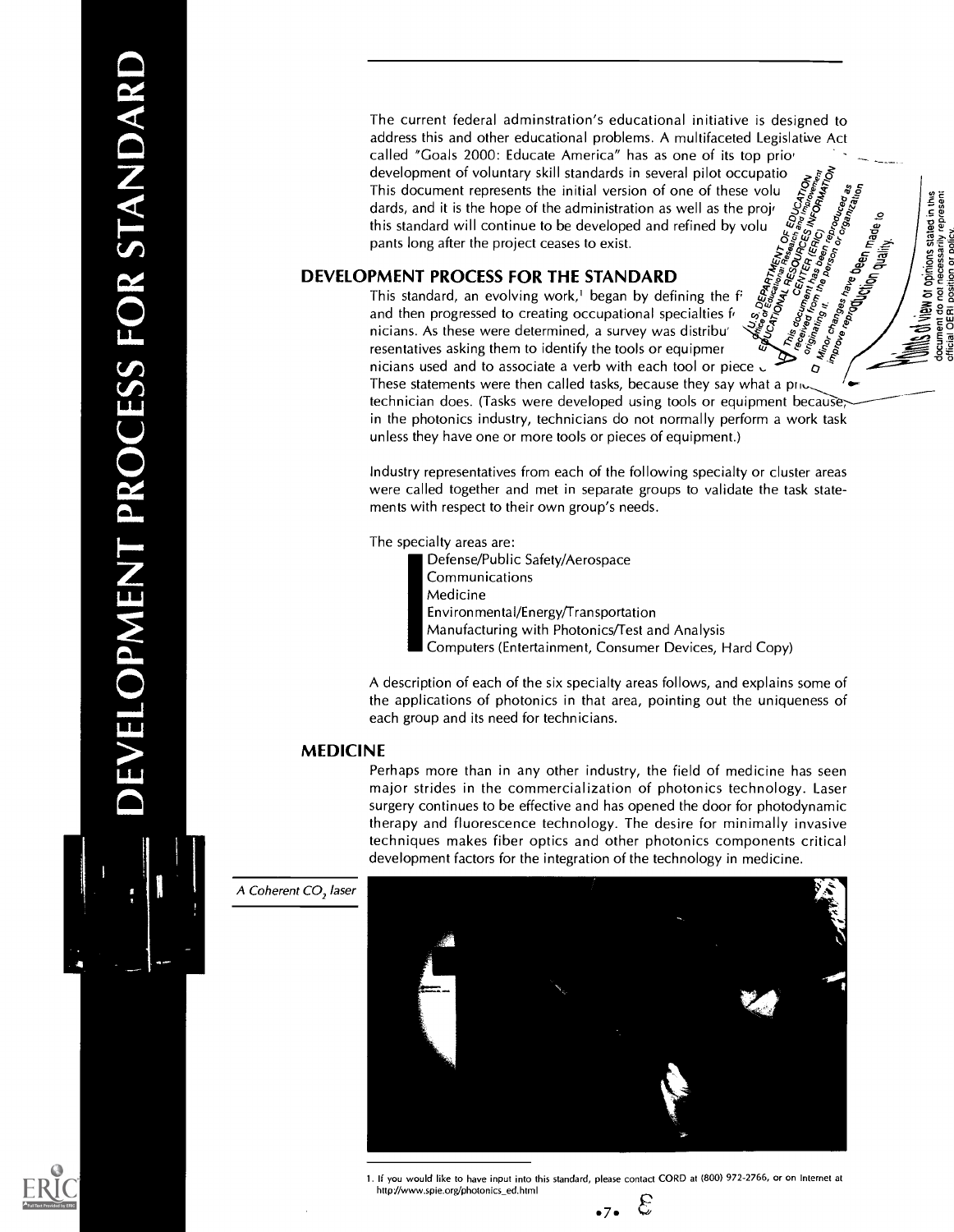The need for biomedical photonics technicians is a reality, as the scope of knowledge required for this area continues to broaden. The repair and maintenance of machines used in applications like flow cytometry, DNA sequencing, confocal microscopy, and interferometry will eventually become the responsibility of technicians.

### ENVIRONMENTAL/ENERGY/TRANSPORTATION

Spectrophotometry and laser spectroscopy have already found their way into the burgeoning environmental field. Closer monitoring of pollutants and use of natural energy sources are now a way of life for most power plants and electrical utilities, as well as many oil and gas refineries. Technicians who are comfortable with fieldwork and capable of understanding the effects of harsh environments on optical systems integrated with fluid, electrical, or mechanical stability systems will be important. This seems clear in applications such as solar detoxification of groundwater, laser altimeters for subglacial exploration, and ocean-surface spectroscopy, and in providing rural electrification with photovoltaics, which is enjoying renewed interest.

Photonics has an increasingly important role in transportation systems. Presently, photonics-based systems are used for land, air, and sea navigation. The developers and engineers of Intelligent Vehicle Highway Systems will also need photonics technicians who understand vehicle operation, heavy highway construction, or operations research principles for solving traffic-pattern problems.

### DEFENSE/PUBLIC SAFETY/AEROSPACE

Photonics is critical to defense and aerospace, since, unlike devices using conventional electronics, photonic devices are resistant to electromagnetic interference. In addition, defense technology has many applications in the public safety industry. Problems such as drugs, terrorism, border security, urban crime, and natural disasters can in many cases be successfully battled or responded to with photonics-based technology. This requires that the photonics technician understand the operations of FLIRs, lidar, remote sensing, image processing, and so on, to be able to use these devices to enhance logistics, and command and control issues in a safe and reliable manner.

### COMPUTERS (ENTERTAINMENT, CONSUMER DEVICES, HARD COPY)

The integration of photonics with computer and processing architecture is likely to provide the largest number of opportunities for commercial development. It involves applications like high-speed OCR, machine vision systems, virtual reality systems, laser light controllers for displays and shows, CD players, laser printers, molecular optical switches with photochromic materials, optical neural nets, and so on. High-resolution sensors like CCD devices will be widely used in the digitization of artwork, multimedia video, teleconferencing, telepresence, real-time gesture recognition, and digital cinema.

Matrix displays, including AMLCDs, EL devices, LEDs, plasma panels, and field emission displays will gradually supplant CRTs as the display of choice for direct-view applications. Advances in deformable mirror technology, solid-state lasers, and spatial light modulators will lead to electronic projection systems that rival conventional 35-mm film in both brightness and resolution. Technicians with an understanding of imaging and image processing will become highly valued in the workforce that supports these efforts.

### MANUFACTURING WITH PHOTONICS/TEST AND ANALYSIS

This area concerns those manufacturers who use photonics as part of the manufacturing process, for either fabrication, test, or analysis of their product. The group continues to grow, supported primarily by industrial lasers for

 $•8•$ 

s,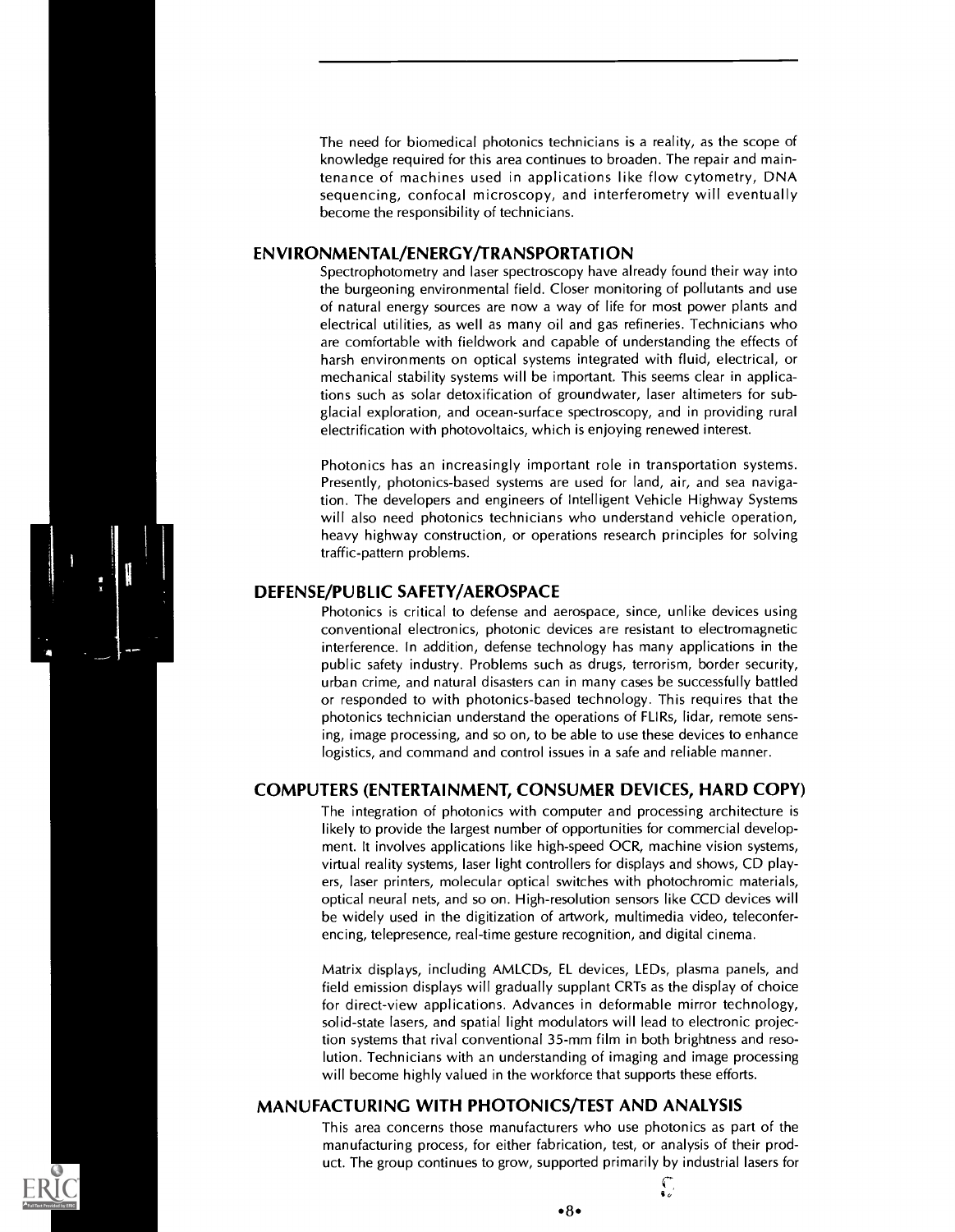cutting, welding, trimming, hole drilling, and heat treating. More and more frequently, the scientific instruments of the laboratory are finding their way onto the floor to perform spectroscopy, or holographic or interferometric testing, or as examination tools in photon microscopy.

### COMMUNICATIONS

The "Information Superhighway"  $-$  which is actually a photonics superhigh $way - will create many new jobs for techniques and engineers with skills$ that relate to fiber optics, lasers, multigigabit processors, networking, and computer engineering. Telephone companies are not the only ones that will require this skilled workforce; TV/cable companies and electric power companies will also be involved in the information-highway revolution. At present, this industry offers the most economic promise for photonics technology, and as a result, it will require that the exit points for students be clearly defined. That way, students will understand the impact of their education upon employment as well as the various possibilities the industry offers.

Engineer aligns a demonstration prototype projector that uses advanced polarizationcontrol technology for a brighter image.



### STANDARDS TRANSLATED TO SUGGEST CURRICULUM DESIGN

The task listings generated by each specialty group were cross-referenced to find the tasks common to all specialty groups. This collection of validated task statements represents the common tasks all photonics technicians should be able to perform. (See list on pages 12-14.)

Finally, educators, primarily from two-year postsecondary institutions but also from secondary schools and four-year universities, participated in translating the task statements into knowledge components. These, then, represent the information a photonics technician must know and understand to be able to perform the tasks. The knowledge components and their related tasks are listed on pages 27-31. It is expected that these knowledge components will be taught at the postsecondary level.

Additional knowledge components that support these are also provided. These supporting knowledge components represent only a portion of those that should be taught throughout the secondary experience; they include the necessary elements typically taught in physics, mathematics, biology, and chemistry classes. See Figure 3.



 $\tilde{e}$  G .9.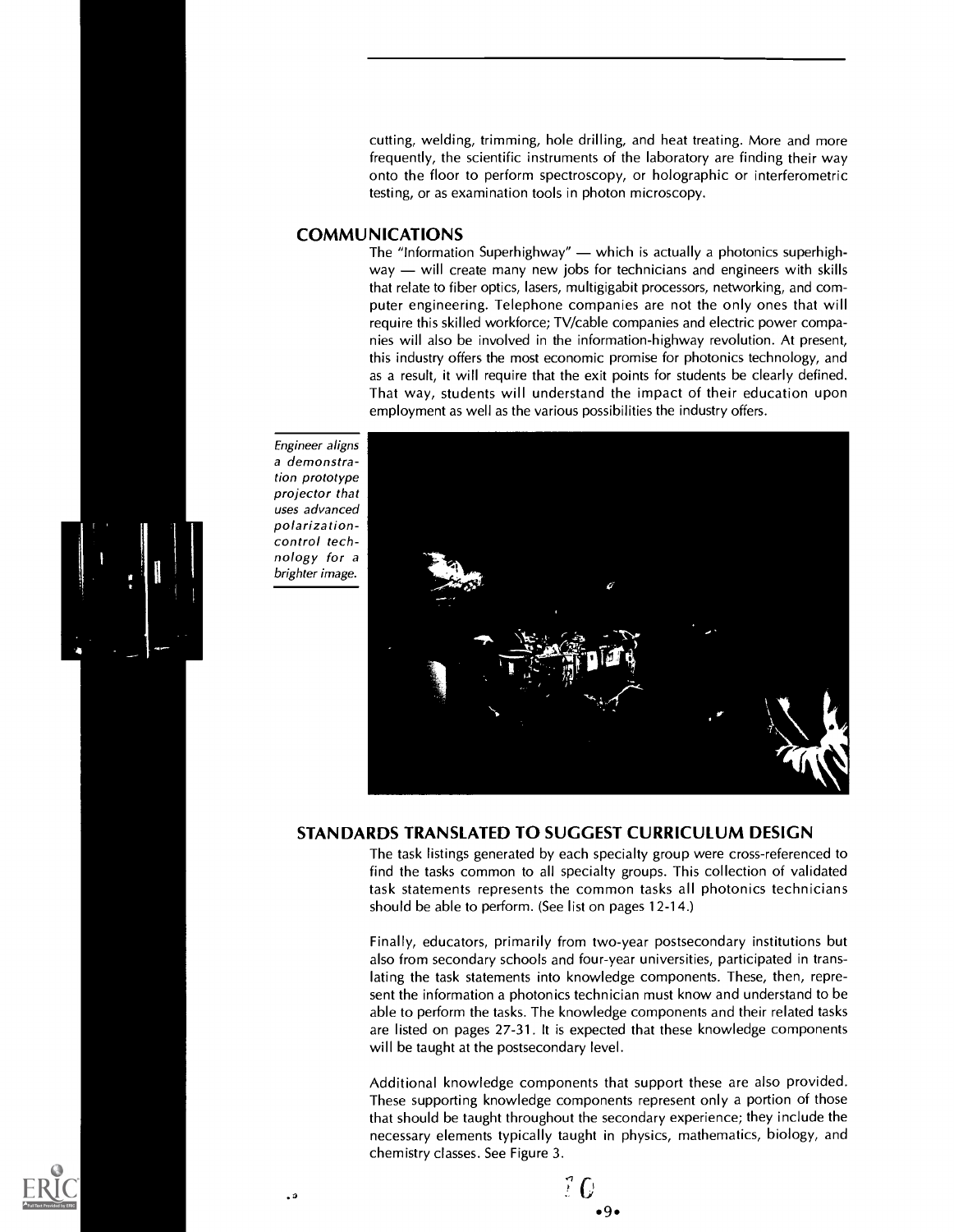$ER_{LC}^{\odot}$ 



| Figure 3.                                                                                                                                     | Grade<br>9th                                     | A Suggested Program of Study for Associate's Degree<br>Grade<br>$\mathsf{d}$<br>$\overline{\phantom{0}}$ | Grade<br>$\frac{1}{10}$                            | Grade<br><b>12th</b>                                                                        |                                                                                                    | Freshman<br>Year                                                                                        | Sophomore<br>Year                                                                                            |                                                                                                           |
|-----------------------------------------------------------------------------------------------------------------------------------------------|--------------------------------------------------|----------------------------------------------------------------------------------------------------------|----------------------------------------------------|---------------------------------------------------------------------------------------------|----------------------------------------------------------------------------------------------------|---------------------------------------------------------------------------------------------------------|--------------------------------------------------------------------------------------------------------------|-----------------------------------------------------------------------------------------------------------|
| Photonics                                                                                                                                     |                                                  |                                                                                                          | Electronics                                        | <b>Digital Circuits</b><br>& Micropro-<br>cessors*                                          | to Photonics <sup>+</sup><br>Introduction<br>Positioning<br>Equipment <sup>+</sup><br>Support &    | Applications <sup>+</sup><br>Technology <sup>+</sup><br>Electronics<br>Photonics<br>Vacuum<br>$\vec{p}$ | Measurement <sup>+</sup><br>Laser Sources <sup>-1</sup><br>Detection &<br>Principles <sup>+</sup><br>Optical | Spectroscopic<br>Systems <sup>+</sup><br>Imaging &<br>Display <sup>+</sup><br>Material                    |
|                                                                                                                                               |                                                  |                                                                                                          | Processing*<br>Machining<br>Materials              | Applications<br>Software*<br>Computer                                                       | Interfaces <sup>+</sup><br>Photonics<br>Practices <sup>+</sup><br>Computer<br>Worksite<br>Safety & | Fiber Optics <sup>+</sup><br>Principles <sup>+</sup><br>Optical                                         | cation Systems <sup>+</sup><br>Controllers <sup>+</sup><br>Communi-<br>Photonic<br>Optical                   | Holography<br>Processing<br>Systems <sup>+</sup><br>Systems <sup>+</sup><br>Specialty<br>Topics<br>IGNH & |
| <b>Science</b>                                                                                                                                | Chemistry <sup>4+</sup><br>Biology or<br>Applied | Physics I A+<br>Applied                                                                                  | Physics II <sup>**</sup><br>Applied                |                                                                                             |                                                                                                    |                                                                                                         |                                                                                                              |                                                                                                           |
| Math                                                                                                                                          | Math I <sup>4+</sup><br>Applied                  | Math II <sup>4+</sup><br>Applied                                                                         | Math III 4<br>Applied                              | Algebra II *                                                                                | <b>Statistics</b>                                                                                  | Pre-calculus                                                                                            |                                                                                                              |                                                                                                           |
| and Social<br>Science<br>English                                                                                                              |                                                  | Geography, History, and Government<br>Applied Communications<br>English I, II, and III                   |                                                    |                                                                                             | Interpersonal<br>Communi-<br>cations                                                               | Composition                                                                                             | Technology<br>Economics<br>þ                                                                                 | Technical<br>Writing                                                                                      |
| and science courses, the associate<br>. With selection of appropriate math<br>degree graduate may articulate to a 4-<br>year college program. |                                                  | A Basic core for all students                                                                            | + Knowledge components identified in this standard | $\star$ Electromechanical core that would feed several technician career pathways<br>LEGEND |                                                                                                    |                                                                                                         |                                                                                                              |                                                                                                           |

 $\mathsf{C}$ 

 $\begin{aligned} \nabla \cdot \vec{v} = 0 \\ \nabla \vec{v} = 0 \end{aligned}$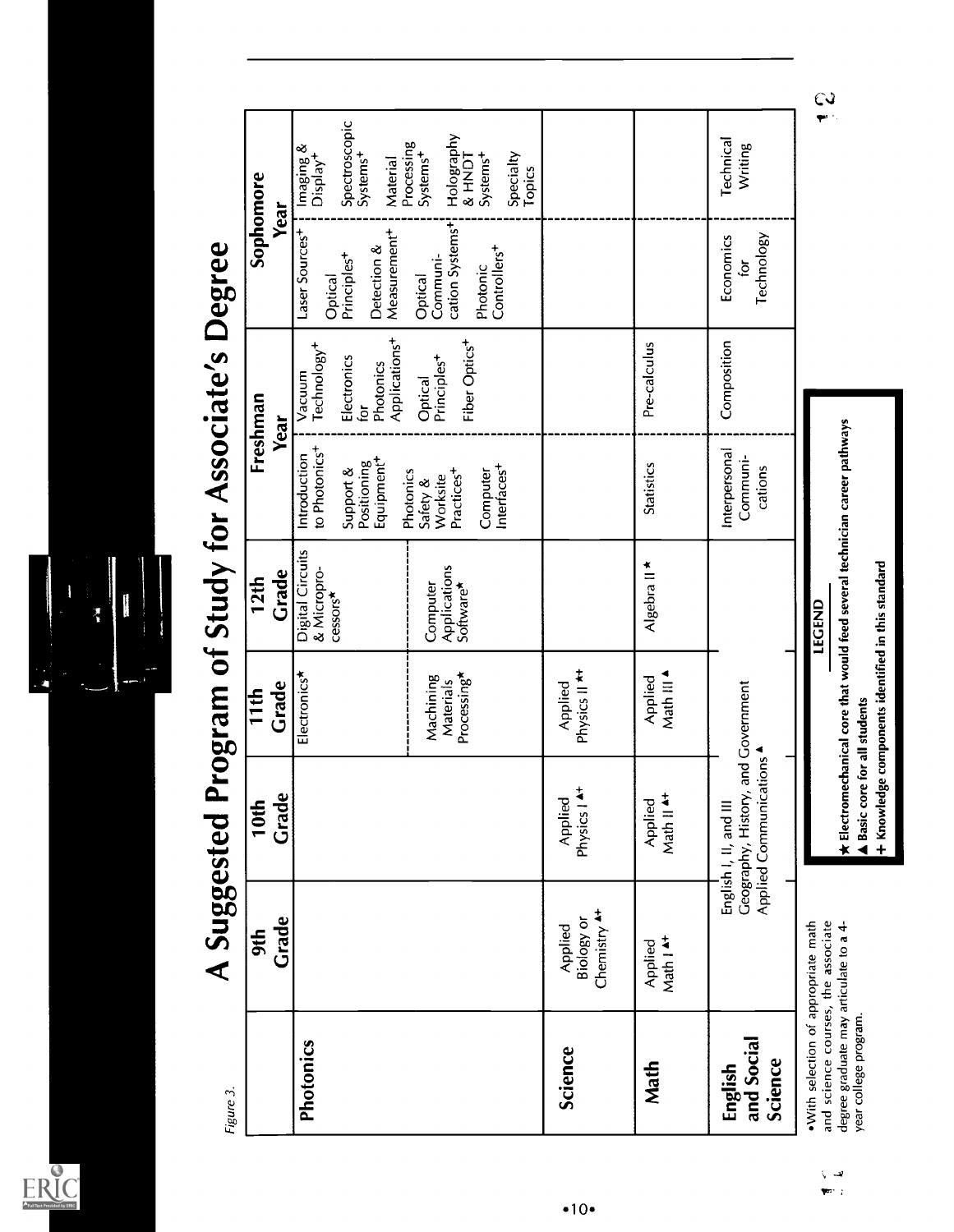COOL

The Lasercav laser, is shown here cutting pockets with varying geometry in a 3-D surface. The Lasercav is said to be the first machine tool for producing cavities with a laser.

### CURRICULUM CONCERNS

In defining curricula for photonics technicians, it is important to note that students should decide prior to the 11th grade that they are interested in an electromechanical career pathway. In this, they will receive additional applied physics and mathematics,



along with vocationally oriented courses in the 11th and 12th grades. These include electronic digital circuits and microprocessors, machining/materials processing, and computer application software. (See Figure 3.)

The students should also have experienced a basic core of applied academic, contextual courses - in mathematics, science, communications, computer literacy, socioeconomics, government/history, languages, arts, and the humanities  $-$  in grades 9 through 12. As they move into the freshman and sophomore years at community colleges and technical schools, students with the Tech Prep foundation outlined here will be prepared to understand the knowledge components necessary for the industry-specific tasks in the courses shown in Figures 3.

#### Photonics Technician Employment Opinion Survey

In a venture separate from the development of the National Skills Standard for photonics technicians, the Center for Occupational Research and Development conducted an opinion survey of the employment picture in the photonics industry in 1994. Voluntary respondents' survey results revealed:

At the present time, approximately  $345,000^2$  photonics technicians are employed in the United States.

By the year 2000, approximately 743,0003 photonics technicians will be needed in the United States.

Respondents to the survey also indicated:

The most frequently desired education category necessary for employment as a technician was two years of postsecondary technical education (such as an associate's degree) or the equivalent.4

Half of the responding companies reported that a small percentage' of their technicians had attended a four-year school.

The most frequent starting salaries ranged from \$20,000 to \$25,000.

Given the tremendous growth in this field and the decreasing numbers of workers trained by the military and filtering into the commercial workforce, community colleges and technical schools will have to work very hard to meet the demand for training and education. These schools cannot meet the demand alone; they will need to work in coordination with secondary schools and four-year institutions to establish sound articulation agreements. It is expected that if they follow this standard in designing curricula and setting up programs, they will provide solid pathways for lifelong learning and good employment possibilities for thousands of our nation's youth.

 $\tilde{\mathbf{v}}$  . 1L  $•11 •$ 

<sup>2.</sup> A survey population of 23,640 was used. The survey population was established by selecting supervisors and managers from the mailing list of Photonics Spectra, a leading industry publication. The response rate was 7.2%, considered reasonable for a mail survey that did not offer a reward. Results showed that companies employed a wide range in number of photoics technicians - one reported 500 on staff; however, the mean number was just under 19 (18.85) for companies employing photonics technicians. Of the survey respondents, 77.5% reported that their company employed at least one photonics technician. Therefore the estimated total number employed is 77.5% of the  $23.640$  companies  $\times$  18.85, or approximately 345,000.

<sup>3.</sup> Using all of the responses (including those from companies not presently employing photonics technicians), the projected mean number of photonics technicians needed by the year 2000 was 31.426. Thus the survey projected number is approximately 743,000 (742,910.64 = 23,640  $\times$  31,426).

<sup>4. 61</sup> percent 5. 5 percent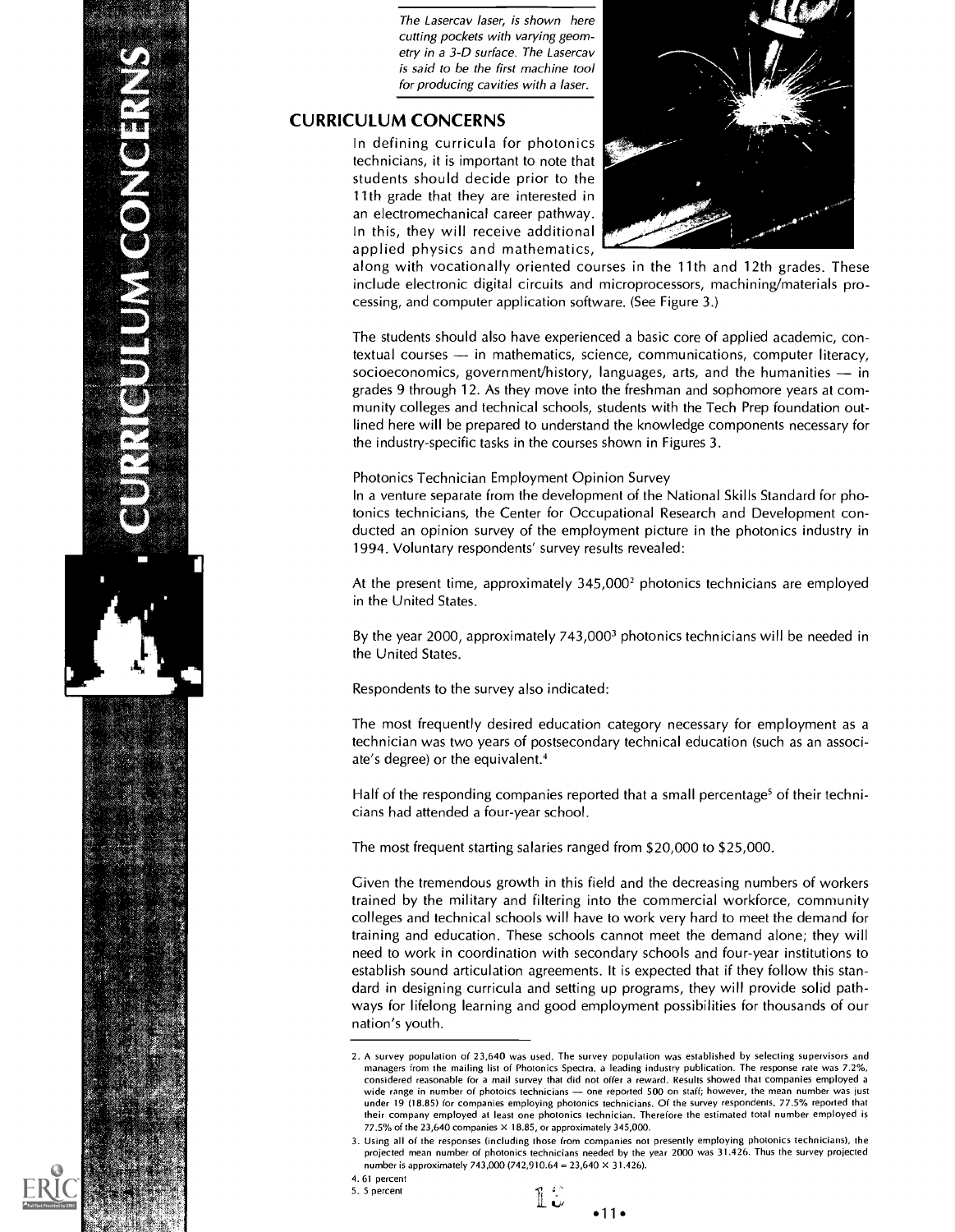- <sup>1</sup> ACCESSORIES: E-0 MODULATORS AND Q-SWITCHES
- 2 ACCESSORIES: A-0 MODULATORS AND Q-SWITCHES
- 3 ACCESSORIES: MECHANICAL DEFLECTORS AND SCANNERS
- 4 ANALYSIS, TEST AND MEASUREMENT: POWER AND ENERGY METERS
- 5 ANALYSIS, TEST AND MEASUREMENT: MONOCHROMATORS
- 6 ANALYSIS, TEST AND MEASUREMENT: MICROSCOPES
- ANALYSIS, TEST AND 7 MEASUREMENT: SPECTRUM ANALYZERS
- **8** DETECTORS: SEMICONDUCTORS
- 9 DETECTORS: DETECTOR ARRAYS
- 10 DETECTORS: DETECTOR AMPLIFIERS
- 11 DETECTORS: CCD/CIDs
- 12 ELECTRONICS: POWER SUPPLIES
- 13 ELECTRONICS: PMT POWER SUPPLIES
- 14 ELECTRONICS: LASER POWER SUPPLIES
- 15 ELECTRONICS: DIGITAL CIRCUITS
- 16 ELECTRONICS: CAPACITORS
- 17 ELECTRONICS: AMPLIFIERS
- 18 ELECTRONICS: OSCILLOSCOPES
- 19 ELECTRONICS: PULSE GENERATORS
- 20 FIBER OPTICS: NON-LASER LIGHT **SOURCES**
- 21 FIBER OPTICS: FIBERS
- 22 FIBER OPTICS: DETECTORS
- 23 FIBER OPTICS: COUPLERS
- 24 FIBER OPTICS: CONNECTORS

Clean, maintain, align, mount, install, operate and demonstrate E-0 modulators and Q-switches.

Clean, maintain, align, mount and install A-0 modulators and Q-switches.

Clean, maintain, align, mount and install mechanical deflectors and scanners.

Clean, maintain, align, mount, install, operate, demonstrate, classify and identify power and energy meters.

Align, mount, install, operate, demonstrate, classify and identify monochromators.

Operate and demonstrate microscopes.

Operate, demonstrate, classify and identify spectrum analyzers.

Calibrate, test, clean, maintain, align, mount, install, operate and demonstrate semiconductor detectors.

Calibrate, test, align, mount, install, operate and demonstrate detector arrays.

Calibrate, test, clean, maintain, align, mount, install, operate and demonstrate detector amplifiers.

Calibrate, test, align, mount, install, operate and demonstrate CCD/CIDs.

Operate, demonstrate, select, specify, purchase, classify and identify power supplies.

Operate and demonstrate PMT power supplies.

Clean, maintain, align, mount, install, operate, demonstrate, select, specify, purchase, classify and identify laser power supplies.

Operate and demonstrate digital circuits.

Operate, demonstrate, classify and identify capacitors.

Operate and demonstrate amplifiers.

Operate and demonstrate oscilloscopes.

Operate and demonstrate pulse generators.

Align, mount, install, operate, demonstrate, classify and identify non-laser light sources.

Align, mount, install, operate, demonstrate, classify and identify fibers.

Analyze, assess, evaluate, examine, operate and demonstrate detectors.

Classify and identify couplers.

Analyze, assess, evaluate, examine, calibrate, test, align, mount, install, operate and demonstrate connectors.

 $\frac{d}{dt}$   $\ell_{\infty}$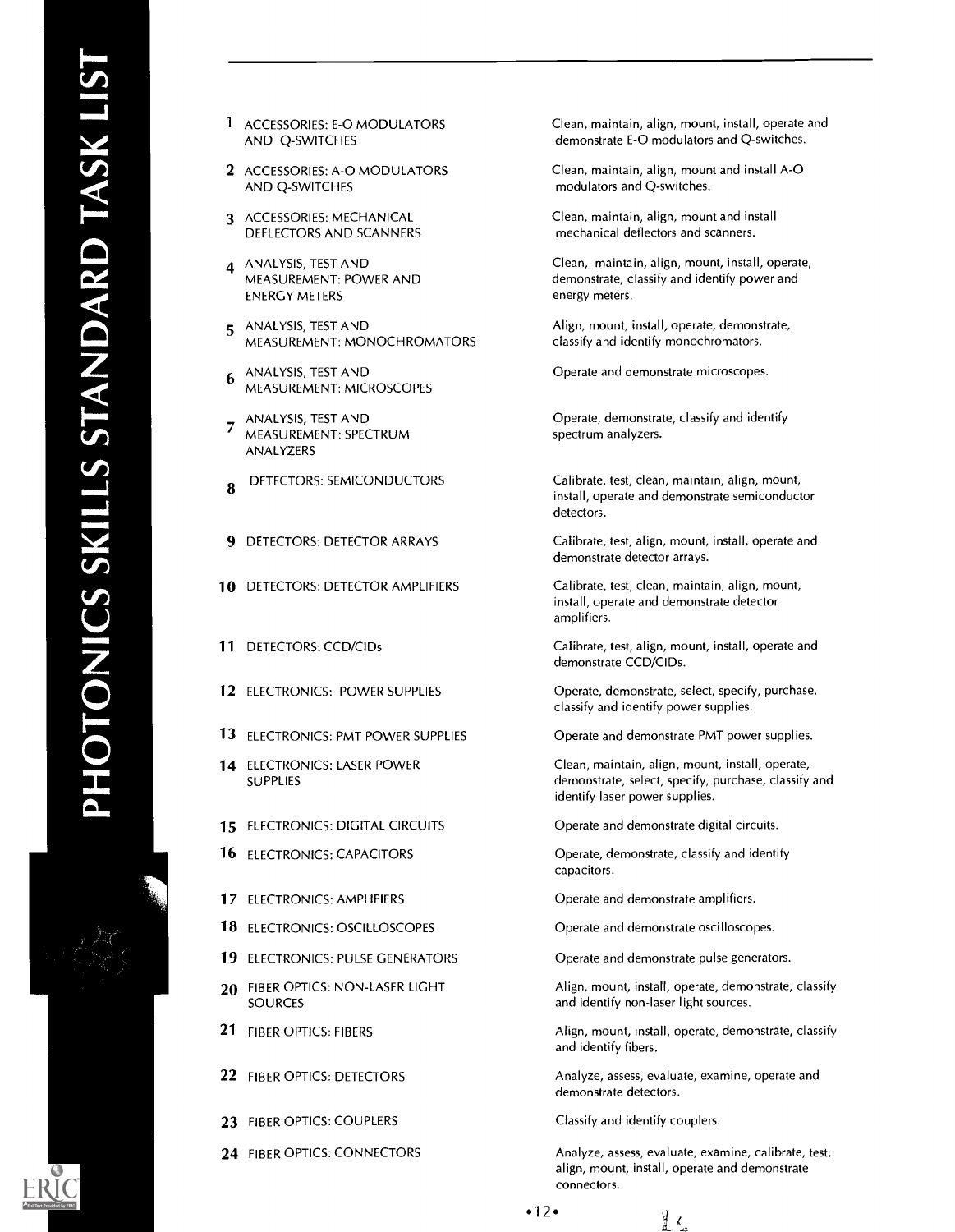Researcher with an optical communications test.



- 25 FIBER OPTICS: CABLES
- 26 FIBER OPTICS: FIBER OPTIC TRANSMITTERS
- 27 FIBER OPTICS: TIME DOMAIN REFLECTOMETERS
- 28 IMAGE AND DISPLAY: IR VIEWERS
- 29 IMAGE AND DISPLAY: IMAGE PROCESSING EQUIPMENT
- 30 IMAGE AND DISPLAY: CRTs
- 31 LASERS: Nd:YAG
- 32 LASERS: DIODE
- 33 LASER SYSTEMS: COMMUNICATION SYSTEMS
- 34 LASER SYSTEMS: SPECTROSCOPIC SYSTEMS
- 35 OPTICAL AND COMPUTER DATA PROCESSING EQUIPMENT: ENGINEERING AND DESIGN **SOFTWARE**
- 36 OPTICAL AND COMPUTER DATA PROCESSING EQUIPMENT: PAGE LAYOUT AND GRAPHICS SOFTWARE
- 37 OPTICAL AND COMPUTER DATA PROCESSING EQUIPMENT: SPREADSHEET SOFTWARE
- 38 OPTICAL AND COMPUTER DATA PROCESSING EQUIPMENT: WORD PROCESSING SOFTWARE
- 39 OPTICAL AND COMPUTER DATA PROCESSING EQUIPMENT: IMAGE ANALYSIS SOFTWARE

Align, mount, install, operate, demonstrate, classify and identify cables.

Operate and demonstrate transmitters.

Operate and demonstrate time domain reflectometers.

Operate, demonstrate, select, specify, purchase IR viewers.

Operate and demonstrate image processing equipment.

Operate and demonstrate CRTs.

Operate, maintain, align, repair and demonstrate Nd:YAG lasers.

Analyze, assess, evaluate, examine, clean, maintain, align, mount, install, operate, demonstrate, select, specify and purchase diode lasers.

Clean, maintain, align, mount, install, operate, demonstrate, classify and identify communication systems (laser).

Clean, maintain, align, mount, install, operate and demonstrate spectroscopic systems (laser).

Operate, demonstrate, select, specify and purchase engineering and design software.

Operate and demonstrate page layout and graphics software.

Operate and demonstrate spreadsheet software.

Operate and demonstrate word processing software.

Operate and demonstrate image analysis software.

 $\bullet$ 13.  $\eta$ 

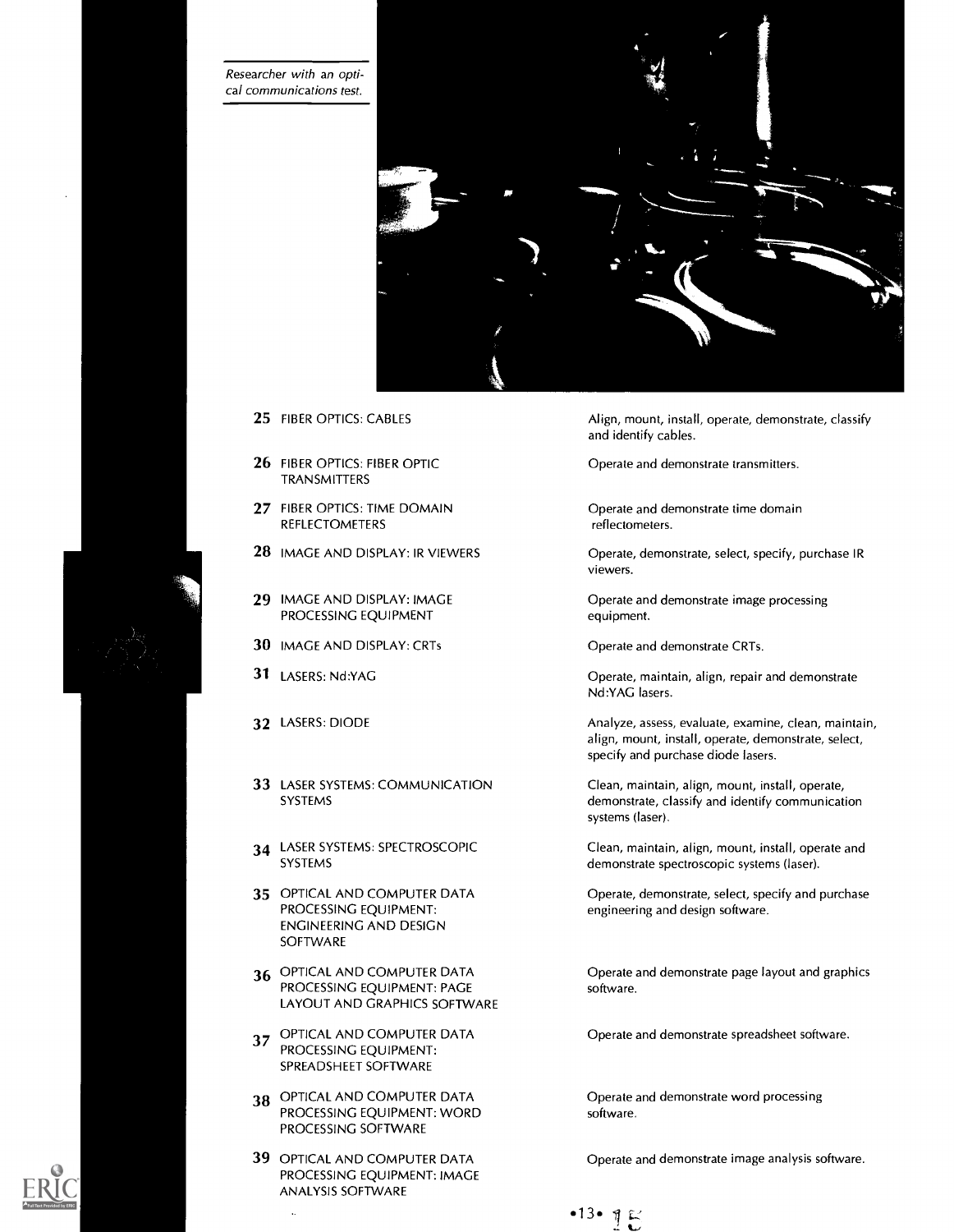

| <b>40 OPTICAL COMPONENTS: MIRRORS</b> |
|---------------------------------------|
| AND REFLECTORS                        |

- 41 OPTICAL COMPONENTS: LENSES
- 42 OPTICAL COMPONENTS: IR OPTICS
- 43 OPTICAL COMPONENTS: GRATINGS
- 44 OPTICAL COMPONENTS: FILTERS
- 45 OPTICAL COMPONENTS: COLLIMATORS
- **46 OPTICAL COMPONENTS: COATINGS**
- 47 OPTICAL COMPONENTS: POLARIZING OPTICS
- 48 OTHER EQUIPMENT: SAFETY EQUIPMENT
- 49 OTHER EQUIPMENT: CLEANROOM EQUIPMENT
- 50 OTHER EQUIPMENT: SUPPORT AND POSITIONING EQUIPMENT
- 51 SUPPORT AND POSITIONING EQUIPMENT: MICROPOSITIONERS
- 52 SUPPORT AND POSITIONING EQUIPMENT: BENCHES, RAILS AND TABLES
- 53 LASERS: GAS LASERS
- 54 LASERS: CO, LASERS
- 55 LASERS: DYE LASERS
- 56 LASERS: EXCIMER LASERS
- 57 OTHER EQUIPMENT: VACUUM EQUIPMENT
- 58 LASER SYSTEMS: MATERIAL PROCESSING SYSTEMS
- 59 LASER SYSTEMS: HOLOGRAPHY AND HNDT SYSTEMS
- 60 IMAGE AND DISPLAY: FLAT-PANEL DISPLAYS

Clean, maintain, align, mount, install, operate, demonstrate, select, specify and purchase mirrors and reflectors.

Analyze, assess, evaluate, examine, clean, maintain, align, mount, install, operate, demonstrate, classify and identify lenses.

Clean, maintain, align, mount, install, operate, demonstrate, classify and identify infrared optics.

Align, mount, install, select, specify and purchase gratings.

Analyze, assess, evaluate, examine, calibrate, test, clean, maintain, align, mount, install, operate, demonstrate, select, specify, purchase, classify and identify filters.

Align, mount, install, operate, demonstrate, select, specify, purchase, classify and identify collimators.

Clean, maintain, select, specify and purchase coatings.

Analyze, assess, evaluate, examine, clean, maintain, align, mount, install, operate, demonstrate, select, specify, purchase, classify and identify polarizing optics.

Operate and demonstrate safety equipment.

Operate and demonstrate cleanroom equipment.

Alter, combine, integrate, align, mount, install, operate, demonstrate, select, specify and purchase positioning equipment.

Align, mount, install, operate, demonstrate, select, specify and purchase micropositioners.

Align, mount, install, operate, demonstrate, select, specify and purchase benches, rails and tables.

Operate, demonstrate, maintain, align and repair gas lasers.

Operate, demonstrate, maintain, align and repair CO, lasers.

Operate, demonstrate, maintain, align and repair dye lasers.

Operate, demonstrate, maintain, align and repair excimer lasers.

Operate, demonstrate, maintain, clean and repair vacuum equipment.

Operate, demonstrate, clean, maintain, align, install and repair material processing systems.

Operate, demonstrate, clean, align, install and assemble holography and HNDT systems.

Identify, operate, demonstrate, maintain, mount and test flat-panel displays.<br> $\frac{1}{2}$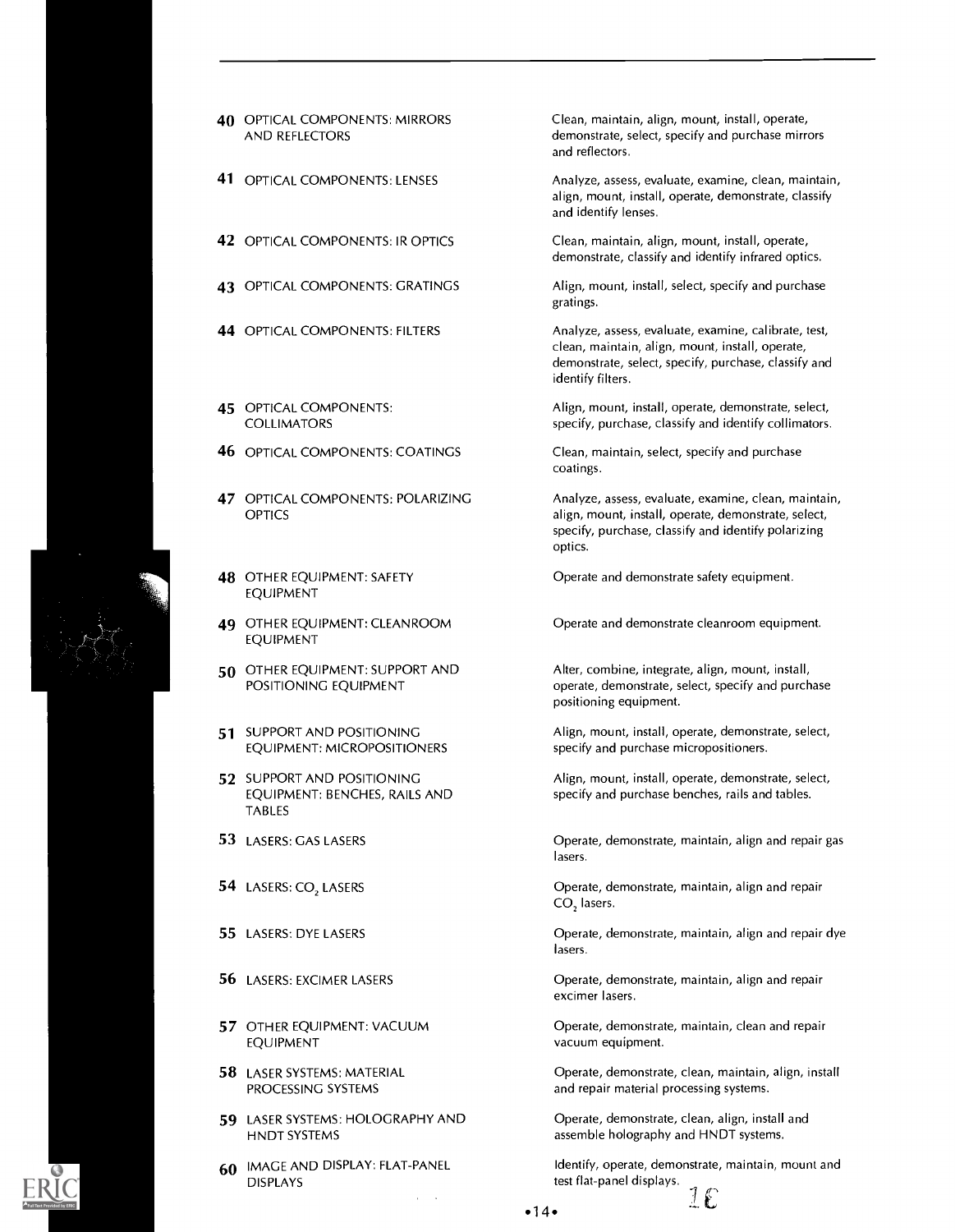| <b>COURSES</b>                                       | <b>SPECIALTY COURSES</b>                              |                                  |
|------------------------------------------------------|-------------------------------------------------------|----------------------------------|
| Introduction to Photonics                            | <b>Optical Communications Systems</b>                 |                                  |
| <b>Optical Principles</b>                            | Spectroscopic Systems                                 |                                  |
| Support and Positioning Equipment                    | Material Processing Systems*                          |                                  |
| <b>Optical Components</b>                            | Holography and HNDT Systems*                          |                                  |
| Electronics for Photonics Applications               |                                                       |                                  |
| Photonic Controllers: Modulators,                    | *Not in Industry Group's core list                    |                                  |
| Deflectors and Q-switches                            |                                                       |                                  |
| Computer Interfaces                                  |                                                       |                                  |
| Detection and Measurement                            |                                                       |                                  |
| Photonics Safety and Worksite Practices              |                                                       |                                  |
| <b>Laser Sources</b>                                 |                                                       |                                  |
| <b>Fiber Optics</b>                                  |                                                       |                                  |
| Vacuum Technology                                    |                                                       |                                  |
| Imaging and Display                                  |                                                       |                                  |
|                                                      |                                                       |                                  |
| <b>INTRODUCTION TO PHOTONICS</b>                     |                                                       |                                  |
| <b>Knowledge Component</b>                           | <b>Tool or Piece of Equipment</b>                     | Task#                            |
| Atoms, molecules, bonding                            |                                                       |                                  |
| Electronics supporting photonics                     |                                                       |                                  |
| Energy levels                                        |                                                       |                                  |
| Principles of laser operation                        |                                                       |                                  |
| Survey of different light sources                    |                                                       |                                  |
| The electromagnetic spectrum                         |                                                       |                                  |
| The periodic table                                   |                                                       |                                  |
| Stimulated emission                                  | Gas, CO <sub>2</sub> , Nd:YAG, dye and excimer lasers | 53-56, 31                        |
| Laser threshold conditions                           | Gas, CO, Nd:YAG, dye and excimer lasers               | 53-56, 31                        |
| Feedback in lasers                                   | Nd:YAG lasers                                         | 31                               |
| TEM <sub>00</sub> modes                              | Nd:YAG lasers                                         | 31                               |
| Gain in lasers                                       | Nd:YAG lasers                                         | 31                               |
| Semiconductor material physics                       | Diode lasers                                          | 32                               |
| Construction of diode laser junctions                | Diode lasers                                          | 32                               |
| Semiconductor band structure                         | Diode lasers, semiconductor detectors                 | 32, 8                            |
| P-N junctions                                        | Diode lasers, semiconductor detectors                 | 32, 8                            |
| Semiconductor types                                  | Diode lasers, semiconductor detectors                 | 32, 8                            |
| Blackbody radiation                                  | IR viewers                                            | 28                               |
| Wien's displacement law                              | <b>IR</b> viewers                                     | 28<br>28                         |
| Atmospheric transmission in IR                       | IR viewers                                            | 60, 20                           |
| <b>LEDs</b>                                          | Flat-panel displays, non-laser<br>light sources       |                                  |
|                                                      | Flat-panel displays                                   | 60                               |
| Liquid crystal displays<br>Principles of Q-switching | A-O modulators and Q-switches, E-O                    | 2, 1                             |
|                                                      | modulators and Q-switches                             |                                  |
| Semiconductor operations (LED)                       | Non-laser light sources                               | 20                               |
| Biasing of Junctions (LED)                           | Non-laser light sources                               | $20\,$                           |
| Wavelength and spectral width (LED)                  | Non-laser light sources                               | 20                               |
| Handling of LEDs                                     | Non-laser light sources                               | 20                               |
| Low-voltage measurements (LED)                       | Non-laser light sources                               | 20                               |
| Incandescent light sources                           | Non-laser light sources                               | 20                               |
| Arc and gas discharge sources                        | Non-laser light sources                               | 20                               |
| Fluorescent light sources                            | Non-laser light sources                               | 20                               |
|                                                      |                                                       |                                  |
| <b>OPTICAL PRINCIPLES</b>                            |                                                       |                                  |
|                                                      | Taal ay Bisso of Fouin:                               | $T_{\alpha\beta}$ <sub>L</sub> # |

| <b>Knowledge Component</b> | <b>Tool or Piece of Equipment</b>            | Task#        |
|----------------------------|----------------------------------------------|--------------|
| Geometrical optics         | A-O modulators and Q-switches, E-O           | 1, 2, 41,    |
|                            | modulators and Q-switches, lenses,           | 43, 40, 3,   |
|                            | gratings, mirrors and reflectors, mechanical | 29, 6, 35    |
|                            | deflectors and scanners, image processing    |              |
|                            | equipment, microscopes, engineering and      |              |
|                            | design software                              |              |
| Physical optics            | A-O modulators and O-switches, E-O           | 1, 2, 40, 3, |
|                            | modulators and Q-switches, mirrors and       | 59.          |
|                            | reflectors, mechanical deflectors and        |              |
|                            | scanners, holography and HNDT systems        |              |
| Critical angle             | Fibers                                       | 21           |
| Snell's law                | Lenses                                       | 41           |
|                            | 17                                           |              |
|                            | •15•                                         |              |



 $\begin{smallmatrix}&&1\\&&3\\2&&2\end{smallmatrix}$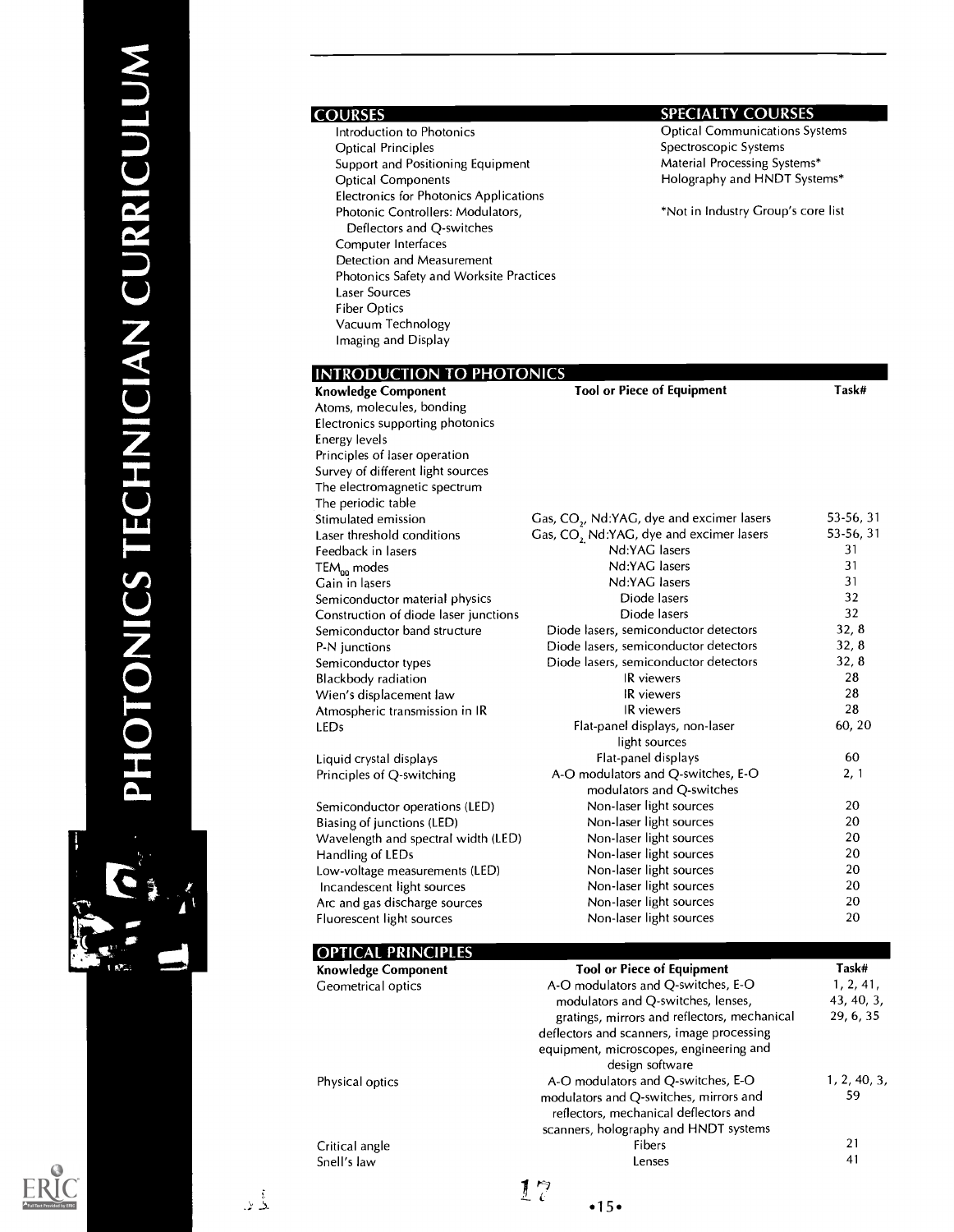| <b>Knowledge Component</b>          | <b>Tool or Piece of Equipment</b>                     | Task #     |
|-------------------------------------|-------------------------------------------------------|------------|
| Total internal reflection           | Polarizing optics                                     | 47         |
| Laws of reflection                  | Filters, mirrors and reflectors, lenses,              | 44,        |
|                                     | polarizing optics                                     | 40, 41, 47 |
| Reflection                          | Polarizing optics                                     | 47         |
| Refraction                          | Polarizing optics, lenses                             | 47, 41     |
| Scattering                          | Filters                                               | 44         |
| Interference                        | Coatings, holography and HNDT systems                 | 46, 59     |
| <b>Diffraction</b>                  | Gratings, monochromators, diode lasers                | 43, 5, 32  |
| Diffraction-limited beam divergence | Diode lasers, Nd:YAG lasers                           | 32, 31     |
| The diffraction limit               | Lenses, Nd:YAG lasers, material<br>processing systems | 41, 31, 58 |
| Focusing of laser beams             | Material processing systems, Nd:YAG lasers            | 58, 31     |
| Birefringence                       | E-O modulators and<br>Q-switches, polarizing optics   | 1, 47      |

| SUPPORT AND POSITIONING EQUIPMENT<br><b>Knowledge Component</b> | <b>Tool or Piece of Equipment</b> | Task # |
|-----------------------------------------------------------------|-----------------------------------|--------|
|                                                                 |                                   | 50     |
| Materials specifications for                                    | Positioning equipment             |        |
| positioning equipment<br>Mechanisms by which movement is        |                                   | 50     |
| transferred through positioning                                 | Positioning equipment             |        |
| equipment                                                       |                                   |        |
| Vibration stability                                             | Positioning equipment             | 50     |
| Selection criteria for positioning                              | Positioning equipment             | 50     |
| equipment                                                       |                                   |        |
| Ability to read scales                                          | Positioning equipment             | 50     |
| Alignment techniques for establishing                           | Benches, rails and tables         | 52     |
| a beam line                                                     |                                   |        |
| Choice of tables vs. benches vs. rails                          | Benches, rails and tables         | 52     |
| Mounting techniques for rails                                   | Benches, rails and tables         | 52     |
| Mounting of components                                          | Benches, rails and tables         | 52     |
| Selection of benches, rails, tables                             | Benches, rails and tables         | 52     |
| Measurement units: distance and speed                           | Micropositioners                  | 51     |
| Force                                                           | Micropositioners                  | 51     |
| Read a micrometer                                               | Micropositioners                  | 51     |
| Mechanical stability                                            | Micropositioners                  | 51     |
| Magnetic bases                                                  | Micropositioners                  | 51     |
| Strain and stress as related to optical                         | Mircopositioners                  | 51     |
| properties                                                      |                                   |        |
| Positioning terminology                                         | Micropositioners                  | 51     |
| Vibration isolation                                             | Micropositioners                  | 51     |
| <b>Electrical isolation</b>                                     | Micropositioners                  | 51     |
| Selection criteria for micropositioners                         | Micropositioners                  | 51     |
|                                                                 |                                   |        |

| <b>OPTIONAL COMPONENTS</b>                      |                                   |        |
|-------------------------------------------------|-----------------------------------|--------|
| <b>Knowledge Component</b>                      | <b>Tool or Piece of Equipment</b> | Task # |
| Coating and substrate cleaning and<br>materials | A-O modulators and Q-switches     | 2      |
| Scratch and dig specifications                  | A-O modulators and Q-switches     | 2      |
| IR transmitting materials                       | <b>IR Viewers</b>                 | 28     |
| Coating and substrate cleaning and<br>materials | E-O modulators and Q-switches     |        |
| Polarizers                                      | Polarizing optics                 | 47     |
| Polarization characteristics of<br>transmitters | Polarizing optics                 | 47     |
| Waveplates                                      | Polarizing optics                 | 47     |
| Polarization-maintaining fibers                 | Polarizing optics                 | 47     |
| Types of polarizing prisms                      | Polarizing optics                 | 47     |
| Selection criteria for polarizers               | Polarizing optics                 | 47     |
| Handling of IR optics                           | Infrared optics                   | 42     |
| Phosphors                                       | Infrared optics                   | 42     |
| Storage: digital and analog                     | Infrared optics                   | 42     |
| IR transmitting materials                       | Infrared optics                   | 42     |
| Coating and substrate cleaning and<br>materials | Infrared optics                   | 42     |



Ke

 $\frac{1}{2}$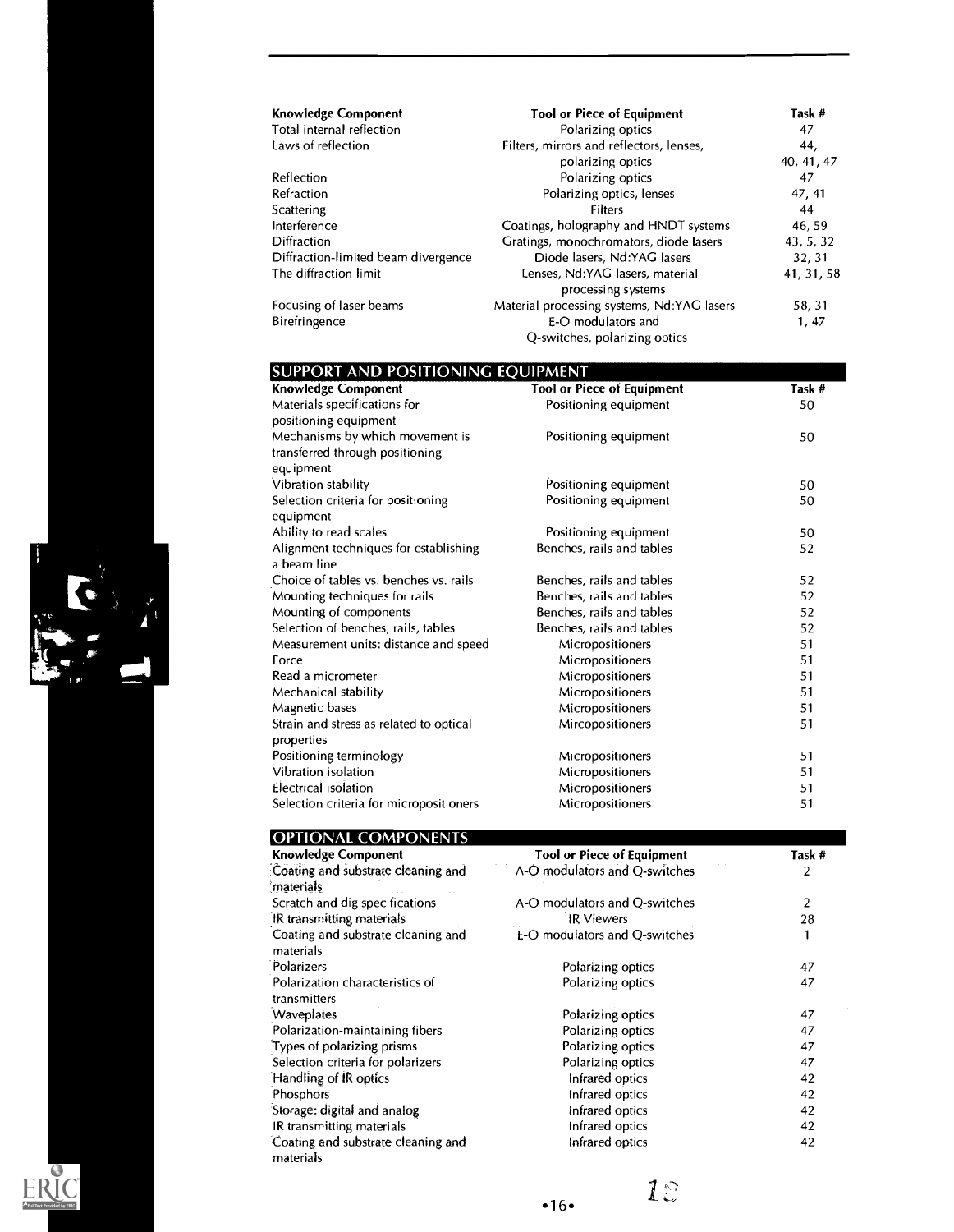Inspection using microscopes and an imaging system.



| <b>Knowledge Component</b>             | <b>Tool or Piece of Equipment</b> | Task # |
|----------------------------------------|-----------------------------------|--------|
| Infrared optical components and        | Infrared optics                   | 42     |
| applications                           |                                   |        |
| Visible vs. infrared optical materials | Infrared optics                   | 42     |
| Use and application of IR              | Infrared optics                   | 42     |
| Components: lenses, filters, gratings, | Infrared optics                   | 42     |
| prisms, windows, mirrors and           |                                   |        |
| viewers                                |                                   |        |
| Identify the different types of lenses | Lenses                            | 41     |
| Ray trace: single and multiple lens    | Lenses                            | 41     |
| systems                                |                                   |        |
| Focal length                           | Lenses                            | 41     |
| Proper installation for given uses     | Lenses                            | 41     |
| Installation to prevent distortion of  | Lenses                            | 41     |
| lens                                   |                                   |        |
| Installation procedures in             | <b>Gratings</b>                   | 43     |
| spectrometers                          |                                   |        |
| Availability and characteristics       | <b>Gratings</b>                   | 43     |
| Bragg's law                            | <b>Gratings</b>                   | 43     |
| Blazing of gratings                    | <b>Gratings</b>                   | 43     |
| Selection criteria for gratings        | <b>Gratings</b>                   | 43     |
| Coating and substrate cleaning and     | Coatings                          | 46     |
| materials                              |                                   |        |
| Coating types                          | Coatings                          | 46     |
| Chemical and elements used in          | Coatings                          | 46     |
| coatings                               |                                   |        |
| Durability of coatings                 | Coatings                          | 46     |
| Vendors                                | Coatings                          | 46     |
| Spectral characteristics of relevant   | Coatings                          | 46     |
| coatings                               |                                   |        |
| Elementary thin films                  | Coatings                          | 46     |
| Scratch and dig specifications         | Coatings                          | 46     |
| Laser damage                           | Coatings                          | 46     |
| Multilayer dielectric coatings         | Coatings                          | 46     |
| Antireflection coatings                | Coatings                          | 46     |
| Selection criteria for coatings        | Coatings                          | 46     |
| High-reflectivity coatings             | Coatings                          | 46     |
| Optical fibers                         |                                   |        |
| Visible transmitting materials         |                                   |        |
| Ultraviolet transmitting materials     |                                   |        |
| Lens application: diverging and        | Collimators                       | 45     |
| converging                             |                                   |        |
| Lens alignment: retro reflection       | Collimators                       | 45     |
| Wavelength absorption                  | Collimators                       | 45     |
| Wavelength reflection                  | Collimators                       | 45     |
| 1 to 1 collimator                      | Collimators                       | 45     |
| <b>Expand or collimator</b>            | Collimators                       | 45     |
| Down collimator                        | Collimators                       | 45     |





 $\begin{array}{c} \mathbf{1} \\ \mathbf{1} \\ \mathbf{1} \end{array}$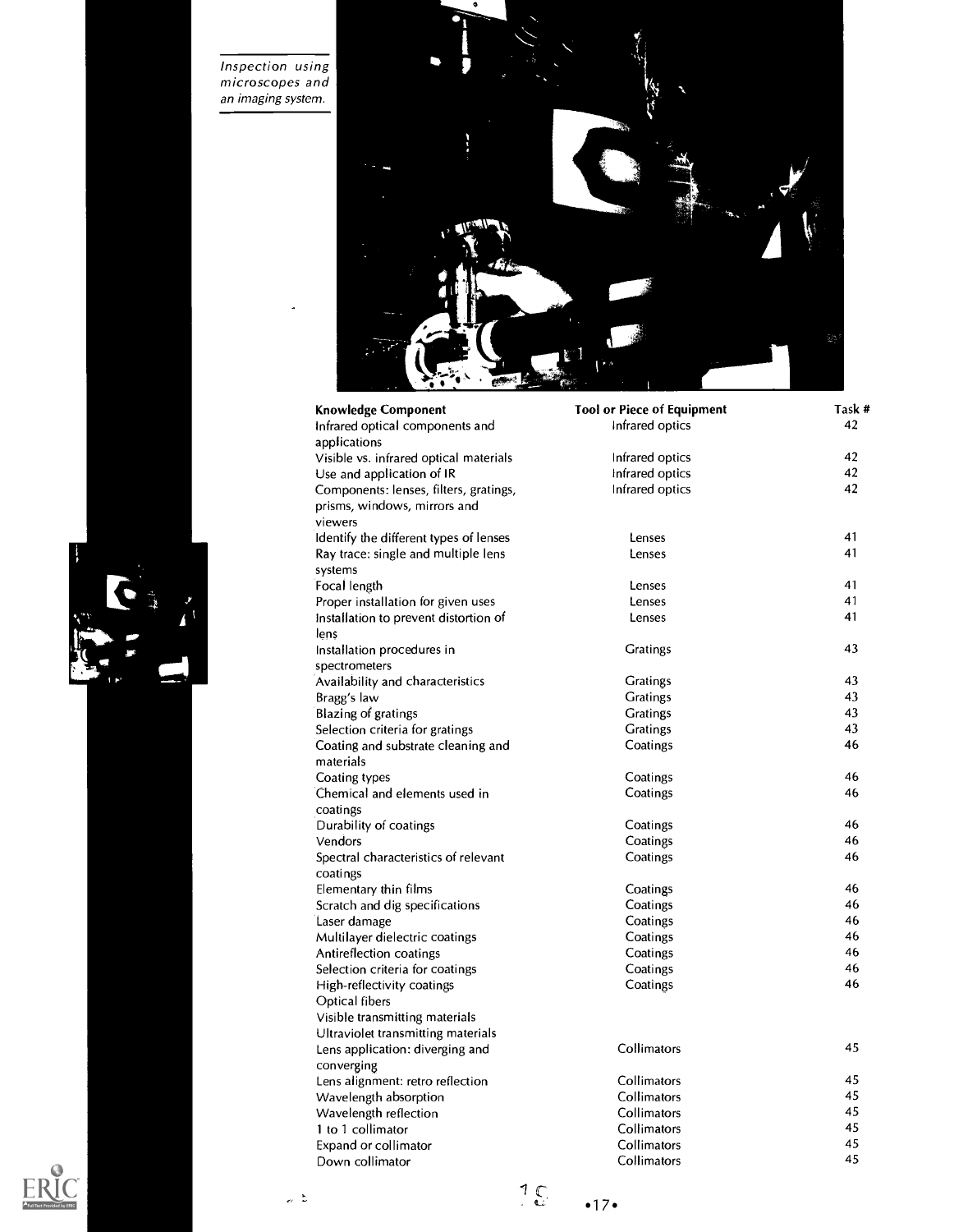| <b>Knowledge Component</b>           | <b>Tool or Piece of Equipment</b> | Task # |
|--------------------------------------|-----------------------------------|--------|
| Cost constraints                     | Collimators                       | 45     |
| Selection criteria for collimators   | Collimators                       | 45     |
| Coating and substrate cleaning and   | Collimators                       | 45     |
| materials                            |                                   |        |
| Polarization characteristics of      | Filters                           | 44     |
| transmitters                         |                                   |        |
| Absorption/emission characteristics  | Filters                           | 44     |
| Transmission spectra                 | Filters                           | 44     |
| Materials: optical characteristics   | Filters                           | 44     |
| Laser damage                         | <b>Filters</b>                    | 44     |
| Filter types                         | Filters                           | 44     |
| Cleaning techniques                  | Filters                           | 44     |
| Bandwidth of filters                 | <b>Filters</b>                    | 44     |
| Selection criteria for filters       | Filters                           | 44     |
| Types of reflection                  | <b>Mirrors and Reflectors</b>     | 40     |
| Mirror substrate materials           | <b>Mirrors and Reflectors</b>     | 40     |
| Wavelength response of metallized    | <b>Mirrors and Reflectors</b>     | 40     |
| reflective coatings                  |                                   |        |
| Cleaning mirrors                     | Mirrors and Reflectors            | 40     |
| Mirror and component mounts          | <b>Mirrors and Reflectors</b>     | 40     |
| How to identify and choose suppliers | Mirrors and Reflectors            | 40     |
| Scratch and dig specifications       | Mirrors and Reflectors            | 40     |
| Laser damage                         | Mirrors and Reflectors            | 40     |
| Metal mirrors                        | Mirrors and Reflectors            | 40     |
| Selection criteria for mirrors       | <b>Mirrors and Reflectors</b>     | 40     |
| Alignment techniques                 | <b>Mirrors and Reflectors</b>     | 40     |
| Selection criteria for gratings      | Monochromators                    | 5      |
| Fibers                               | Monochromators                    | 5      |
| Visible transmitting materials       | Monochromators                    | 5      |
| UV transmitting materials            | Monochromators                    | 5      |

| ELECTRONICS FOR PHOTONIC APPLICATIONS |  |
|---------------------------------------|--|

| <b>Knowledge Component</b>                        | <b>Tool or Piece of Equipment</b> | Task # |
|---------------------------------------------------|-----------------------------------|--------|
| Select amplifiers for specified                   | Amplifiers                        | 17     |
| applications                                      |                                   |        |
| AC/DC theory                                      | Amplifiers                        | 17     |
| <b>Bandwidth of amplifiers</b>                    | Amplifiers                        | 17     |
| Characteristics of ideal amplifier                | Amplifiers                        | 17     |
| Classes of operation: (A,B,C,D)                   | Amplifiers                        | 17     |
| Decibels                                          | Amplifiers                        | 17     |
| Power Amps                                        | Amplifiers                        | 17     |
| <b>Current Amps</b>                               | Amplifiers                        | 17     |
| Inverting                                         | <b>Amplifiers</b>                 | 17     |
| Voltage followers                                 | Amplifiers                        | 17     |
| <b>Subtractors</b>                                | Amplifiers                        | 17     |
| <b>Adders</b>                                     | Amplifiers                        | 17     |
| Comparators                                       | Amplifiers                        | 17     |
| Gain of amplifiers                                | Amplifiers                        | 17     |
| Power supplies: transformers                      | Power supplies                    | 12     |
| Power supplies: uninterruptible                   | Power Supplies                    | 12     |
| Rectifiers: halfwave                              | Power supplies                    | 12     |
| Rectifiers: fullwave                              | Power supplies                    | 12     |
| Rectifiers: voltage                               | Power supplies                    | 12     |
| Multiplying circuits                              | Power supplies                    | 12     |
| Rectifiers: filtering                             | Power supplies                    | 12     |
| Fusing and grounding                              | Power supplies                    | 12     |
| Integrated circuit                                | Power supplies                    | 12     |
| Regulators                                        | Power supplies                    | 12     |
| Switching supply principles                       | Power supplies                    | 12     |
| Testing: line regulation                          | Power supplies                    | 12     |
| Testing: load regulation                          | Power supplies                    | 12     |
| Testing: ripple and noise                         | Power supplies                    | 12     |
| Testing: isolation                                | Power supplies                    | 12     |
| AC/DC theory                                      | Laser power supplies              | 14     |
| Electronic components for laser<br>power supplies | Laser power supplies              | 14     |



 $\bullet$ 

Á

 $\ddot{\phantom{0}}$ 

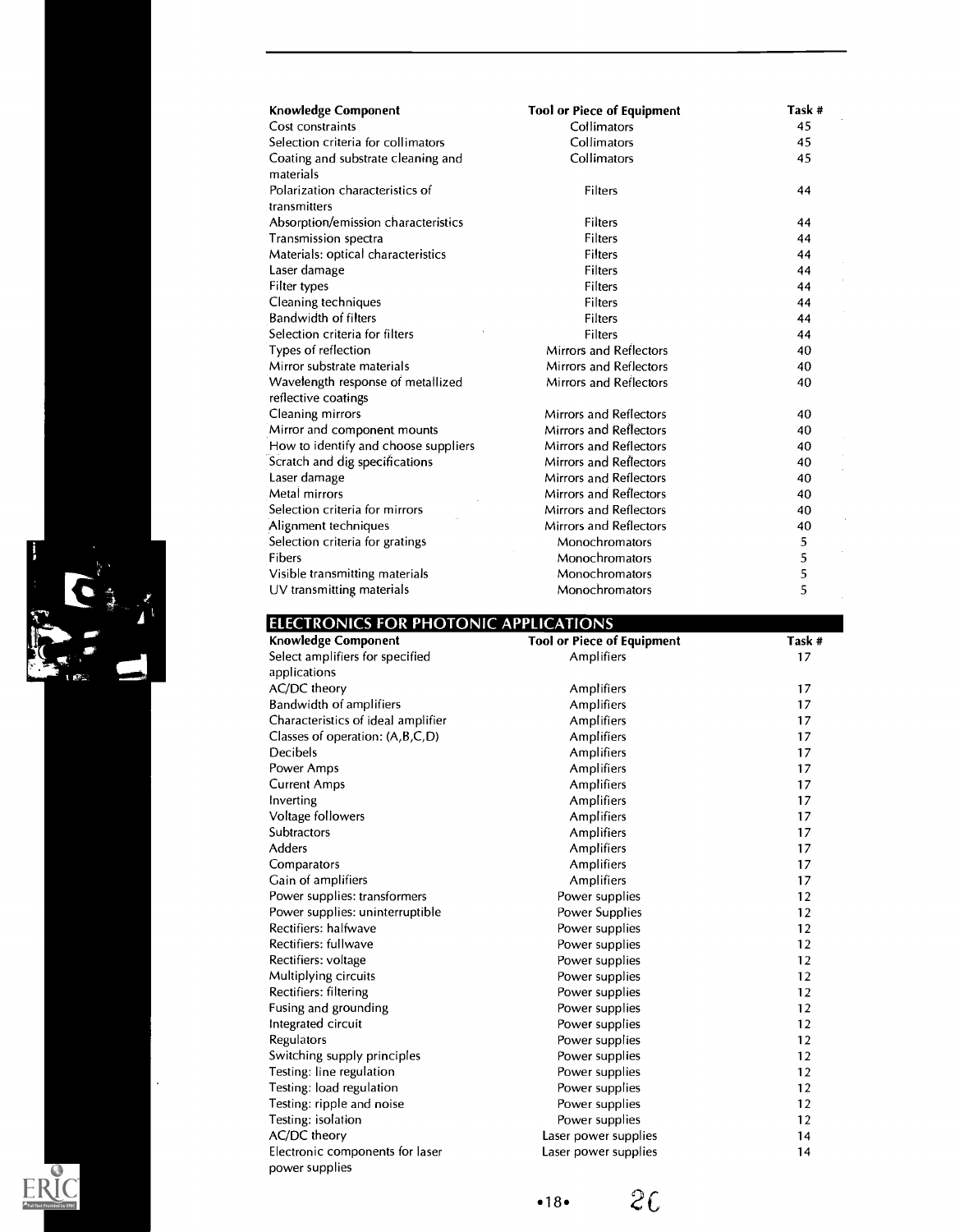| <b>Knowledge Component</b>              | <b>Tool or Piece of Equipment</b> | Task # |
|-----------------------------------------|-----------------------------------|--------|
| Semiconductor theory and devices        | Laser power supplies              | 14     |
| Electronic measurement techniques       | Laser power supplies              | 14     |
| Power supply load requirements          | Laser power supplies              | 14     |
| IV characteristics of gas lasers        | Laser power supplies              | 14     |
| Gas laser power supplies                | Laser power supplies              | 14     |
| Pulsed solid-state laser power supplies | Laser power supplies              | 14     |
| (flashlamps)                            |                                   |        |
| CW solid-state laser power supplies     | Laser power supplies              | 14     |
| (arc lamps)                             |                                   |        |
| Laser diode power supplies              | Laser power supplies              | 14     |
| Operating procedures for pulse          | Pulse generators                  | 19     |
| generators                              |                                   |        |
| Electronic components for pulse         | Pulse generators                  | 19     |
| generators                              |                                   |        |
| Pulse duration                          | Pulse generators                  | 19     |
| Rise and fall times                     | Pulse generators                  | 19     |
| Waveform interpretation                 | Pulse generators                  | 19     |
| Coupling of pulse generators            | Pulse generators                  | 19     |
| Spectral response characteristics       | PMT power supplies                | 13     |
| Selection for specific applications     | PMT power supplies                | 13     |
| Structure of PMTs                       | PMT power supplies                | 13     |
| Dynodes                                 | PMT power supplies                | 13     |
| Voltage dividers                        | PMT power supplies                | 13     |
| Operating procedures for PMT power      | PMT power supplies                | 13     |
| supplies                                |                                   |        |
| Operating procedures for scopes         | Oscilloscopes                     | 18     |
| Digitizing scopes                       | Oscilloscopes                     | 18     |
| Types and selection of scopes           | Oscilloscopes                     | 18     |
| Use of plug-in modules                  | Oscilloscopes                     | 18     |
| Scope cameras, use and operation        | Oscilloscopes                     | 18     |
| Polarity, energy storage, voltage       | Capacitors                        | 16     |
| ratings, capacitance                    |                                   |        |
| AC/DC theory                            | Capacitors                        | 16     |
| Definition of MSI, LSI, VLSI, etc.      | Digital circuits                  | 15     |
| Symbols                                 | Digital circuits                  | 15     |
| Truth tables                            | Digital circuits                  | 15     |
| Boulean equivalents                     | Digital circuits                  | 15     |
| Major logic families and                | Digital circuits                  | 15     |
| characteristics                         |                                   |        |
| Pulse and waveform terminology          | Digital circuits                  | 15     |
| Use of probes, pulsers logic analyzers, | Digital circuits                  | 15     |
| oscilloscopes and digital multimeters   |                                   |        |
| Use of manufacturers' data books and    | Digital circuits                  | 15     |
| spreadsheets                            |                                   |        |
| Static electricity damage and           | Digital circuits                  | 15     |
| precautions, ESD                        |                                   |        |
| Counters and shift registers            | Digital circuits                  | 15     |
| Multiplexing and demultiplexing         | Digital circuits                  | 15     |
| <b>Encoders and decoders</b>            | Digital circuits                  | 15     |
| D-A and A-D converters                  | Digital circuits                  | 15     |
| Serial and parallel data                | Digital circuits                  | 15     |
| Inputs and outputs                      | Digital circuits                  | 15     |
|                                         |                                   |        |

| <b>Knowledge Component</b>                                               | <b>Tool or Piece of Equipment</b>  | Task # |
|--------------------------------------------------------------------------|------------------------------------|--------|
| Alignment techniques for A-O devices                                     | A-O modulators and deflectors      | 2, 3   |
| A-O devices                                                              | A-O modulators and deflectors      | 2, 3   |
| Acousto-optic effect                                                     | A-O modulators and deflectors      | 2, 3   |
| Materials for A-O devices                                                | A-O modulators and deflectors      | 2, 3   |
| Operating procedures for A-O devices                                     | A-O modulators and deflectors      | 2, 3   |
| Frequency response                                                       | A-O modulators and deflectors      | 2, 3   |
| Modulation with A-O                                                      | A-O modulators and deflectors      | 2, 3   |
| Beam deflection with A-O devices                                         | A-O modulators and deflectors      | 2, 3   |
| Q-switching with A-O devices                                             | A-O modulators and deflectors      | 2, 3   |
| Alignment techniques for mechanical<br>scanners, resolution, access time | Mechanical deflectors and scanners | 3      |



G

 $2^{\frac{1}{2}}$  .19.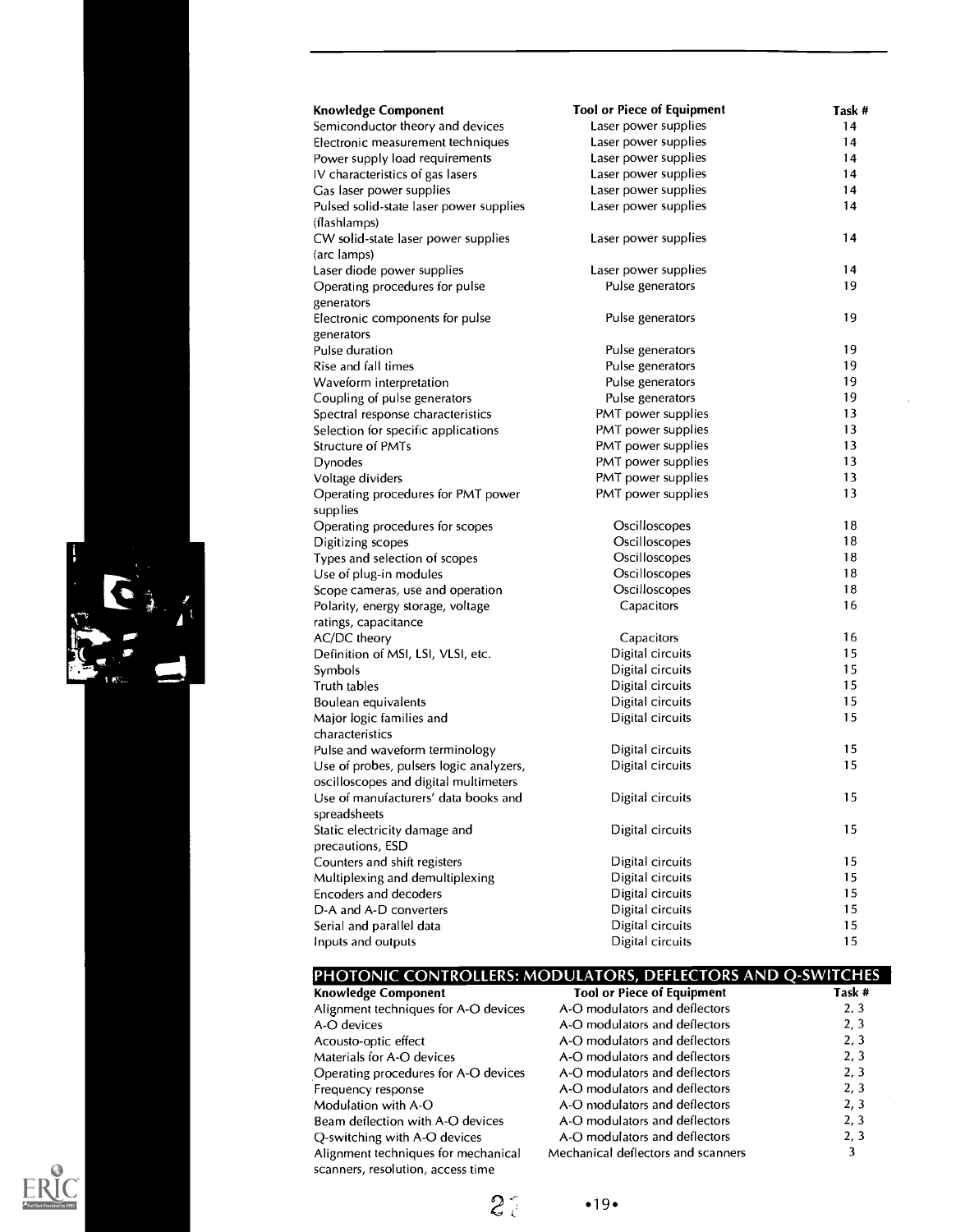| <b>Knowledge Component</b>                                                               | <b>Tool or Piece of Equipment</b>                          | Task #                  |
|------------------------------------------------------------------------------------------|------------------------------------------------------------|-------------------------|
| Maintenance and mounting<br>procedures                                                   | Mechanical deflectors and scanners                         | 3                       |
| Cleaning procedures                                                                      | Mechanical deflectors and scanners                         | 3                       |
| Galvanometer                                                                             | Mechanical deflectors and scanners                         | 3                       |
| Spinning mirrors                                                                         | Mechanical deflectors and scanners                         | 3                       |
| Two-axis systems                                                                         | Mechanical deflectors and scanners                         | $\overline{\mathbf{3}}$ |
| Crystal types: KDP                                                                       | Modulators and Q-switches                                  | 2, 1                    |
| Crystal types: KNbO <sub>3</sub>                                                         | Modulators and Q-switches                                  | 2, 1                    |
| Crystal orientation electro-optic<br>effect: classifying crystals with<br>r-coefficients | Modulators and Q-switches                                  | 2, 1                    |
| Electro-optic effect: classifying with<br>crystal orientation                            | Modulators and Q-switches                                  | 2, 1                    |
| Modulation schemes: phase<br>modulation                                                  | Modulators and Q-switches                                  | 2, 1                    |
| Modulation schemes: polarization<br>rotation < > intensity modulation                    | Modulators and Q-switches                                  | 2, 1                    |
| Power supply systems: high voltage                                                       | Modulators and Q-switches                                  | 2, 1                    |
| Power supply systems: high power,<br>high speed, high modulation rate                    | Modulators and Q-switches                                  | 2, 1                    |
| Q-switching with E-O devices                                                             | Modulators and Q-switches                                  | 2, 1                    |
| Beam deflection with E-O devices                                                         | Modulators and Q-switches                                  | 2, 1                    |
| Operating procedure for E-O devices                                                      | Modulators and Q-switches                                  | 2, 1                    |
| Alignment procedures for E-O<br>devices                                                  | Modulators and Q-switches<br>and the second control of the | 2, 1                    |

### COMPUTER INTERFACES

| <b>Knowledge Component</b>                                           | <b>Tool or Piece of Equipment</b> | Task# |
|----------------------------------------------------------------------|-----------------------------------|-------|
| Computer software literacy                                           | Word processing software          | 38    |
| Specific application programs for<br>word processing                 | Word processing software          | 38    |
| Installation of software                                             | Word processing software          | 38    |
| Computer operating systems<br>(DOS/MAC/Windows)                      | Page layout and graphics software | 36    |
| Operate scanner for artwork                                          | Page layout and graphics software | 36    |
| Install and set up software                                          | Page layout and graphics software | 36    |
| Computer software literacy                                           | Page layout and graphics software | 36    |
| Specific application programs for<br>page layout and graphics        | Page layout and graphics software | 36    |
| Computer software literacy                                           | Spreadsheet software              | 37    |
| Specific application programs for<br>spreadsheets                    | Spreadsheet software              | 37    |
| Installation of software                                             | Spreadsheet software              | 37    |
| Computer software literacy                                           | Engineering and design software   | 35    |
| Ray tracing                                                          | Engineering and design software   | 35    |
| Matrix optics                                                        | Engineering and design software   | 35    |
| 1st and 3rd order aberrations:<br>qualitative and quantitative       | Engineering and design software   | 35    |
| PC types: operating systems                                          | Engineering and design software   | 35    |
| Testing methods                                                      | Engineering and design software   | 35    |
| Installation of software                                             | Engineering and design software   | 35    |
| Specific application programs for<br>engineering and design software | Engineering and design software   | 35    |

### DETECTION AND MEASUREMENT

| <b>Knowledge Component</b>                  | <b>Tool or Piece of Equipment</b> | Task# |
|---------------------------------------------|-----------------------------------|-------|
| IR detector characteristics                 | IR viewers                        | 28    |
| Different types of eyepieces                | Microscopes                       | 6     |
| Available magnification                     | Microscopes                       | 6     |
| Available objectives                        | Microscopes                       | 6     |
| Numerical aperture/illumination<br>required | Microscopes                       | 6     |
| Light sources                               | Microscopes                       | 6     |
| Types of microscopes: normal                | Microscopes                       | 6     |
| Types of microscopes: phase contrast        | Microscopes                       | 6     |
| Using cameras                               | Microscopes                       | 6     |
|                                             | $\bullet 20 \bullet$              |       |



G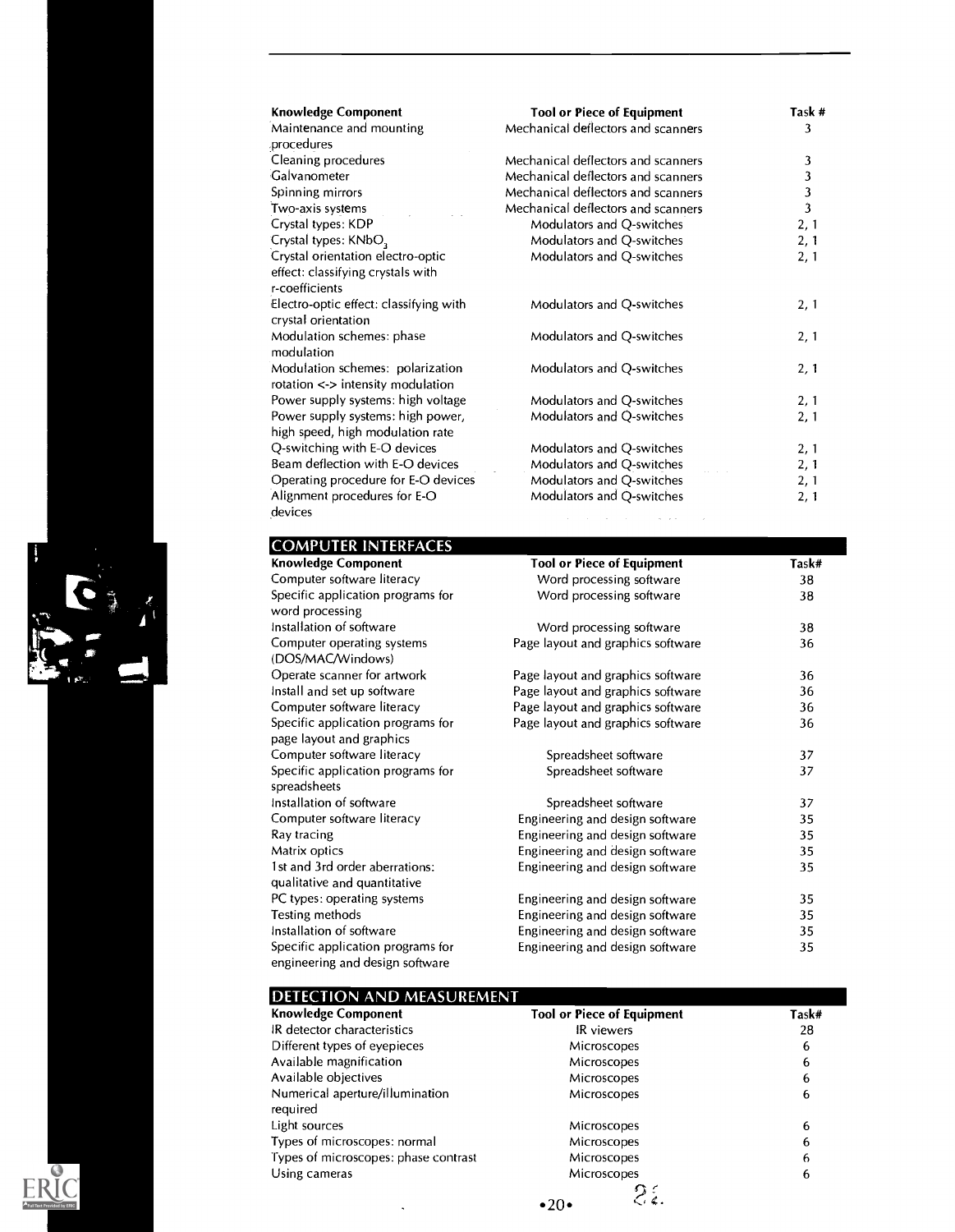| <b>Knowledge Component</b>                                                  | <b>Tool or Piece of Equipment</b>                  | Task # |
|-----------------------------------------------------------------------------|----------------------------------------------------|--------|
| Electronic components                                                       | Detector amplifiers                                | 10     |
| Using signal generators                                                     | Detector amplifiers                                | 10     |
| Using VOMs                                                                  | Detector amplifiers                                | 10     |
| Using oscilloscopes                                                         | Detector amplifiers                                | 10     |
| *Soldering                                                                  | Detector amplifiers                                | 10     |
| *Hand tools                                                                 | Detector amplifiers                                | 10     |
| Detector types                                                              | Detector amplifiers                                | 10     |
| Amplifier types                                                             | Detector amplifiers                                | 10     |
| dB: gain                                                                    | Detector amplifiers                                | 10     |
| Gain of detector amplifiers                                                 | Detector amplifiers                                | 10     |
| Bandwidth of detector amplifiers                                            | Detector amplifiers                                | 10     |
| <b>Basic electronics</b>                                                    | Detector arrays                                    | 9      |
| Parameters of detectors                                                     | Detector arrays                                    | 9      |
| Manufacturers' data sheets:                                                 | Detector arrays                                    | 9      |
| Types of detectors                                                          |                                                    |        |
| Manufacturers' data sheets:                                                 | Detector arrays                                    | 9      |
| responsivity                                                                |                                                    |        |
| Manufacturers' data sheets:                                                 | Detector arrays                                    | 9      |
| bandwidth                                                                   |                                                    |        |
| Manufacturers' data sheets: optimum                                         | Detector arrays                                    | 9      |
| wavelength                                                                  |                                                    |        |
| Circuit diagrams                                                            | Semiconductor detectors<br>Semiconductor detectors | 8      |
| Operating procedures                                                        |                                                    | 8      |
| Saturation                                                                  | Semiconductor detectors                            | 8      |
| Installation procedures for<br>semiconductor detectors                      | Semiconductor detectors                            | 8      |
|                                                                             | Semiconductor detectors                            | 8      |
| Maintenance procedures for<br>semiconductor detectors                       |                                                    |        |
| Spectral characteristics                                                    | Semiconductor detectors                            | 8      |
| Photoconductive detectors                                                   | Semiconductor detectors                            | 8      |
| PIN detectors                                                               | Semiconductor detectors                            | 8      |
| Detector frequency response                                                 | Semiconductor detectors                            | 8      |
| Detector IV characteristics                                                 | Semiconductor detectors                            | 8      |
| APD detectors                                                               | Semiconductor detectors                            | 8      |
| Photovoltaic detectors                                                      | Semiconductor detectors                            | 8      |
| Characteristics of IR detectors                                             | Semiconductor detectors and IR Viewers             | 8, 28  |
|                                                                             |                                                    |        |
|                                                                             |                                                    | 11     |
| Single silicon photodetector: p-n                                           | CCD/CIDs                                           |        |
| junctions                                                                   |                                                    | 11     |
| Single silicon photodetector: light<br>detection characteristics saturation | <b>CCD/CIDs</b>                                    |        |
|                                                                             | CCD/CID <sub>s</sub>                               | 11     |
| Single silicon photodetector: biasing,<br>equivalent circuits               |                                                    |        |
| CCD single cell: signal-to-noise ratio                                      | <b>CCD/CIDs</b>                                    | 11     |
|                                                                             |                                                    | 11     |
| Addressing schemes<br>Signal buffering to the outside world                 | <b>CCD/CIDs</b><br><b>CCD/CIDs</b>                 | 11     |
| Video signal systems                                                        | <b>CCD/CIDs</b>                                    | 11     |
| Practical sources of CCDs                                                   | <b>CCD/CIDs</b>                                    | 11     |
| Practical sources of evaluation                                             | <b>CCD/CIDs</b>                                    | 11     |
| electronics                                                                 |                                                    |        |
| Calibration procedures                                                      | <b>CCD/CIDs</b>                                    | 11     |
| CCD: single cell: cooling                                                   | <b>CCD/CIDs</b>                                    | 11     |
| CID operation                                                               | <b>CCD/CIDs</b>                                    | 11     |
| CCD operation                                                               | <b>CCD/CIDs</b>                                    | 11     |
| Types of monochromators                                                     | Monochromators                                     | 5      |
| Selection of monochromators                                                 | Monochromators                                     | 5      |
| Operation of monochromators                                                 | Monochromators                                     | 5      |
| Installation of gratings                                                    | Monochromators                                     | 5      |
| Understand manufacturers' manuals                                           | Power and energy meters                            | 4      |
| Read calibration curves                                                     | Power and energy meters                            | 4      |
| Min/max power range                                                         | Power and energy meters                            | 4      |
| Accessing equipment                                                         | Power and energy meters                            | 4      |
| Types of power and energy meters                                            | Power and energy meters                            | 4      |
| Operation of power and energy                                               | Power and energy meters                            | 4      |
| meters                                                                      |                                                    |        |
| Types of spectrum analyzers<br>Characteristics of spectrum analyzers        | Spectrum analyzers<br>Spectrum analyzers           | 7<br>7 |



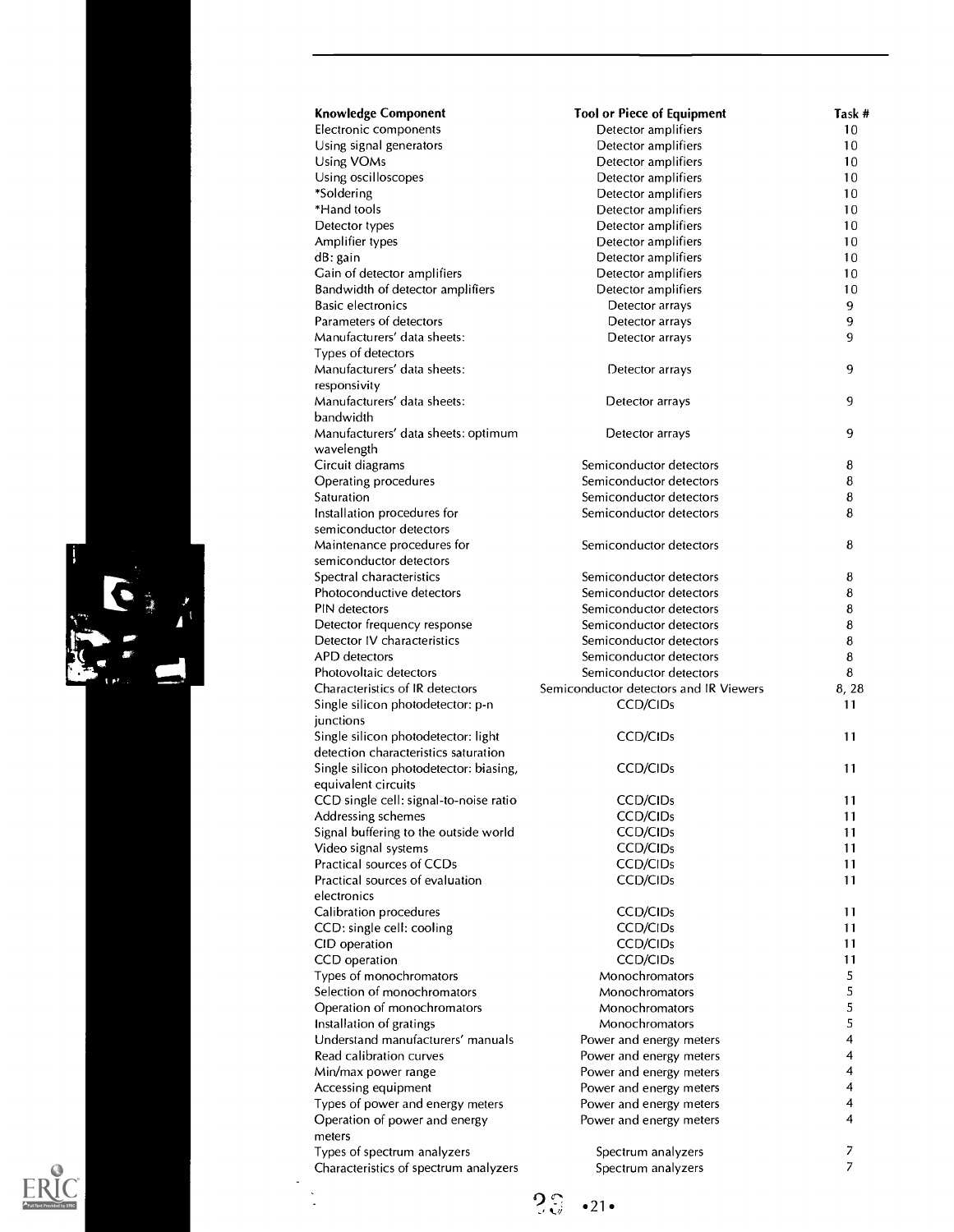| <b>Knowledge Component</b>                     | <b>Tool or Piece of Equipment</b>                      | Task #    |
|------------------------------------------------|--------------------------------------------------------|-----------|
| Operating procedures for spectrum<br>analyzers | Spectrum analyzers                                     | 7         |
| PHOTONICS SAFETY AND WORKSITE PRACTICES        |                                                        |           |
| <b>Knowledge Component</b>                     | <b>Tool or Piece of Equipment</b>                      | Task #    |
| Laser safety practices                         | Gas lasers, CO <sub>2</sub> lasers, dye lasers, Nd:YAG | $53-56,$  |
|                                                | lasers, excimer lasers, diode lasers, safety           | $58-31$ , |
|                                                | equipment, material processing systems                 | 32,48     |
| Effects of laser radiation on human<br>tissue  | Safety equipment                                       | 48        |
| Laser safety standards                         | Safety equipment                                       | 48        |
| Safety with laser gases                        | Excimer lasers, safety equipment                       | 56, 48    |
| Laser protective eyewear                       | Safety equipment                                       | 48        |
| Maximum permissible exposure; eyes<br>and skin | Safety equipment                                       | 48        |
| Classification scheme for lasers               | Safety equipment                                       | 48        |
| Electrical safety                              | Nd:YAG lasers, capacitors, CRTs, PMT                   | 31, 16,   |
|                                                | power supplies, safety equipment, E-O                  | 30, 13,   |
|                                                | modulators and Q-switches                              | 48, 1     |
| Electrical shock                               | Safety equipment                                       | 48        |
| Safety with cryogenic materials                | Semiconductor detectors                                | 8         |
| Determination of contamination levels          | Cleanroom equipment                                    | 49        |
| Classification of cleanroom equipment          | Cleanroom equipment                                    | 49        |
| Cleanroom apparel                              | Cleanroom equipment                                    | 49        |
| Cleanroom apparatus                            | Cleanroom equipment                                    | 49        |
| *How the eye works                             |                                                        | 6         |
| Chemical safety                                |                                                        |           |

\*Covered adequately in Biology/Chemistry, Principles of Technology or Applied Math

### LASER SOURCES

| Nd:YAG LASERS                     |                                   |        |
|-----------------------------------|-----------------------------------|--------|
| <b>Knowledge Component</b>        | <b>Tool or Piece of Equipment</b> | Task # |
| Nd lasing action                  | Nd:YAG lasers                     | 31     |
| Pumping                           | Nd:YAG lasers                     | 31     |
| Typical practical power supply    | Nd:YAG lasers                     | 31     |
| circuit                           |                                   |        |
| Water cooling                     | Nd:YAG lasers                     | 31     |
| Closed cycle systems              | Nd:YAG lasers                     | 31     |
| Mirror requirements               | Nd:YAG lasers                     | 31     |
| Cavity types: linear and folded   | Nd:YAG lasers                     | 31     |
| Resonators and amplifier sections | Nd:YAG lasers                     | 31     |
| Beam dumping                      | Nd:YAG lasers                     | 31     |
| Q-switching                       | Nd:YAG lasers                     | 31     |
| Operating procedures              | Nd:YAG lasers                     | 31     |
| <b>DIODE LASERS</b>               |                                   |        |
| <b>Knowledge Component</b>        | <b>Tool or Piece of Equipment</b> | Task # |
|                                   |                                   |        |

| Diode laser types                | Diode lasers | 32 |
|----------------------------------|--------------|----|
| Diode laser materials            | Diode lasers | 32 |
| Wavelength availability          | Diode lasers | 32 |
| Operating characteristics (pulse | Diode lasers | 32 |
| duration, pulse repeat rate,     |              |    |
| temperature, CW operation)       |              |    |
| Current output characteristics   | Diode lasers | 32 |
| Damage mechanisms                | Diode lasers | 32 |
| Diode laser arrays               | Diode lasers | 32 |
| Selection criteria               | Diode lasers | 32 |
| Safe handling                    | Diode lasers | 32 |
| Operating procedures             | Diode lasers | 32 |
|                                  |              |    |

| Knowledge Component                   | <b>Tool or Piece of Equipment</b> | Task # |
|---------------------------------------|-----------------------------------|--------|
| Pumping argon lasers                  | Gas lasers                        | 53     |
| Pumping HeNe lasers                   | Gas lasers                        | 53     |
| Operating procedures for argon lasers | Gas lasers                        | 53     |
| Operating procedures for HeNe         | Gas lasers                        | 53     |
| lasers                                |                                   |        |
|                                       | $\bullet$ 22 $\bullet$            |        |

ŀ,

 $\mathbf{R}^{(n)}$ 

C

 $\mathbf{A}^{\mathbf{t}}$ 

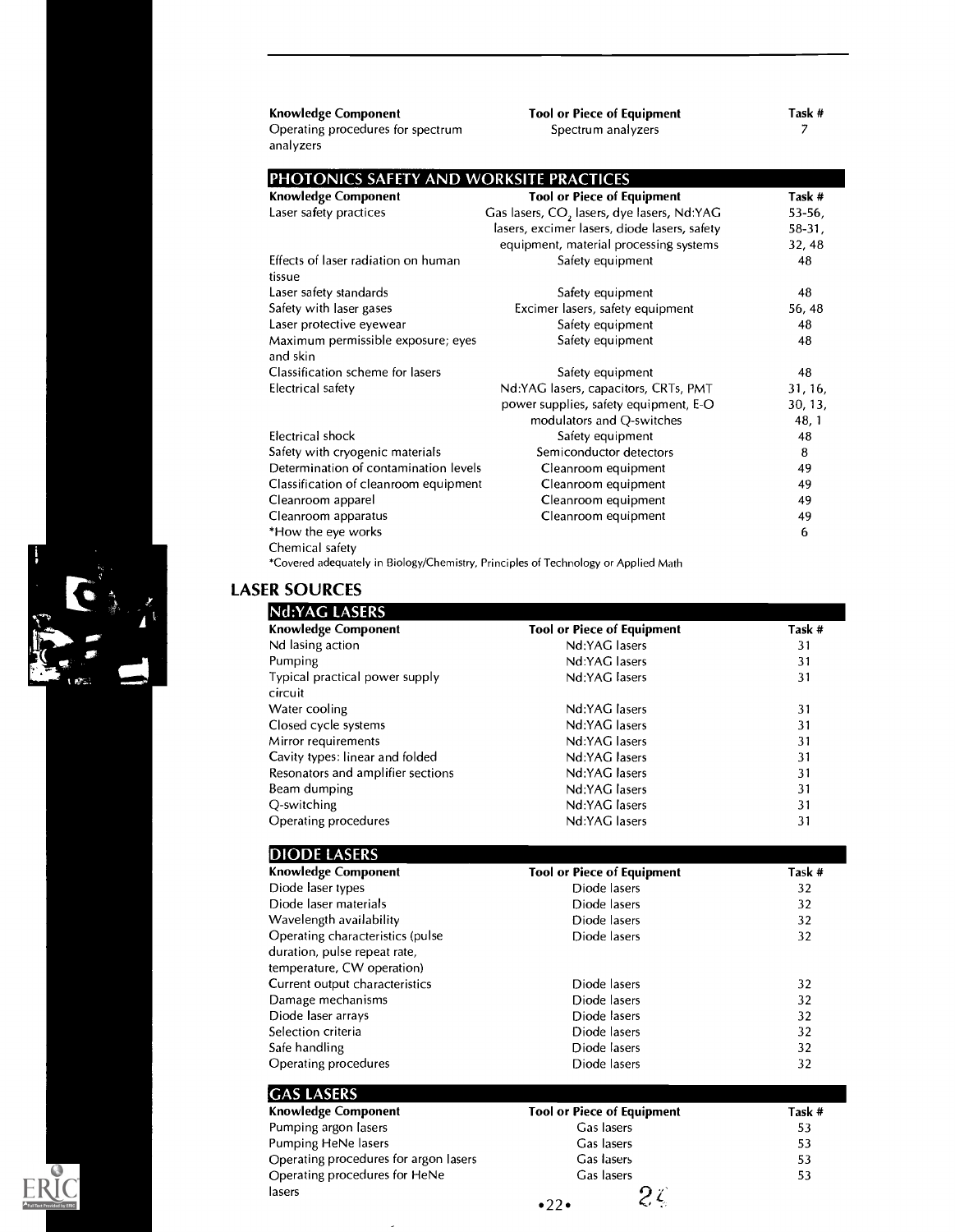Using a laser to test for impurities in gallium arsenide.





| <b>Knowledge Component</b>         | <b>Tool or Piece of Equipment</b> | Task # |
|------------------------------------|-----------------------------------|--------|
| Characteristics of argon lasers    | Gas lasers                        | 53     |
| Characteristics of HeNe lasers     | Gas lasers                        | 53     |
| Maintenance of argon lasers        | Gas lasers                        | 53     |
| Argon laser cooling                | Gas lasers                        | 53     |
| HeNe laser power supplies          | Gas lasers                        | 53     |
| Mirror requirements for gas lasers | Gas lasers                        | 53     |

| <b>ICO, LASERS</b>                       |                                   |        |
|------------------------------------------|-----------------------------------|--------|
| <b>Knowledge Component</b>               | <b>Tool or Piece of Equipment</b> | Task # |
| Mirror requirements                      | CO <sub>2</sub> lasers            | 54     |
| Gas mixtures                             | CO <sub>2</sub> lasers            | 54     |
| Pumping                                  | CO <sub>2</sub> lasers            | 54     |
| Types of CO <sub>2</sub> laser structure | CO <sub>2</sub> lasers            | 54     |
| Operating procedures                     | CO, lasers                        | 54     |
| Cooling                                  | CO <sub>2</sub> lasers            | 54     |
| CO <sub>2</sub> laser power supplies     | CO <sub>2</sub> lasers            | 54     |
| Maintenance                              | CO <sub>2</sub> lasers            | 54     |
|                                          |                                   |        |

| <b>DYE LASERS</b>              |                                   |        |
|--------------------------------|-----------------------------------|--------|
| <b>Knowledge Component</b>     | <b>Tool or Piece of Equipment</b> | Task # |
| Dye types                      | Dye lasers                        | 55     |
| Energy level structure of dyes | Dye lasers                        | 55     |
| Pumping                        | Dye lasers                        | 55     |
| Operating procedures           | Dye lasers                        | 55     |
| Characteristics                | Dye lasers                        | 55     |
| let streams                    | Dye lasers                        | 55     |
| Tuning                         | Dye lasers                        | 55     |
| Maintenance                    | Dye lasers                        | 55     |
| Mirror requirements            | Dye lasers                        | 55     |
| Ring dye lasers                | Dye lasers                        | 55     |

| <b>EXCIMER LASERS</b>      |                                   |        |
|----------------------------|-----------------------------------|--------|
| <b>Knowledge Component</b> | <b>Tool or Piece of Equipment</b> | Task # |
| Mirror requirements        | <b>Excimer</b> lasers             | 56     |
| Excimer laser chemistry    | <b>Excimer</b> lasers             | 56     |
| Types of excimer laser     | <b>Excimer</b> lasers             | 56     |
| Excimer laser gas mix      | Excimer lasers                    | 56     |
| Pumping                    | <b>Excimer</b> lasers             | 56     |
| Operating procedures       | <b>Excimer</b> lasers             | 56     |
| Maintenance                | <b>Excimer</b> lasers             | 56     |

| <b>FIBER OPTICS</b><br><b>Knowledge Component</b>           | Tool or                    |
|-------------------------------------------------------------|----------------------------|
| Physical mechanisms for light<br>transmission through fiber |                            |
|                                                             | $\bullet 23 \bullet$<br>つい |





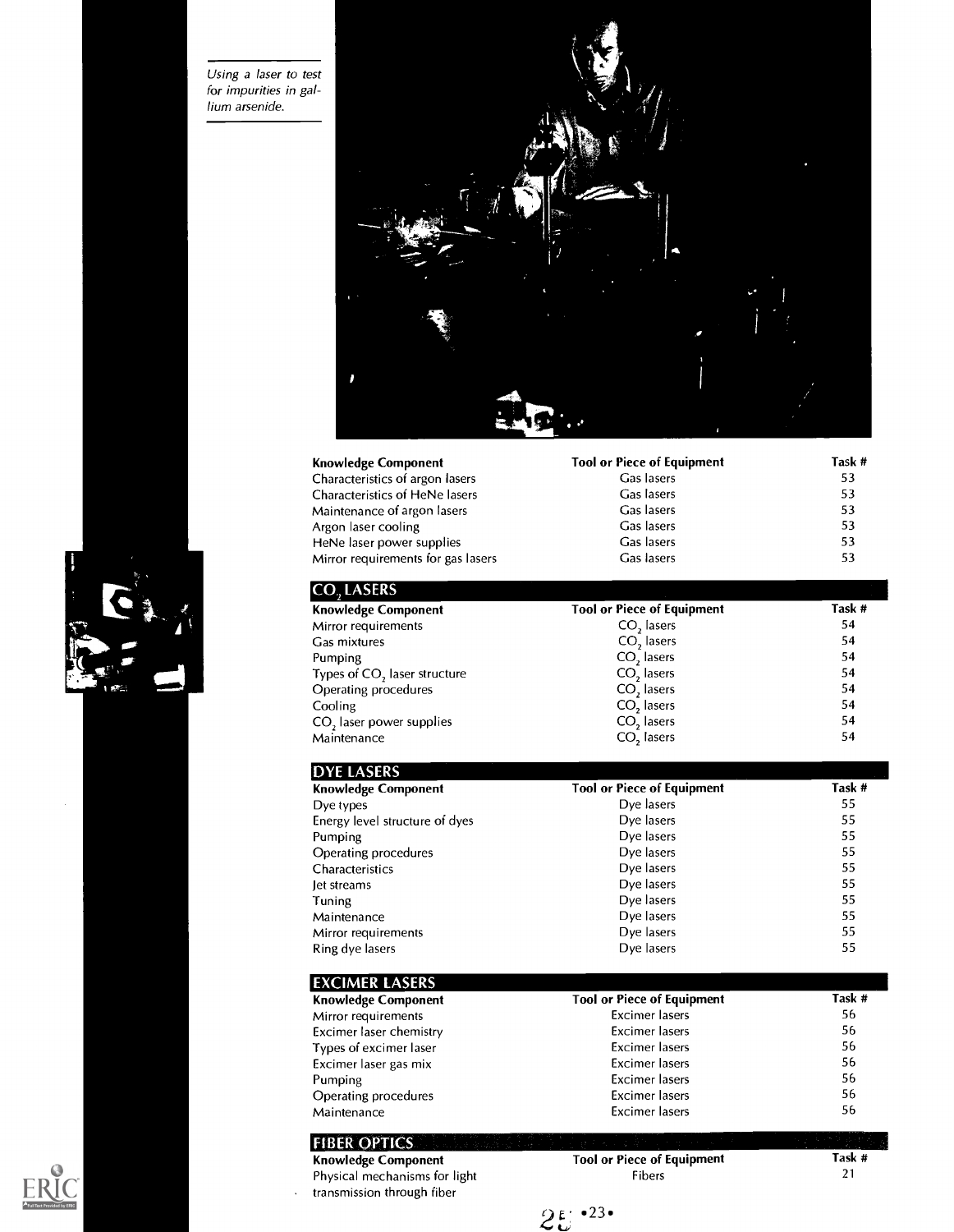

### **ENABLING TECHNOLOGIES**

Knowledge component Principles of pumping Types of vacuum pumps Tool or Piece of Equipment Vacuum equipment Vacuum equipment

Task # 57 57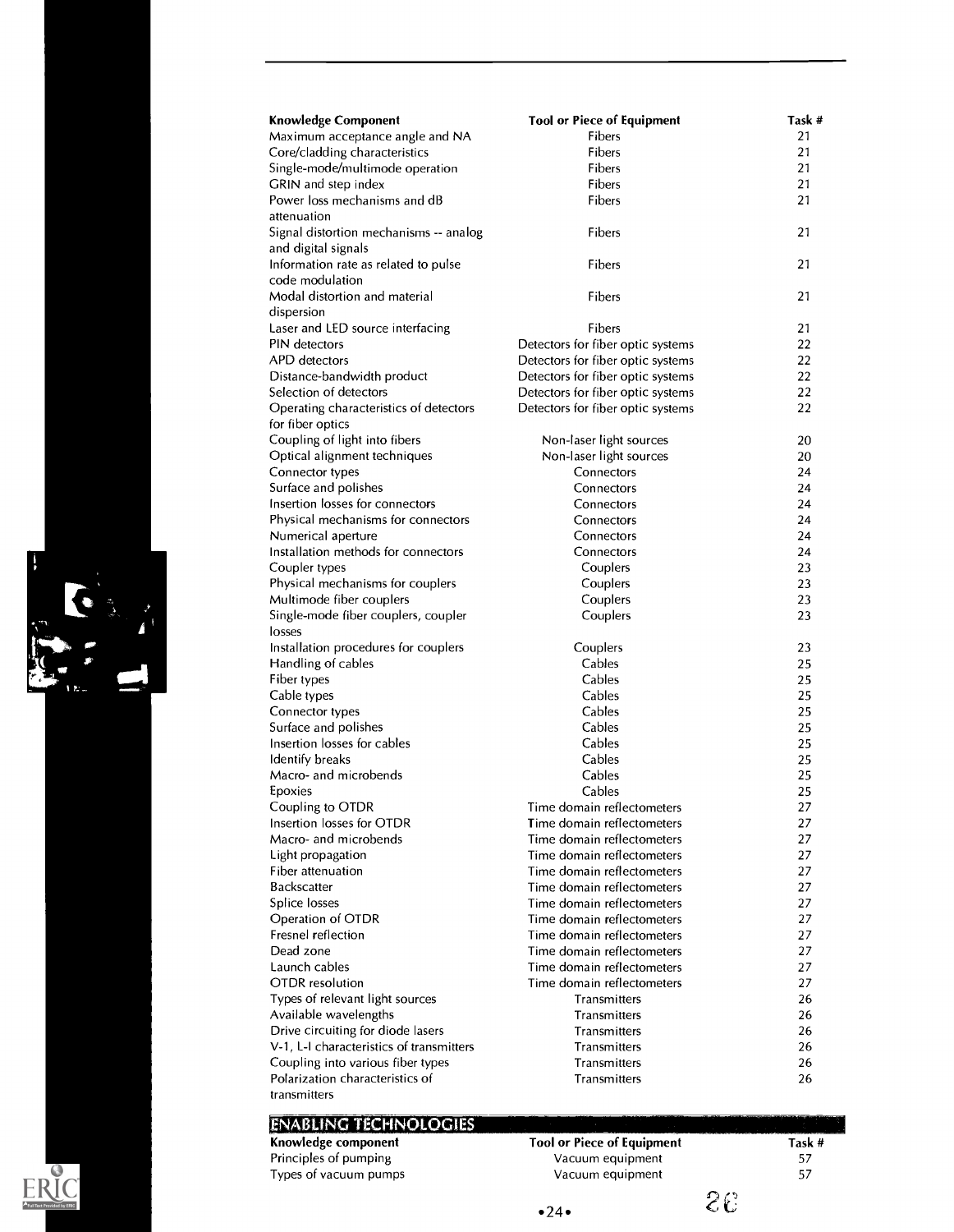| <b>Knowledge Component</b>                    | <b>Tool or Piece of Equipment</b> | Task # |
|-----------------------------------------------|-----------------------------------|--------|
| Operating procedures for vacuum               | Vacuum equipment                  | 57     |
| pumps                                         |                                   |        |
| Types of pressure gauges                      | Vacuum equipment                  | 57     |
| Operation of pressure gauge vacuum<br>vessels | Vacuum equipment                  | 57     |
| Preparation of vacuum-deposited thin          | Vacuum equipment                  | 57     |
| films                                         |                                   |        |
| Leak checking                                 | Vacuum equipment                  | 57     |
| Valves for vacuum systems                     | Vacuum equipment                  | 57     |

### IMAGING AND DISPLAY

| Knowledge component                               | <b>Tool or Piece of Equipment</b> | Task # |
|---------------------------------------------------|-----------------------------------|--------|
| Electroluminescence                               | Flat-panel displays               | 60     |
| Active-matrix liquid crystal display              | Flat-panel displays               | 60     |
| Passive-matrix liquid crystal display             | Flat-panel displays               | 60     |
| Operation of liquid crystal display               | Flat-panel displays               | 60     |
| Electroluminescent display                        | Flat-panel displays               | 60     |
| LED display                                       | Flat-panel displays               | 60     |
| Construction                                      | <b>CRTs</b>                       | 30     |
| Electron guns                                     | <b>CRTs</b>                       | 30     |
| Focusing                                          | <b>CRTs</b>                       | 30     |
| Acceleration                                      | <b>CRTs</b>                       | 30     |
| Phosophors                                        | <b>CRTs</b>                       | 30     |
| Reflection                                        | <b>CRTs</b>                       | 30     |
| Color CRTs                                        | <b>CRTs</b>                       | 30     |
| Horizontal and vertical drive circuits            | <b>CRTs</b>                       | 30     |
| Storage: digital and analog                       | <b>CRTs</b>                       | 30     |
| Power supply load requirements                    | <b>CRTs</b>                       | 30     |
| Fundamentals of image processing                  | Image processing equipment        | 29     |
| Absorption/emission characteristics               | Image processing equipment        | 29     |
| Manufacturers' power and energy req.              | Image processing equipment        | 29     |
| Frequency response of image                       | Image processing equipment        | 29     |
| processors                                        |                                   |        |
| Interpret manufacturers' specifications           | Image processing equipment        | 29     |
| Bandwidth of image processors                     | Image processing equipment        | 29     |
| Phosphors                                         | <b>IR Viewers</b>                 | 28     |
| FLIR systems                                      | <b>IR Viewers</b>                 | 28     |
| Optical configuration                             | <b>IR Viewers</b>                 | 28     |
| Scanning systems                                  | <b>IR Viewers</b>                 | 28     |
| Nd:YAG laser viewing systems                      | <b>IR Viewers</b>                 | 28     |
| Operating procedures for IR Viewers               | <b>IR Viewers</b>                 | 28     |
| Computer software literacy                        | Image analysis software           | 39     |
| Specific application programs for                 | Image analysis software           | 39     |
| image analysis                                    |                                   |        |
| Image processing algorithms                       | Image analysis software           | 39     |
| Installation of software                          | Image analysis software           | 39     |
| Image processing fundamentals                     | Image analysis software           | 39     |
| Beam profiling principles                         | Image analysis software           | 39     |
| Beam characteristics (divergence,                 | Image analysis software           | 39     |
| irradiance, power distribution, TEM <sub>oo</sub> |                                   |        |
| modes, spot size)                                 |                                   |        |
| Image digitization                                | Image analysis software           | 39     |
|                                                   |                                   |        |

| <b>OPTICAL COMMUNICATIONS SYSTEMS</b>                     |                                   |        |
|-----------------------------------------------------------|-----------------------------------|--------|
| <b>Knowledge Component</b>                                | <b>Tool or Piece of Equipment</b> | Task # |
| Fiber optics                                              | Communication systems             | 33     |
| Light sources: multiplexers,<br>demultiplexers, detectors | Communication systems             | 33     |
| Connectors                                                | Communication systems             | 33     |
| Fiber types                                               | Communication systems             | 33     |
| EIA/TIA standards                                         | Communication systems             | 33     |
| Knowledge of common tools and<br>equipment                | Communication systems             | 33     |
| Cable management                                          | Communication systems             | 33     |
| Power supplies                                            | Communication systems             | 33     |
| Copper systems                                            | Communication systems             | 33     |





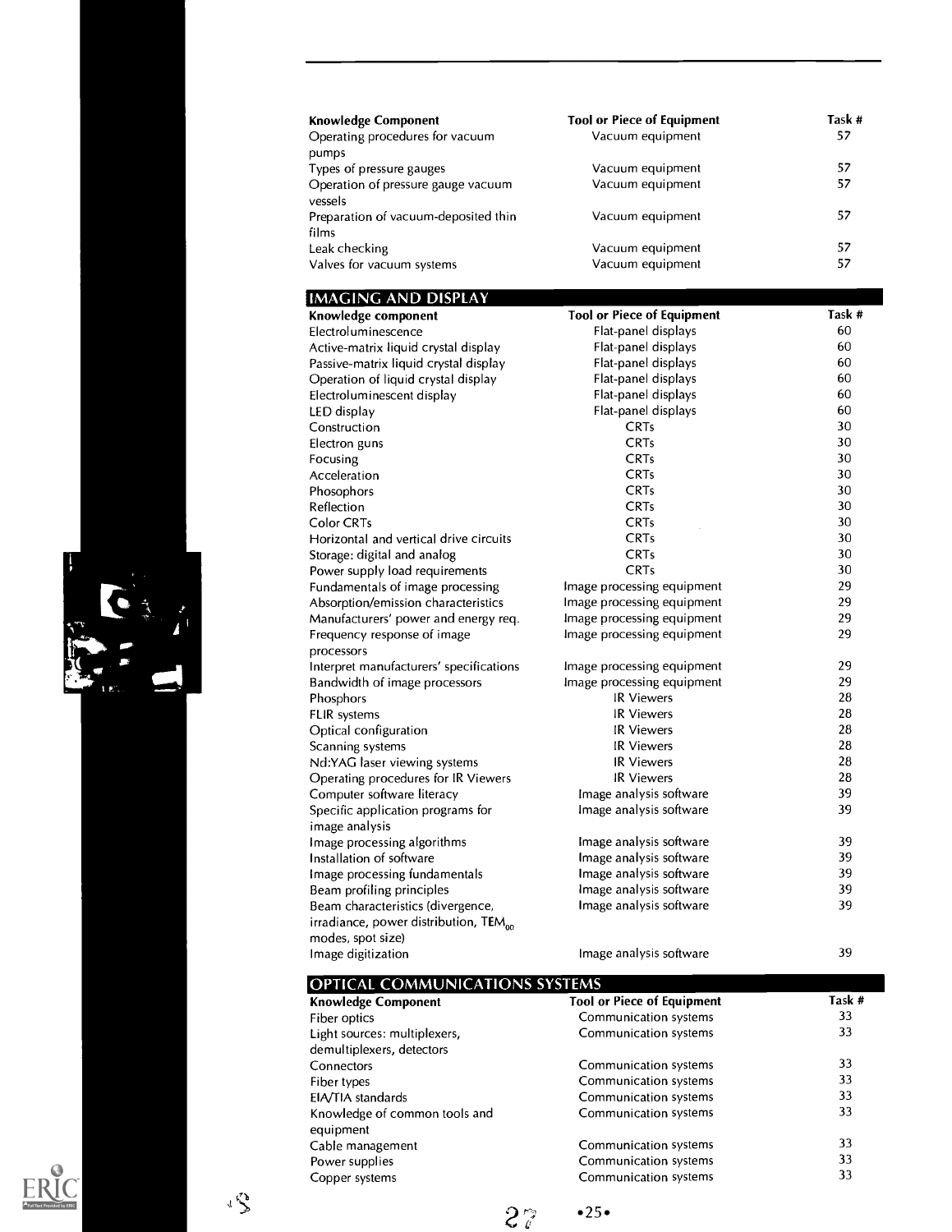A laboratory setup for developing fiber optic sensors for automotive use.

 $ERIC$ 



|                       | Task #                            |
|-----------------------|-----------------------------------|
| Communication systems | 33                                |
| Communication systems | 33                                |
| Communication systems | 33                                |
| Communication systems | 33                                |
| Communication systems | 33                                |
|                       |                                   |
| Communication systems | 33                                |
|                       |                                   |
|                       | <b>Tool or Piece of Equipment</b> |

| <b>Knowledge Component</b>          | <b>Tool or Piece of Equipment</b> | Task # |
|-------------------------------------|-----------------------------------|--------|
| Emission and absorption spectra     | Spectroscopic systems             | 34     |
| Graphical interpretation            | Spectroscopic systems             | 34     |
| Calibration procedures              | Spectroscopic systems             | 34     |
| Tunable lasers                      | Spectroscopic systems             | 34     |
| Maintenance                         | Spectroscopic systems             | 34     |
| Operating procedures                | Spectroscopic systems             | 34     |
| Remote sensing                      | Spectroscopic systems             | 34     |
| DIAL spectroscopy                   | Spectroscopic systems             | 34     |
| FTIR spectroscopy                   | Spectroscopic systems             | 34     |
| Grating spectroscopes               | Spectroscopic systems             | 34     |
| Display and manipulation of spectra | Spectroscopic systems             | 34     |

| <b>MATERIAL PROCESSING SYSTEMS</b>  |                                   |        |
|-------------------------------------|-----------------------------------|--------|
| <b>Knowledge Component</b>          | <b>Tool or Piece of Equipment</b> | Task # |
| Beam delivery optics                | Material processing systems       | 58     |
| Alignment of beam delivery optics   | Material processing systems       | 58     |
| Workpiece mounting effects of laser | Material processing systems       | 58     |
| light on materials                  |                                   |        |
| Procedures for laser welding        | Material processing systems       | 58     |
| Procedures for laser drilling       | Material processing systems       | 58     |
| Procedures for laser cutting        | Material processing systems       | 58     |
| Procedures for laser marking        | Material processing systems       | 58     |
| CNC programming principles          | Material processing systems       | 58     |
| ICON programming principles         | Material processing systems       | 58     |

| <b>HOLOGRAPHY AND HNDT SYSTEMS</b>                     |                                        |        |
|--------------------------------------------------------|----------------------------------------|--------|
| <b>Knowledge Component</b>                             | <b>Tool or Piece of Equipment</b>      | Task # |
| Interference                                           | Holography and HNDT Systems            | 59     |
| Principles of holography                               | Holography and HNDT Systems            | 59     |
| Setup and operation of holographic<br>recording system | Holography and HNDT Systems            | 59     |
| Demonstration of holographic<br>reconstruction         | Holography and HNDT Systems            | 59     |
| Holographic recording materials                        | Holography and HNDT Systems            | 59     |
| Setup of HNDT systems                                  | Holography and HNDT Systems            | 59     |
| Operation of HNDT system                               | Holography and HNDT Systemy $\bigcirc$ | 59     |
|                                                        | •26•                                   |        |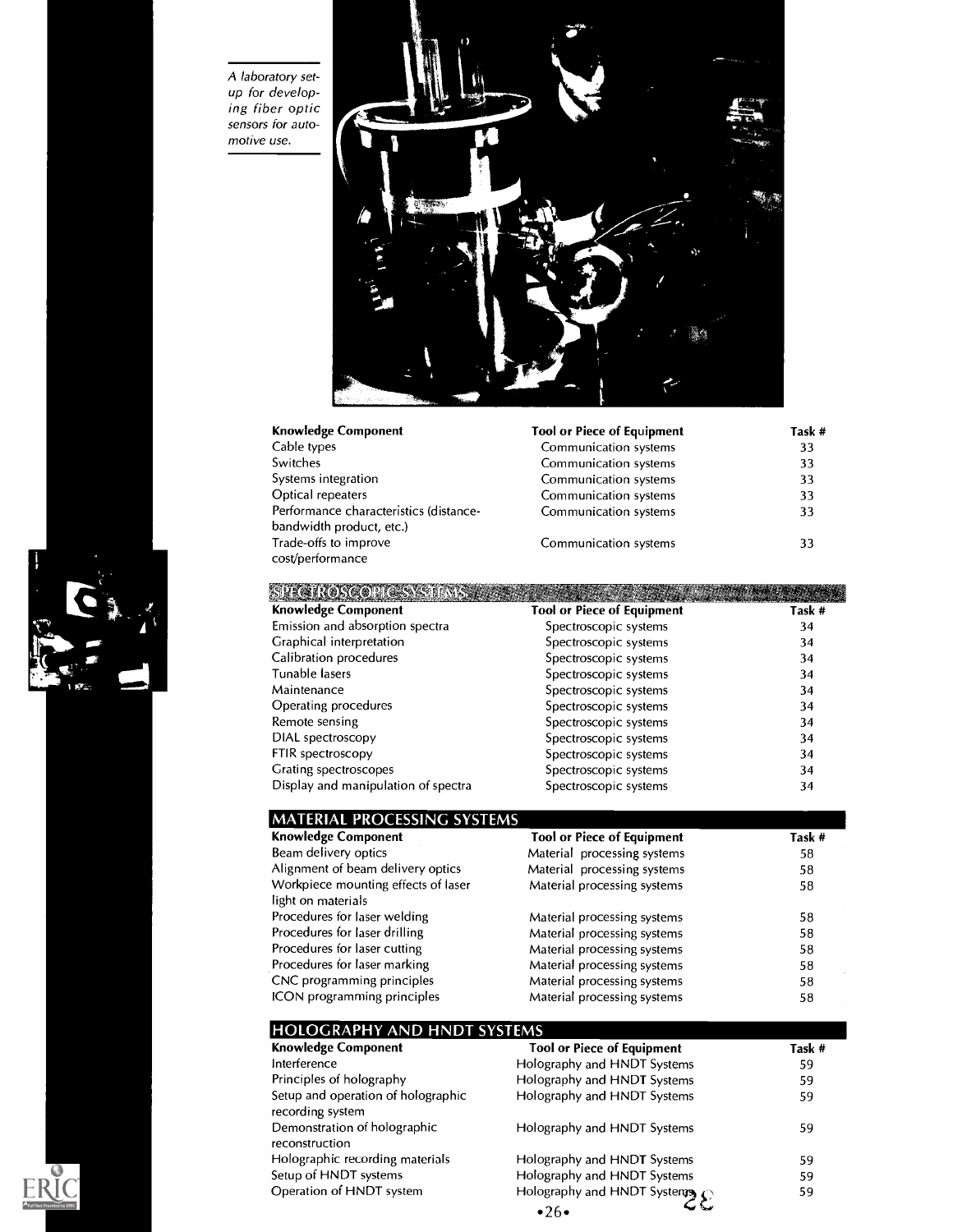

### APPLIED MATHEMATICS

- Work with fractions, decimals, percents.
- Collect data; draw and interpret graphs to include bar graphs, pie charts and line graphs.
- Learn how to apply general problem-solving techniques toward solution of any problem.
- Learn how to estimate answers and round off numbers.
- Learn English and metric units and how to convert from one to the other.
- Learn about lines and angles (parallel and perpendicular lines).
- Learn about perimeters and areas of rectangles, parallelograms, trapezoids, triangles and circles.
- Learn about surface areas and volumes of boxes, cones, cylinders and spheres.

Researcher John Daher with CCD chip.

تنبي



- Use ratio and proportion.
- Make and read scale drawings.
- Learn about powers, roots and scientific notation.
- Learn about precision, accuracy, and tolerance in measurement.
- Learn how to rearrange equations to solve for a specified unknown.
- Learn how to read and draw graphs for linear and nonlinear curves.
- Learn how to interpret and graph relationships that involve inequalities.
- Learn how to use probability to predict outcomes.
- Learn how to calculate mean, median, mode and standard deviation for a set of numerical data; apply statistics.
- Learn how to work with right triangles and use trig functions.
- Learn how to graph and solve quadratic equations.

 $25 - 27$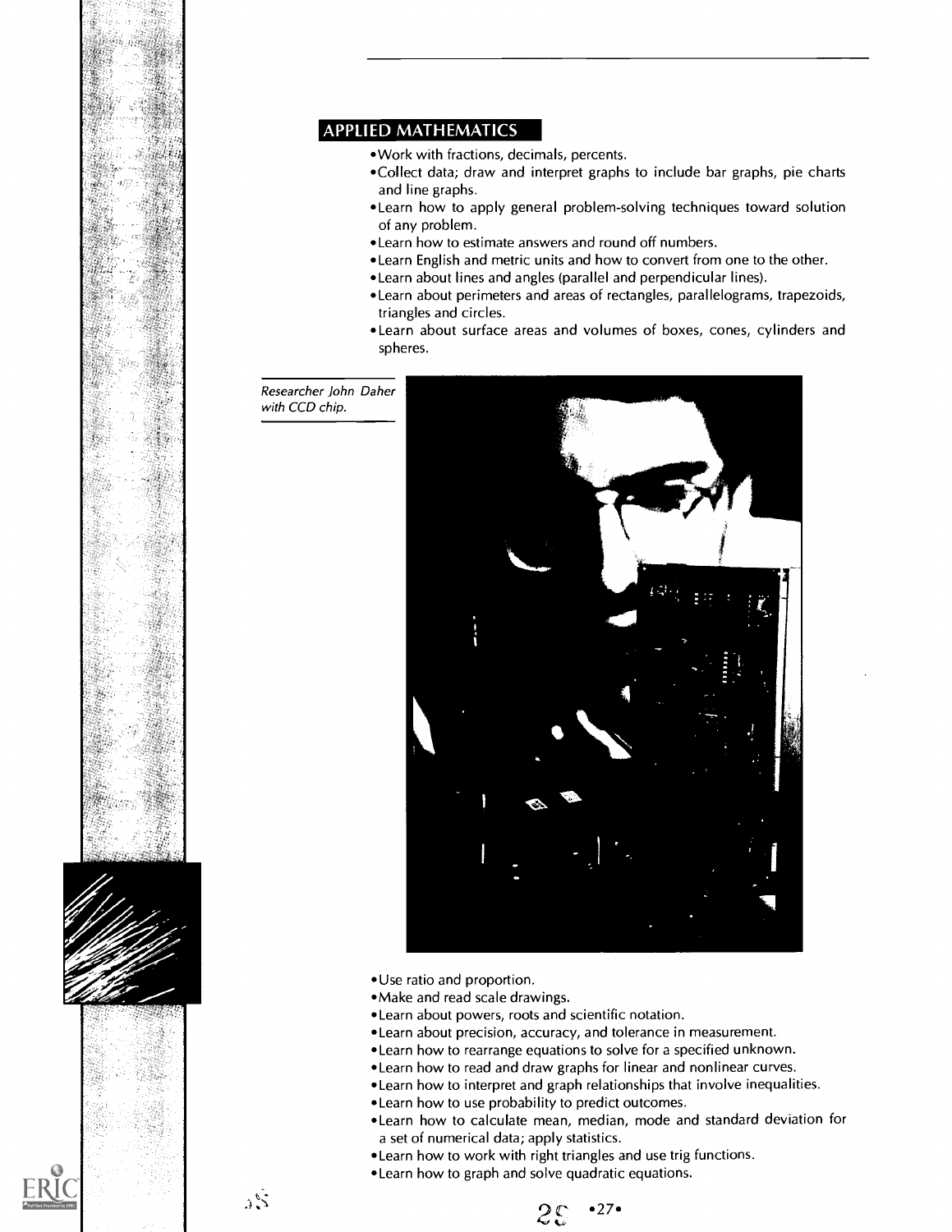





- Learn how to solve systems of equations.
- Learn how to solve problems that involve combinations of geometry, trigonometry and algebra in real workplace applications.
- Use computers with spreadsheets and computer graphics.
- Learn how to measure and control quality for a manufacturing process in a real situation.

### APPLIED PHYSICS

- Learn about forces in mechanical, fluid and electrical systems.
- Learn about movement of objects in linear and rotational motion; relate distance, speed, acceleration and time for each type of motion.
- Learn about pressure and flow rates in fluid systems.
- Learn about voltage, current and resistance in DC circuits.
- Learn about temperature and heat-flow rates in thermal systems.
- Learn about mechanical resistance, friction, fluid resistance, electrical resistance and thermal resistance (insulation).
- Learn about kinetic and potential energy in mechanical, fluid and electrical systems.
- Learn about power and efficiency of mechanical, fluid, electrical and thermal systems.
- Learn about ideal mechanical advantage and actual mechanical advantage for mechanical systems that involve levers, belts, pulleys, gears, and wheel/axle combinations.
- Learn about hydraulic jacks and pressure intensifiers.
- Learn about electrical transformers.
- Calculate efficiency of pressure intensifiers and electrical transformers.
- Learn about linear momentum, and angular momentum and their relation to linear and angular impulse.
- Relate momentum/impulse equation to design of 5-mph bumpers and air bags.
- Learn about transverse, longitudinal and harmonic waves.
- Calculate frequency, period, amplitude, displacement, wavelength and speed for harmonic waves.
- Describe what's meant by wave interference and wave superposition.
- Describe the characteristics of a standing wave and what it takes to produce one.
- Explain how to damp out unwanted vibrations in a system.
- Learn about energy convertors that convert energy between mechanical, fluid, electrical and thermal systems.
- Measure energy in, energy out and efficiency of different energy conversion systems.
- Describe characteristics of transducers that detect mechanical, fluid, electrical and thermal signals.
- Identify transducers that change mechanical signals into electrical signals.
- Identify transducers that change fluid signals into mechanical or electrical signals.
- Identify transducers that change electrical signals into mechanical or thermal signals.
- •Identify transducers that change thermal signals into mechanical, fluid or electrical signals.
- Describe characteristics of the following transducers: strain gage, piezoelectric, bourdon gage, barometer, flowmeter, anemometer, movingelectrical coil, galvanometer, electrostrictive, photoconductive, bimetallic strip, thermocouple, and thermistor.
- Learn about electromagnetic and nuclear radiation.
- Describe the electromagnetic spectrum, from gamma rays to radio waves, and give representative wavelength and frequency ranges for major parts of the spectrum.
- Describe alpha, beta, X-ray and gamma radiation.
- Describe how Einstein's mass-energy relationship is used to make calculations for fission and fusion reactions.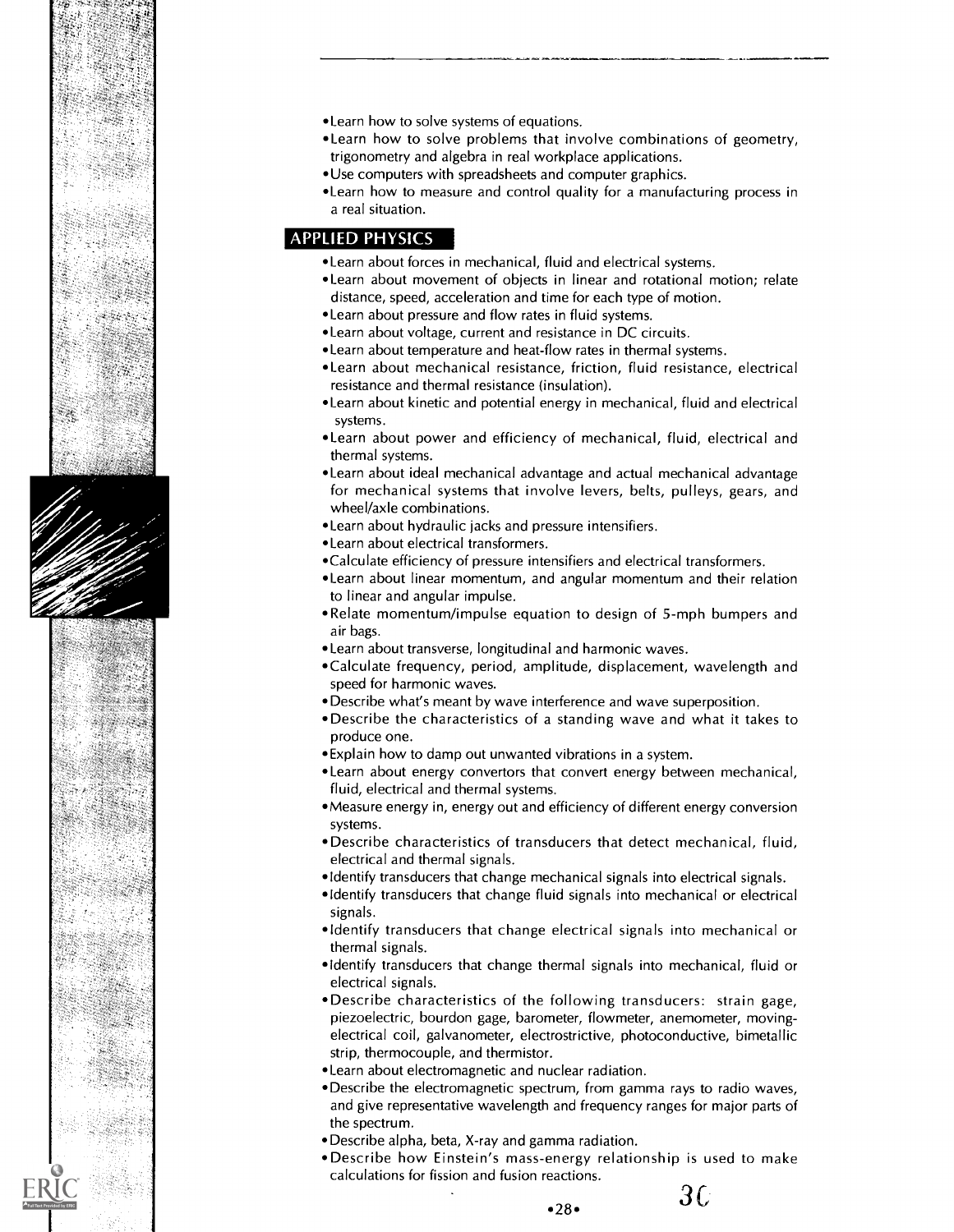





The global market for industrial and scientific laser systems is expected to enjoy a healthy and remarkably consistent year-by-year growth between now and the 21st century.



- Describe light in terms of rays and waves.
- Describe reflection and refraction of light.
- Describe the action of mirrors, lenses and prisms on laser beams.
- Describe interference and diffraction and how diffraction gratings and spectrometers disperse light.
- Describe the components of simple gas and solid-state lasers.
- Describe the characteristics of laser light.
- Describe how the eye, camera, beam-expanders, fiber optics and laser systems work as optical systems.
- Describe time constants for exponentially increasing or decreasing systems.
- Distinguish between 1/e and half-life time constants.
- Calculate mechanical, fluid, electrical and thermal time constants.

### APPLIED BIOLOGY/CHEMISTRY

- Using appropriate resources, identify materials that have specific physical and chemical properties.
- Relate different types of chemical bonding to material properties.
- Relate the physical and chemical properties of metals and alloys to their uses.
- Explain the properties of metals and alloys in terms of atomic, crystalline, and grain structure.
- Distinguish ceramics from other materials such as metals and polymers on the basis of their chemical structure and properties.
- Model the chemical bonding involved in a polymerization reaction.
- Explain how the molecular structure of polymers affects their properties.
- Analyze the effect on a composite's performance of using different kinds of structural components.
- Develop a guideline for predicting what materials will float in water.
- Explain how the structure of a water molecule affects the way water behaves, especially the way that water dissolves materials.
- Explain how hydrogen bonding affects water's function as a solvent.
- Give examples of the "like dissolves like" rule in the everyday use of solutions.
- Determine the amounts of solute required for solutions of various concentrations, using three different types of units: molar, normal, and percent composition.

 $\rightarrow$   $\rightarrow$ 

 $•29$ 

ូ $\mathcal{Q} \subset$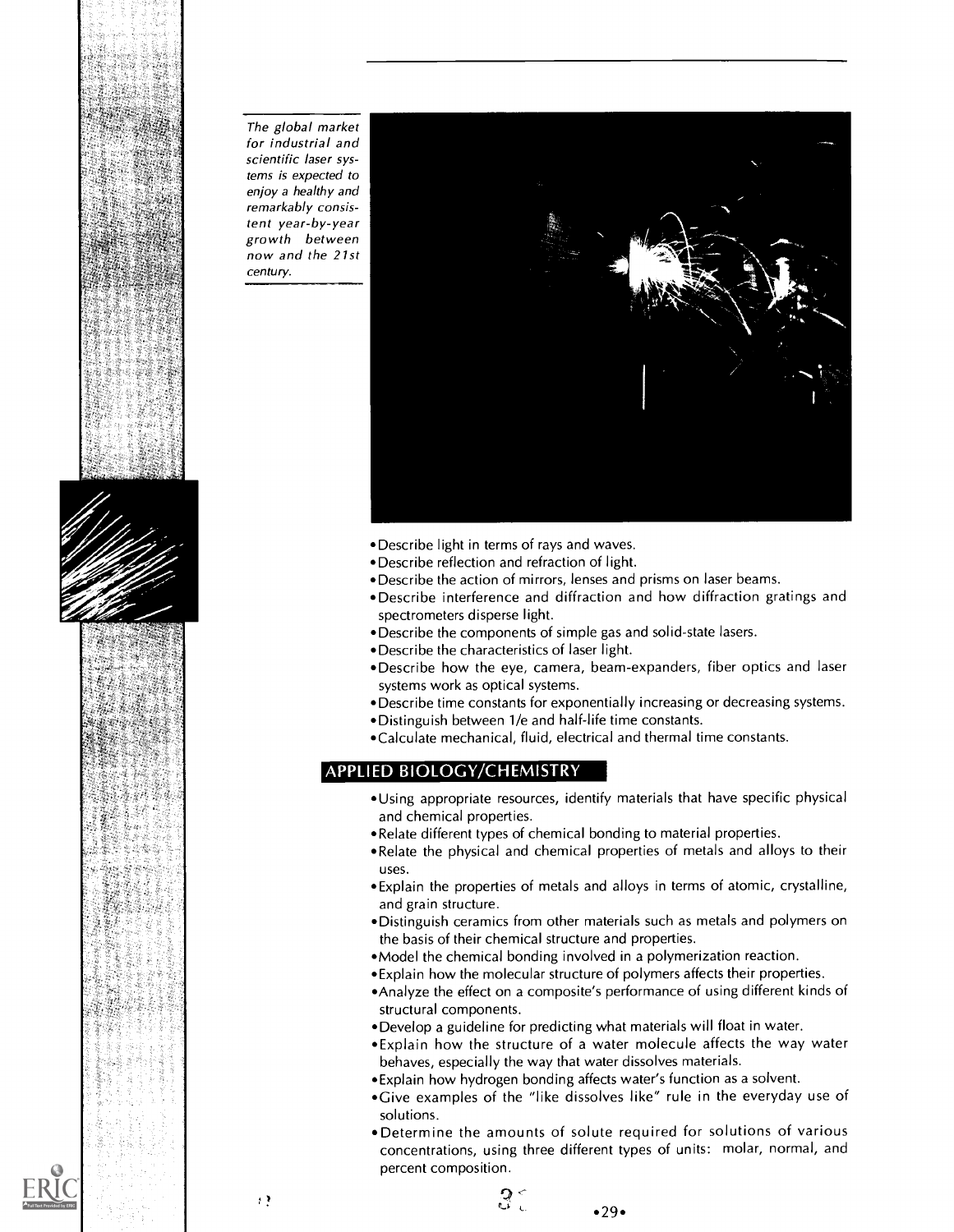



TRW technician drilling with a laser.



- Calculate dilution to a desired concentration.
- Make sketches of known crystals and compare them to a table of crystal systems.
- Identify five types of chemical reactions that play a role in the formation of materials.
- Predict the properties of steel based on the processes used to make it.
- Relate the differences in structure between crystalline and glass ceramics to the differences in their properties.
- Explain why high temperatures and atmospheric control are necessary for ceramic manufacturing processes.
- Model the chemical bonding involved in a polymerization reaction.
- Distinguish between structure of thermosetting and thermoplastic polymers and the properties and uses of each.
- Develop a guideline for predicting what materials will float in water.
- Explain how the structure of a water molecule affects the way water behaves, especially the way that water dissolves materials.
- Explain how hydrogen bonding affects water's function as a solvent.
- Give examples of the "like dissolves like" rule in the everyday use of solutions.

 $32$  $•30•$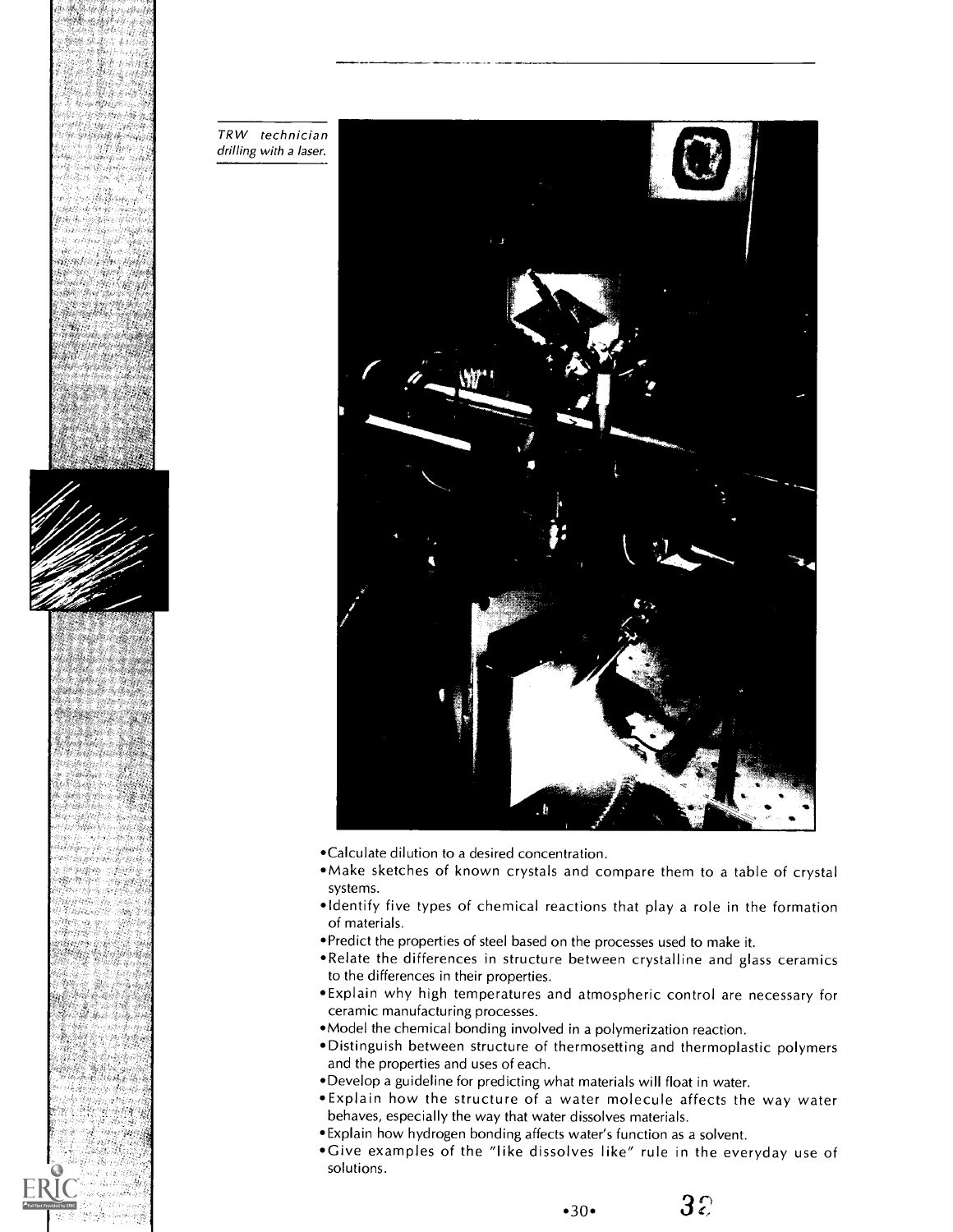



- Identify the types of stimuli that can be perceived by each of our senses.
- Draw a diagram to show the basic path of information through the human body as sensations are converted into the actions of muscles or glands.
- $\bullet$  Explain how different types of stimuli  $-$  light, sound, pressure, etc.  $-$  are converted to impulses that can be carried by neurons.
- Analyze how each sense contributes to the body's ability to protect itself and maintain proper conditions for life.

Evaluate different types of hearing and vision corrective/safety devices according to their appropriate use, risks, comfort, and durability.

 $33 - 31$ 

j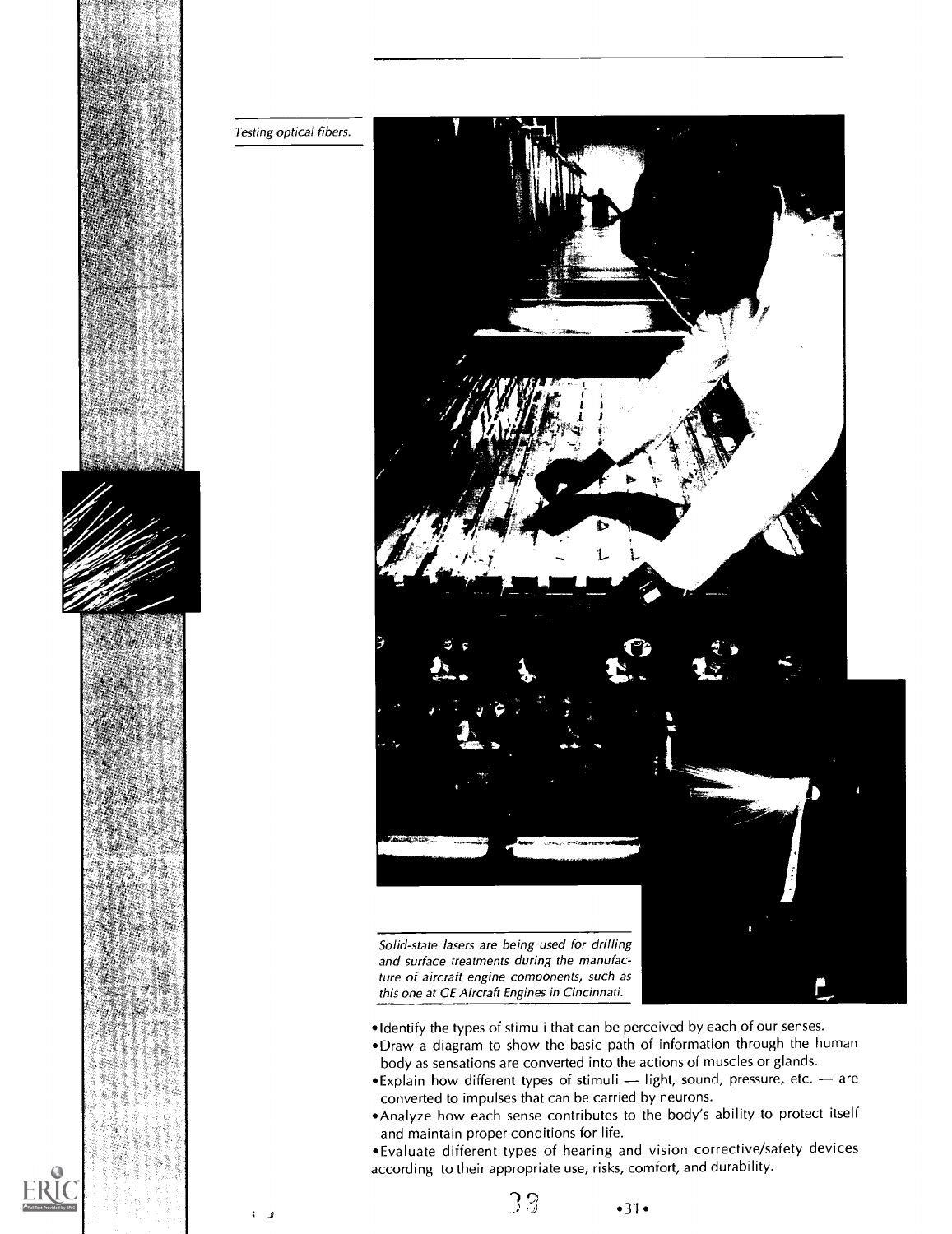z<br>Z Experience required is dependent upon the level of education achieved. These minimum requirements are for teachers at a two-year postsecondary institution.

| POSTSECONDARY EDUCATION<br>LEVEL ACHIEVED | <b>RELEVANT PHOTONICS</b><br><b>INDUSTRY EXPERIENCE</b> |  |
|-------------------------------------------|---------------------------------------------------------|--|
| None                                      | 10 Years                                                |  |
| $A.S.$ or $A.A.S.$                        | 2 Years                                                 |  |

This core model of a 4+2 curriculum identifies how the knowledge components connect with one another. The knowledge components identified for the first four years in the 9th, 10th, 11th and 12th grades come directly from applied physics, applied mathematics, and applied biology and chemistry curricula in the tech prep program of study. These are the supporting knowledge components for the 13th and 14th years.

B.S., M.S. or Ph.D. 1 Year

In the 13th and 14th years, the core knowledge components for technicians specializing in one of the six cluster areas are the same and have been identified in this report. The tasks for technicians and the resulting knowledge components for approximately 20 percent of the knowledge required outside of the core have yet to be identified, and will be part of the activities in the second 18-month grant phase that began on November 1, 1994.

> Rees Instruments engineer uses a transformer light guide and calibrated broadband source to optimize monochromator optics.

Purdue Professor Jerry M. Woodall and two graduate students growing III-IV compound semiconductor heterojunctions for use in photonic applications.

 $\bullet$ 





 $3\xi$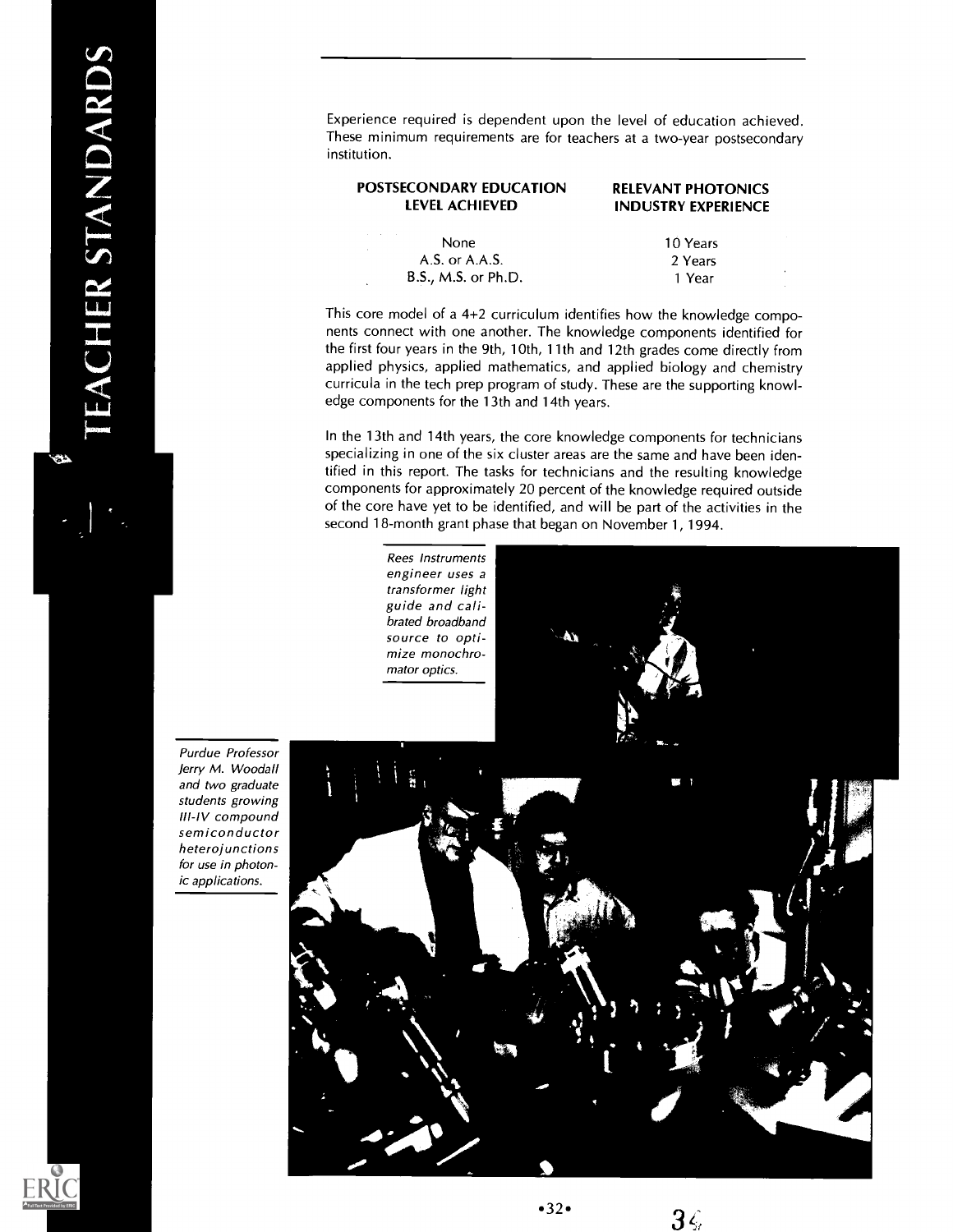### PROJECT STAFF

| Director — Darrell Hull |
|-------------------------|
| Woody Baker             |
| Piers Bateman           |
| David Cash              |
| Jim Cockerill           |
| Kippy Cooper            |
| Hope Cotner             |
| William Halbert         |
| Vickie Knapp            |
| Judy Lawson             |
| Margaret Leary          |
| Judy McCarley           |
| Chris Moore             |
|                         |

### PHOTONICS STEERING COMMITTEE

Arthur Guenther, Chairman Ken Edwards Connie Giuliano Warren Grundfest David Hennage Daniel M. Hull William Latham Pete Lyons Ray Mataloni James Pearson Leno Pedrotti Claude Phipps Bernard "Dino" Ponseggi Adrian Popa Chandra Roychoudhuri Fred Seeber M.J. Soileau John Wharton

### EDUCATION

Ken Barat Timothy Barko Prem Batra Mark Berge Patricia Berger Dhrubes Biswas Kathleen Blakely Curt Bloomquist Jim Bonner Dan Brazelton Martin Buoncristiani Robert Carlson Francisco Carvajal John Caulfield Cal Christiansen E. Dereniak Don Engelberg Ralph Folger Karl Guenther Tom Hammans Clinton Harper Anna Hill Tommy Howard David ladevaiva Surinder Jain Rollin Javens Carl Johnson Kristina Johnson Charles Johnson-Bey Herbert Jones John Jones Mari Jones Nancy Kinchelloe

Jack Ready John Reiher Teresa Rollins Alan Sosbe John Souders Alice Thompson Candy Todd Peggy Tooker Julie Vitale April Watkins Lisa Williams

Carolyn Prescott

Sandia National Labs International Brotherhood of Electrical Workers Alliance for Photonic Technology Cedars-Sinai Medical Center **OSA** CORD USAF Phillips Laboratory Los Alamos National Laboratories Nichols Research Corporation SPIE **CORD** Los Alamos National Laboratories **Consultant** GM Hughes Electronics/OIDA University of Connecticut Camden County College University of Central Florida ERIM

Lawrence Berkeley Lab Westmoreland Community College Cincinnati Technical College Hennepin Technical College Indian Hills Community College Cornell University Westmoreland Community College Indian Hills Community College Shoals Community College Sinclair Community College Christopher Newport University San Diego City College North Lake College Alabama A & M University Idaho State University University of Arizona Queensborough Community College of NY Hudson Valley Community College University of Central Florida TSTC Harlingen Moorpark College

Shoals Community College Pima College-East Campus Sinclair Community College Haywood Technical College Edison Community College University of Colorado at Boulder University of Delaware Florida A & M University Northwest Community College Bucholz High School Oregon Institute of Technology



ว $\epsilon$ 

 $•33.$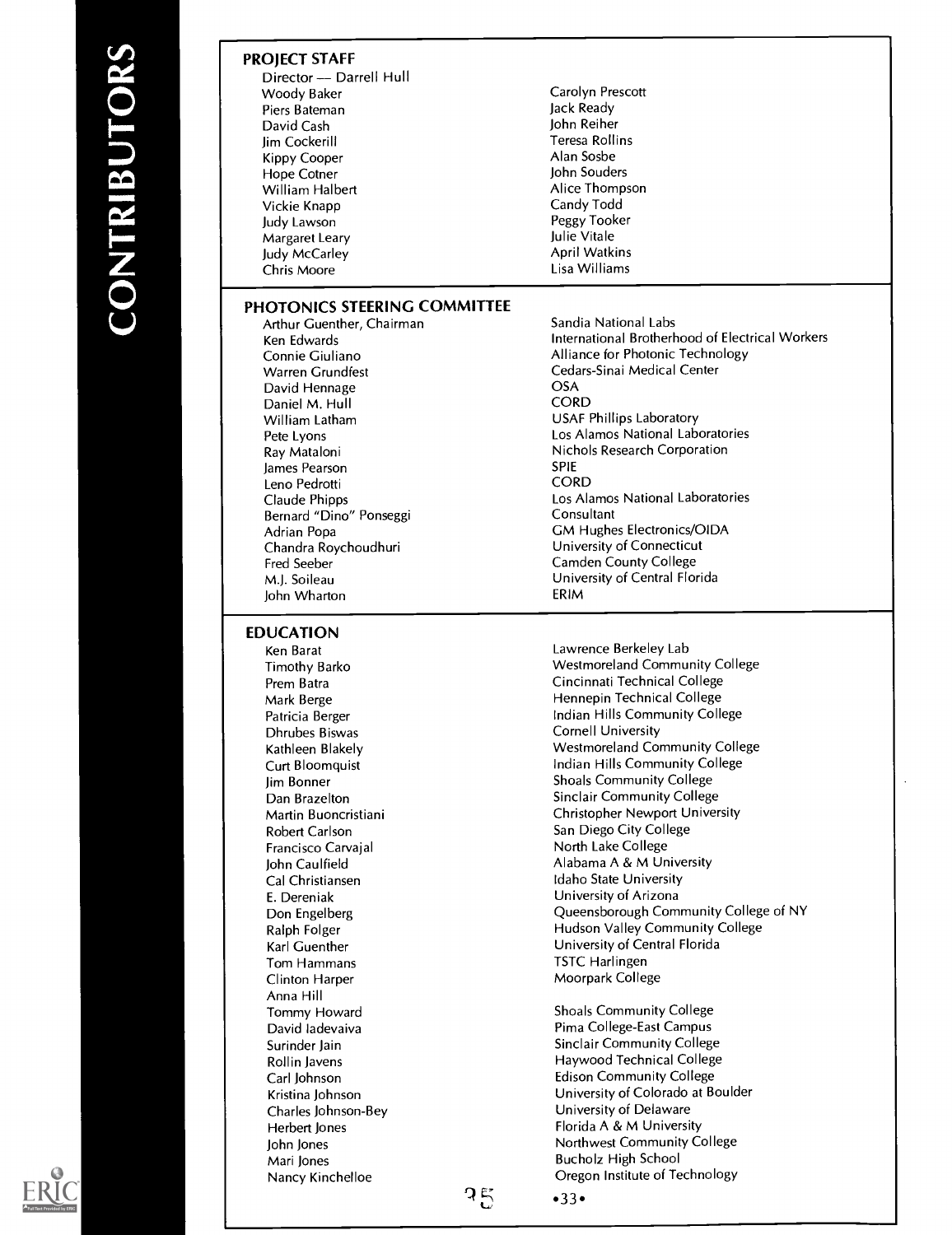Raman Kolluri Gwe Fang Li Wai-Min Liu Steve Lympany Saied Mabrouk Tim Mathis Greg Mowry Agay Mukhopaday Gary Mullett Thymothy Pearson Marek Osinki Paul Penn Joaquin Perez Mike Peterson Bob Pierce Harvey Pollicove Barbara Ponzini Chon Quevedo Steve Quon Jerry Reay Dean Richardson Mohammad Rob II Chandra Roychoudhuri Jeff Ruckman William Schramm Dan Sczygelski Anthony Sena Allen Shotwell Mark Smith John Tenbrook David Tyree Scott Walstein Neil Weintrowb Mary Wood

### Camden County College Rochester Institute of Technology Pasadena City College Central Carolina Technical College Madisonville Community College Southwestern College

Southeast Community College Springfield Technical Community College Maxine Waters EPC University of New Mexico

C & H Engineering Texas State Technical College Oregon Institute of Technology University of Rochester Massachusetts Bay Community College San Diego City College Ventura College TSTC-Waco SUNY Institute of Technology University of Houston-Clearlake University of Connecticut University of Rochester Pasadena City College Northcentral Technical College Northern New Mexico Community College Indiana Vocational Technical College California State University-Long Beach Camden County College Vincennes University SDLI ITT Technical Lyman High School

### INDUSTRY AND ARMED FORCES

Craig Aamodt David Ackerman Frank Aranda Benedict Archer Jon Arenberg Dennis Atkinson Stephen Bates Peter Baumgartner John Berthold Garland Best Jerry Bowman Graham Brewis John Brock Jo Bunkenburg David Caidan Peter Cencik Ray Chen David Cheney William Cloake Tammy Cole Ron Collins David Cook Angel De Le Torre Bimal Deka Brian Devall Larry Dosser Pat Ferratella Phil Fostini Paul Goth Roger Greenwell Warren Grundfest Lincoln Gui Michael Hackman

ITC AT&T Bell Labs Golden Aspen ACS TRW

Thoughtventions Unlimited Hughes Danbury Optical Systems Babcock & Wilcox OZ Optics Limited Lightguide Engineering Co. Hughes JVC-Tech. Corporation TRW Inc. Melles Griot Opticomm Corporation Adept Technology Micro Electric Research Center OIDA Omnichrome Inc. Teledyne Brown Engineering York Helicopter Accuwave Unitek Equipment Inc. Medical Optics Corning Mound Applied Technologies Summers Laboratories Evergreen Laser Corporation Chiron Vision SEA Inc. Cedars-Sinai Medical Center Hughes Aerospace and Electronics Ball Aerospace Systems

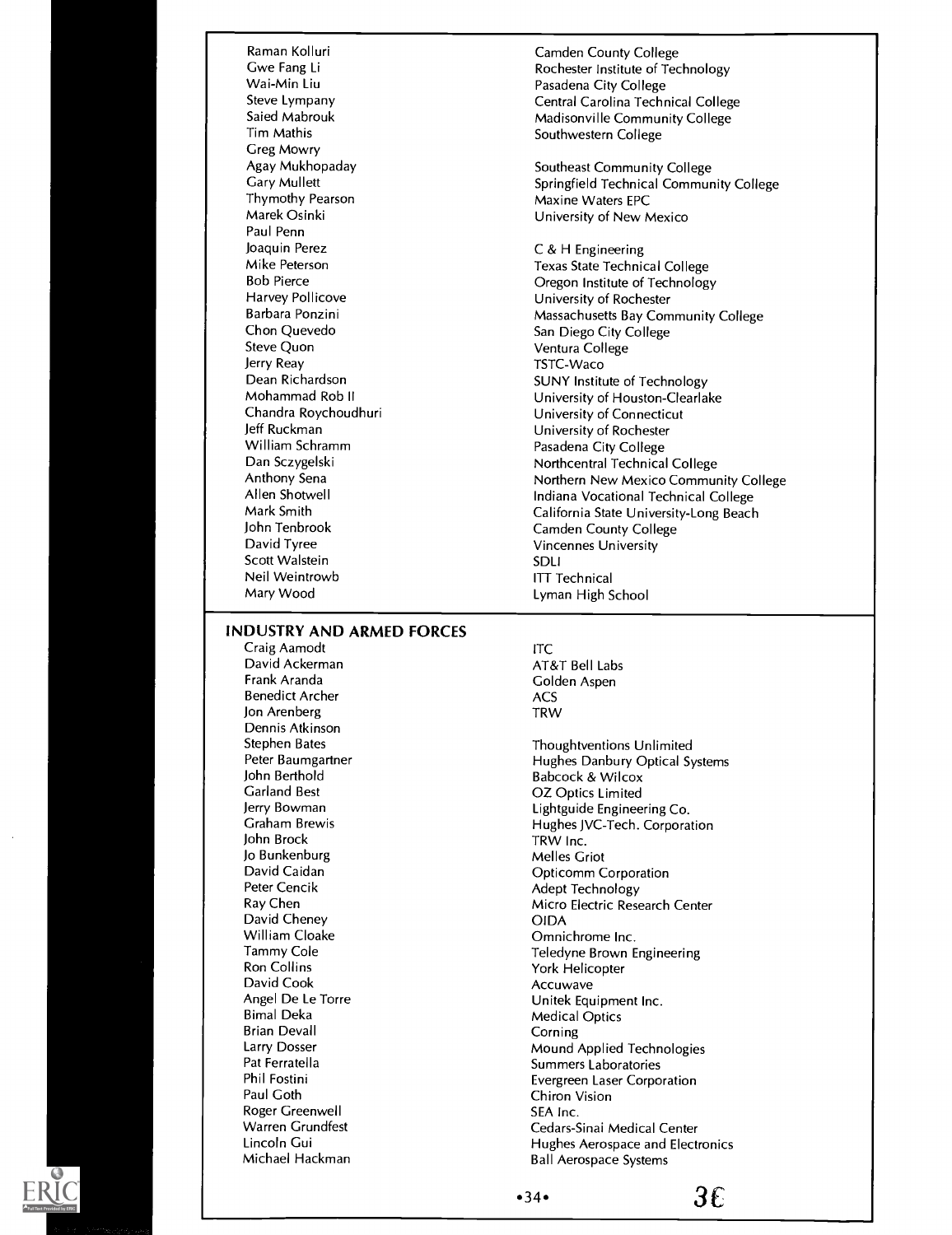

Bob Handren Laser Institute of America<br>
Bill Hara<br>
NDC Systems Rufugio Hernandez<br>Robert Hill Bob Hotes **Milion Community Community** Milia Science Inc.<br>
Crant Hudlow **Allied Science Inc.** Grant Hudlow **Allied Science Inc.**<br>
Ronald Humphrey **Allied Science Inc.**<br>
Litton-Airtron Syste Perry Hung<br>Mathias Ingold Mathias Ingold<br>
Edwin Jamback<br>
Ed Doc Jamback Inc Robert Kawalec<br>Jack Kellev Youssee Kohanzadeh **Rocketdyne Rocketdyne Rocketdyne Rocketdyne Rocketdyne Rocketdyne Rocket American**<br>I Rocket Rocket and Rocket and Rocket and Rocket and Rocket and Rocket and Rocket and Rocket and Rocket and Ro<br>I Rocket JoAnn LaCourse GTE Labs<br>
Patrick Lewis GTE Labs<br>
COVP Inc. Patrick Lewis<br>Robert Lieberman John Lindsay Polygon Industries Wagih Makky **FAA Technical Center**<br>Theresa Maldonado **Face Contract Center**<br>University of Texas at John Marez Ray Mataloni Jim Matheon B. Ethan Maxon Bill Mitchell Joseph Monroe Joel Ng Gary Noojin Robert Nordstrom William Owen Preston Ozmar Dennis Pape Tony Pham Bernard "Dino" Ponseggi Adrian Popa Rick Randall Nina Richards Robin Risser Thomas Roberts Bill Roden Mark E. Rogers Marshall Roragen Richard Rowe William Schneider K. Shaik Raj Shori Donn Silbrman David Snoke Spike Sojourner Robert Sparrow Thomas Stiko Stanley Sweeting John Tamkin Dean Tran Lisa Tsufura Scott Tuber Kim Van Order Linda Vandergriff Ravilla Venkat Tim Villeneuve Bill Vivian Truc Vu Hal Walker Mark Walker Robin Wendell Steven Willing Christine Wilson Jim Wyant **Bahram Zandi** Army Research Lab

David Hall Litton Guidance and Control Systems **NDC Systems** 

Robert Hill **Robert Hill Lines Communist Communist Cerald Holst Cerald Holst Cerald Holst Cerald Holst Cerald Holst Cerald Holst Cerald Holst Cerald Holst Cerald Holst Cerald Holst Cerald Holst Cerald Holst Cerald Holst Ce** EO Technologies Litton-Airtron Systems<br>Vital Ind. Ed Doc Jamback Inc<br>Proformix Cambridge Technology Inc.<br>Rocketdyne Physical Optics Corporation University of Texas at Arlington Nichols Research Corporation Education and Training Support Agency Opticomm Corporation Allied Signal **GEOMAP** Jenovation Opto-Electronics TASC Laser Science Inc. Wausau Medical Center CBN Photonics Systems Inc. America Network Consultant GM Hughes Electronics Aerojet Electronic Systems Plant Melles Griot Picometrix Inc. Magnavox Electronic Systems General Dynamics Armstrong Lab MM & R International Cyberonics Optronic Laboratories Jet Propulsion Lab Intersery Corp. IOLAB Corporation The Aerospace Corp. Graseby Optronics Optovac Escantech Pearson Technical Services Polyscan Inc. Pach & Co. Melles Griot Metrics Research Prince Corporation SAIC Gentec Corporation Granit Corp. Laser Power Research Hughes Aircraft Co. Tech Plus ALS Spectra Diagnostics RCS Technologies

Aerovision Systems<br>WYKO

 $3^{\circ}$   $\cdot$  35 $\cdot$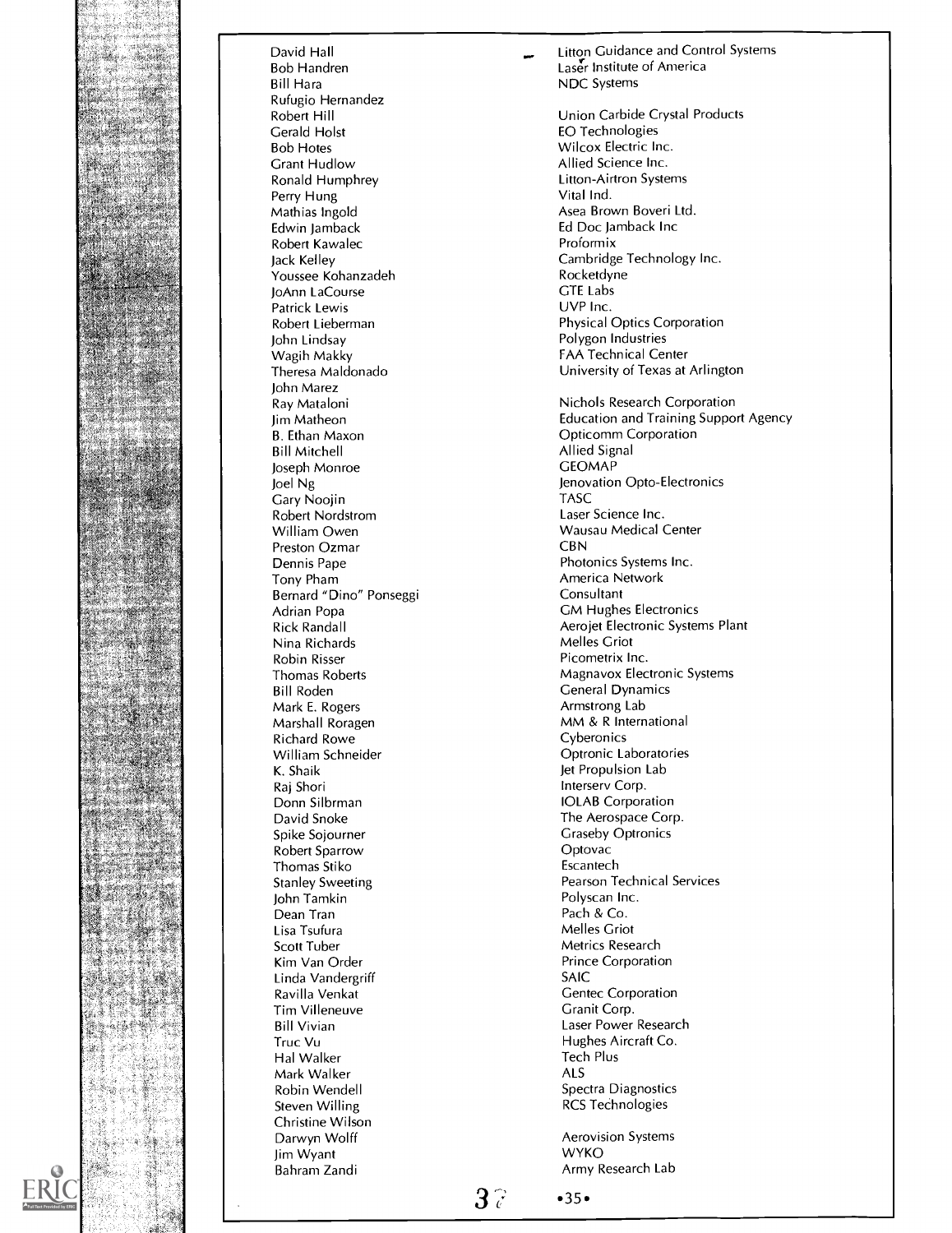

### ABOUT CORD

The Center for Occupational Research and Development (CORD) is a nonprofit public service organization. CORD helps educators in schools and industry address the technical education, training and retraining needs of workers - today and tomorrow. CORD's staff offers its extensive experience in engineering, science, technology, education and business through a wide range of educational services.

CORD's primary areas of operation include applied academics curriculum development, advanced technologies curriculum development, transformations adult training program implementation assistance, and tech prep program implementation assistance. CORD also administers the National Tech Prep Network and the National Coalition for Advanced Technology Centers.

In January 1993, CORD formed the CORD Foundation and CORD Communications to better serve the needs of an ever-changing educational community. The three organizations work side-by-side to fulfill their mission of providing quality educational materials and services for students, educators and employers.

This standard is a working document. If you would like to have input into the standard, please contact us at CORD. The tasks and knowledge components contained in this standard can be accessed without charge online at Internet address: http://www.spie.org/photonics\_ed.html

A list server is available at this same address for comments and suggestions.



Center for Occupational Research and Development P.O. Box 21689, 601 Lake Air Drive Waco, Texas 76702-1689 1-800-972-2766



This publication was compiled, edited and produced for CORD by PHOTONICS SPECTRA of Pittsfield, Mass.